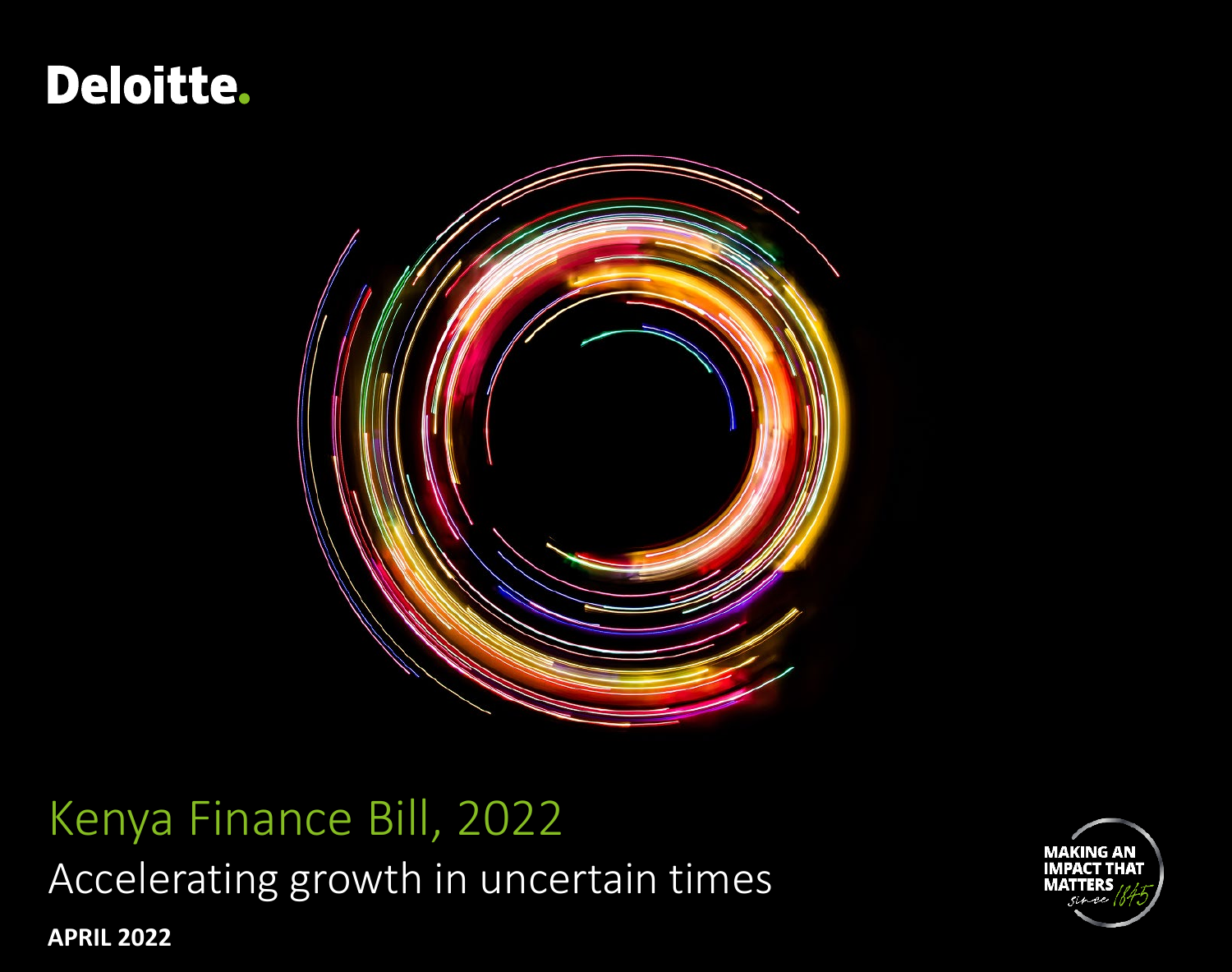<span id="page-1-0"></span>

#### [Corporate Income](#page-2-0)  **Tax** [Introduction](#page-1-0) Personal [Income Tax](#page-21-0) [Capital Gains Tax](#page-21-0)

[Digital Service Tax](#page-21-0)

[Withholding](#page-21-0) Tax

[Value Added Tax](#page-33-0)

[Excise Duty](#page-45-0)

#### [Miscellaneous Fees &](#page-56-0)  **Levies**

[Tax Procedures](#page-61-0)

[Tax Appeals Tribunal](#page-61-0)

[Other measures](#page-72-0)

**[Contacts](#page-75-0)** 

The Finance Bill, 2022 ("The Bill") was published on 12 April 2022 and tabled in Parliament on 13th April 2022.

The Bill has proposed amendments to various tax statues and other laws regulating the financial sector.

When the Cabinet Secretary for the National Treasury and Planning read the Budget speech in Parliament, it appeared, based on the speech, that there would be minimal changes in terms of taxation measures. However, the Bill indicates that there are quite a number of significant changes (including increases to tax rates) that have been proposed. Some of the significant tax proposals contained in the Bill include:

- Increase in Capital Gains Tax rate from 5% to 15%;
- Increase in the rate of Digital Services Tax from 1.5% to 3%;
- Widening of the scope of transfer pricing and reporting requirements for multinational enterprises;
- Introduction of withholding tax on gains from financial derivatives;
- Restriction on VAT return amendments to prevent deduction of input tax that is more than 6 months;
- Increases in excise duty rates for a wide range of products; and
- Requirement for a taxpayer to deposit 50% of tax in dispute prior to appealing a ruling by the Tax Appeals Tribunal

Some positive measures include relief for microfinance institutions from the EBITDA based interest restriction rule, incentives for pharmaceutical and local motor vehicle assembly sectors and amendment of the law to specifically allow taxpayers to opt for set-off of tax overpayment against tax liabilities.

The Bill is now before the National Assembly for consideration and the public has been invited to submit comments on the Bill before it is approved by Parliament and assented into law sometime in June.

This publication provides our detailed analysis of the amendments proposed through the Bill and their impact.



© 2022. For information, contact Deloitte Touche Tohmatsu Limited. 2

The publication contains general information only and Deloitte is not, by means of this publication rendering accounting, business, financial, investment, legal, tax, or other professional advice or services. This publication is not a substitute for such professional advice or services, nor should it be used as a basis for any decision or action that may affect your business. While all reasonable care has been taken in the preparation of this publication, Deloitte and its associates accept no responsibility for any errors it may contain, whether caused by negligence or otherwise, or for any loss, however caused or sustained by any person who relies on it.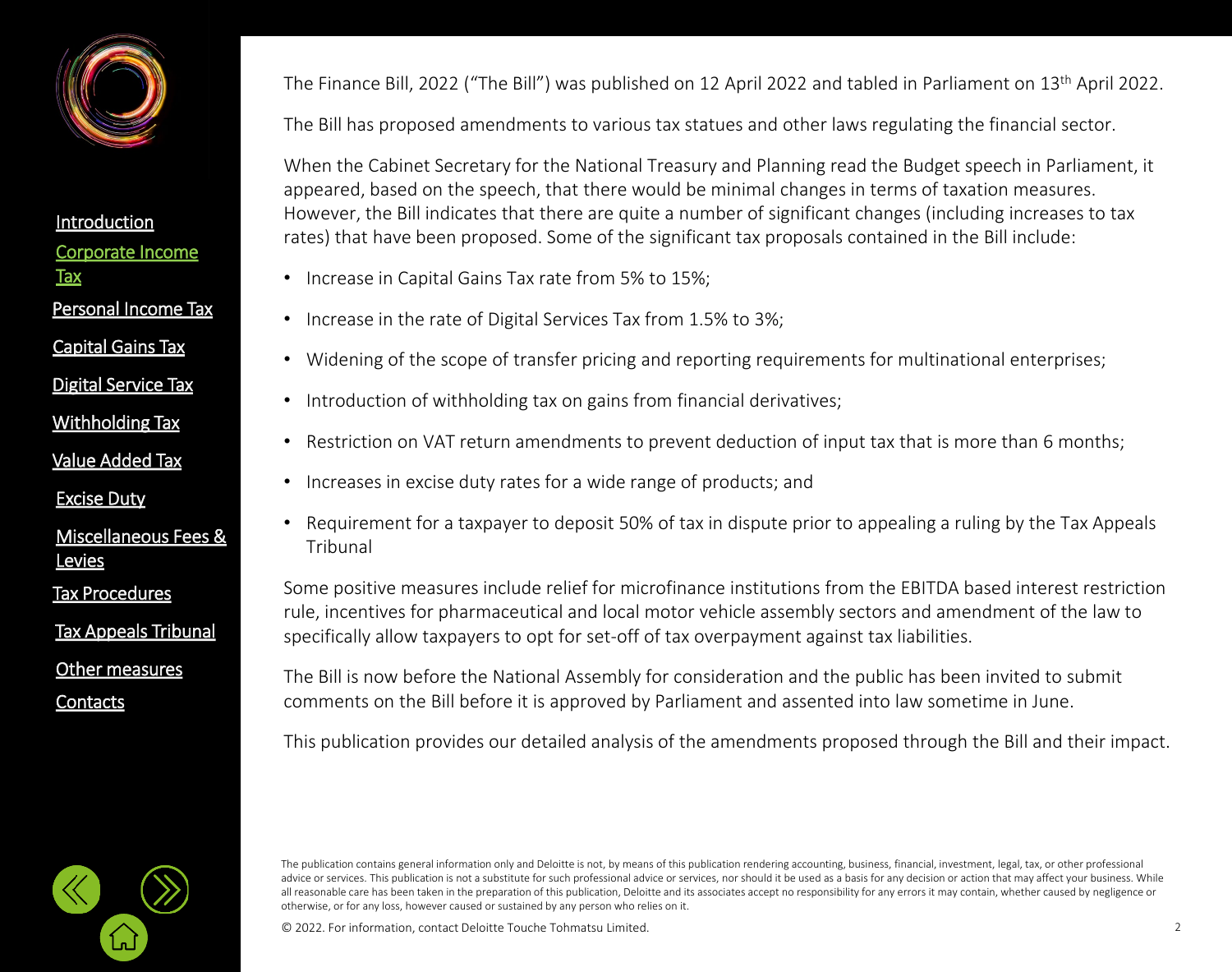<span id="page-2-0"></span>

Personal [Income Tax](#page-21-0)

[Capital Gains Tax](#page-21-0)

[Digital Service Tax](#page-21-0)

[Withholding](#page-21-0) Tax

[Value Added Tax](#page-33-0)

[Excise Duty](#page-45-0)

[Miscellaneous Fees &](#page-56-0)  **Levies** 

[Tax Procedures](#page-61-0)

[Tax Appeals Tribunal](#page-61-0)

[Other measures](#page-72-0)

**[Contacts](#page-75-0)** 

### Corporate Income Tax

#### Foreign exchange losses to be deferred where interest exceeds 30% of EBITDA

#### The measure

The Bill proposes to delete Section 4A (1)(ii)(a) of the Income Tax Act, which defers the deduction of realised foreign exchange losses on loans advanced to a thinly capitalised company by persons who control the company. In its place, a new Section 4A(1)(ii)(a) will be introduced. The new provision defers the deduction of realised foreign exchange losses where the loss is realised by a company whose gross interest exceeds 30% of the Earnings Before Interest, Taxes, Depreciation and Amortization (EBITDA).

#### Who will be affected

All companies relying on debt financing

#### When

Effective 1 July 2022

#### Our view

The thin capitalisation interest limitation rule was repealed under the Finance Act 2021 and replaced with an interest limitation rule based on 30% of EBITDA (Earnings Before Interest, Depreciation and Amortization).

The proposed amendment now seeks to align the treatment of foreign exchange losses in line with the new EBITDA interest restriction rules. Following this amendment, realised foreign exchange losses will be deferred and not allowed for deduction where a company has gross interest paid or payable exceeding 30% of EBIDTA until the company's interest expense falls below 30% of EBIDTA.

This amendment will make it more costly to rely on foreign currency denominated loans where the Company is highly geared. The provision is not equitable as it seeks to restrict deduction of foreign exchange losses but does not defer the taxation of foreign exchange gains for affected companies.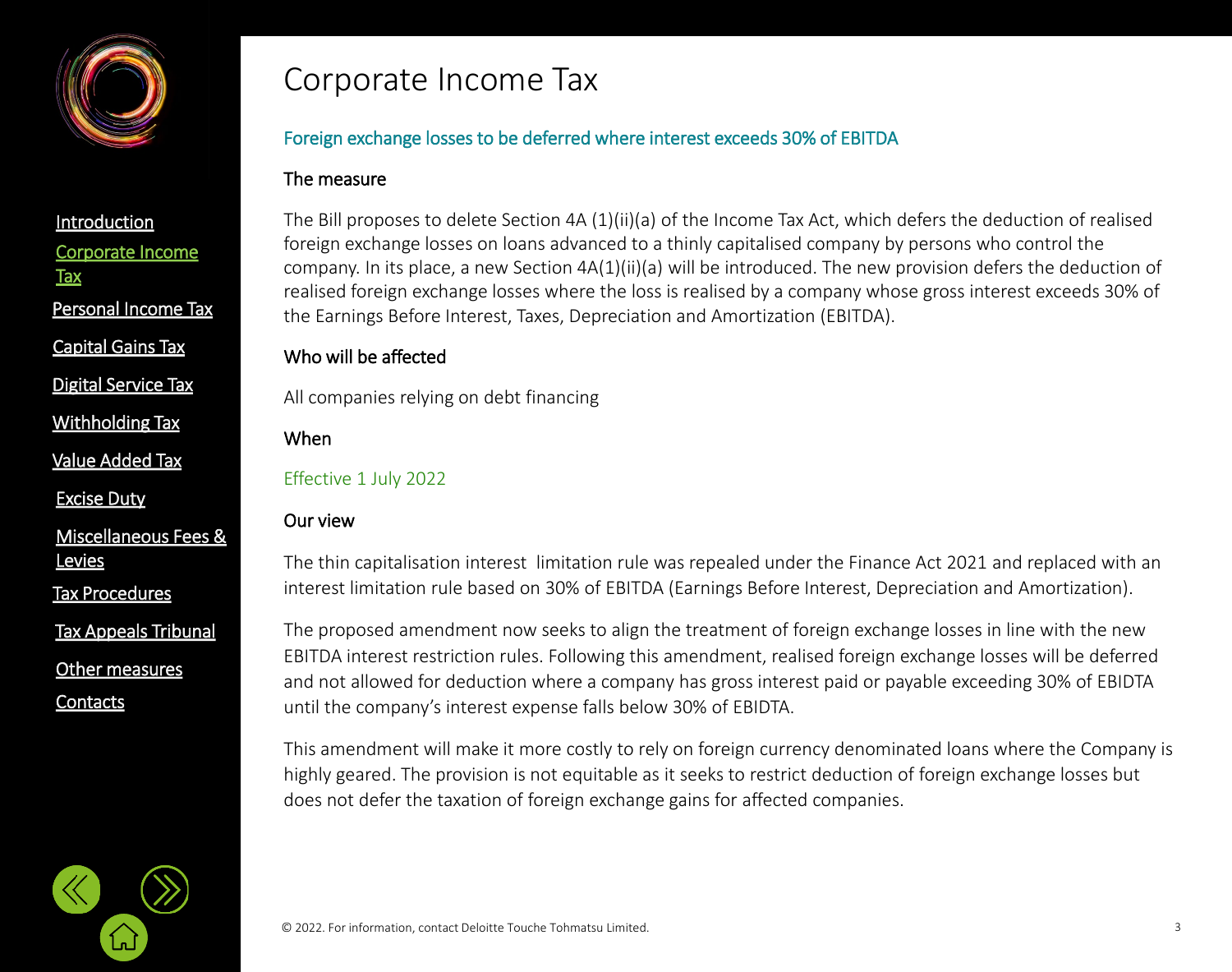

Personal [Income Tax](#page-21-0)

[Capital Gains Tax](#page-21-0)

[Digital Service Tax](#page-21-0)

[Withholding](#page-21-0) Tax

[Value Added Tax](#page-33-0)

[Excise Duty](#page-45-0)

[Miscellaneous Fees &](#page-56-0)  **Levies** 

[Tax Procedures](#page-61-0)

[Tax Appeals Tribunal](#page-61-0)

[Other measures](#page-72-0)

**[Contacts](#page-75-0)** 

### Corporate Income Tax

#### Deductibility of expenditure on clearing and planting on agricultural land

#### The measure

The Bill proposes to amend Section 15(2)(l) of the Income Tax Act, which allows a deduction in respect of any expenditure of a capital nature incurred by the owner or tenant of any agricultural land, as defined in the Second Schedule, on clearing of such land, or on clearing and planting thereon permanent or semi-permanent crops is allowable for tax purposes.

The amendment proposes to delete the phrase as defined in the Second Schedule.

#### Who will be affected

Tenants or owners of agricultural land

When

Effective 1 July 2022

#### Our view

This is a move to harmonise and clean up the Income Tax Act, in light of the overhaul of the Second Schedule and subsequent deletion of the definition of 'agricultural land' following the repeal of the old Second Schedule by the Tax Laws Amendment Act, 2020.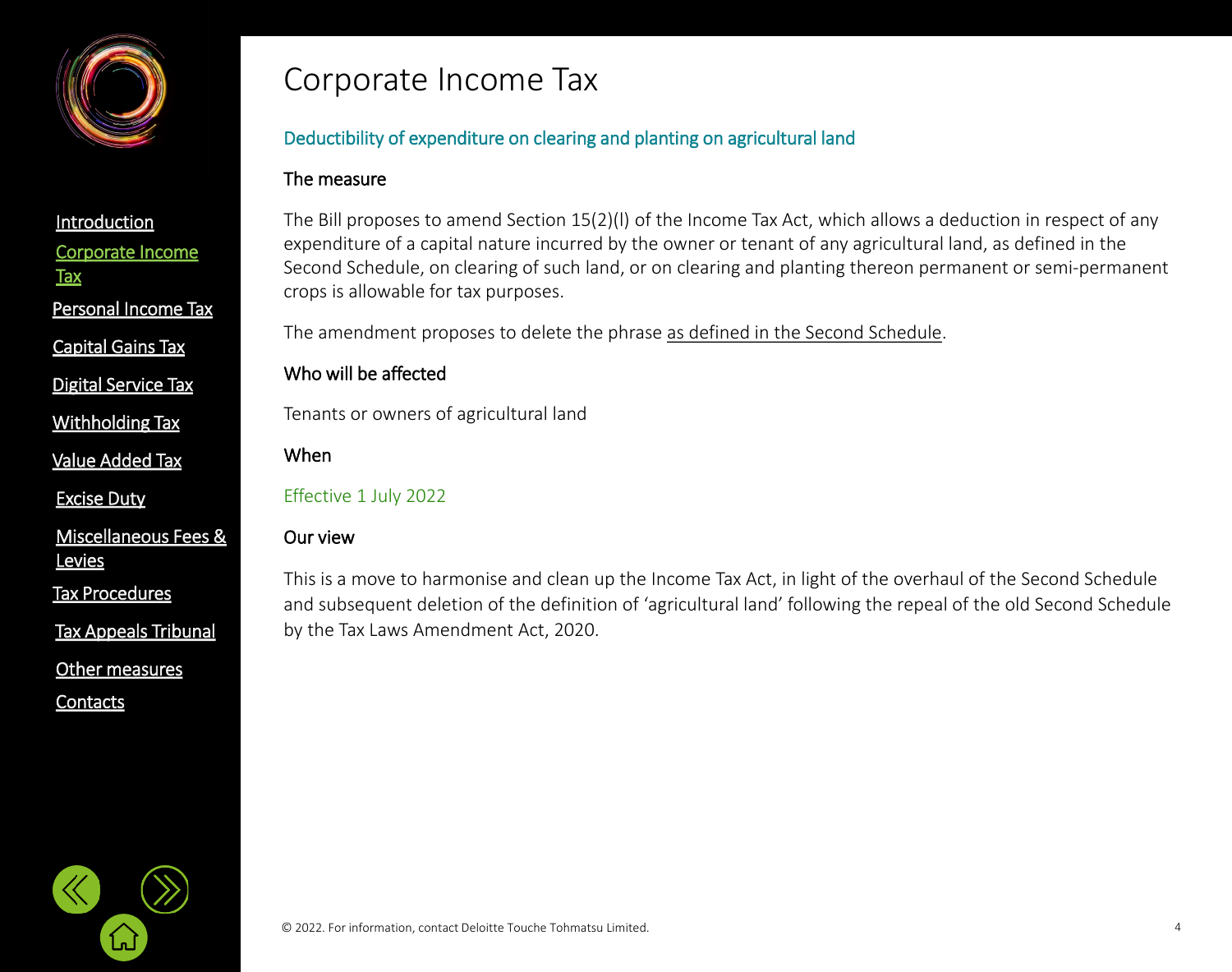

**Tax** 

Personal [Income Tax](#page-21-0)

[Capital Gains Tax](#page-21-0)

[Digital Service Tax](#page-21-0)

[Withholding](#page-21-0) Tax

[Value Added Tax](#page-33-0)

[Excise Duty](#page-45-0)

[Miscellaneous Fees &](#page-56-0)  **Levies** 

[Tax Procedures](#page-61-0)

[Tax Appeals Tribunal](#page-61-0)

[Other measures](#page-72-0)

**[Contacts](#page-75-0)** 

### Corporate Income Tax

#### Cash donations to any charitable organization whose income is exempt from tax to be allowable

#### The measure

The Bill proposes to replace Section 15(2)(w) of the Income Tax Act, which allows a person to claim a deduction in respect of cash donations to charitable organisations that are registered under either the Societies Act or the Non-Governmental Organisations Coordination Act with a provision that will allow a deduction in respect of "any donation to a charitable organization whose income is exempt from tax under Paragraph 10 of the First Schedule to the Income Tax Act, or to any project approved by the Cabinet Secretary responsible for matters relating to finance".

#### Who will be affected

All taxpayers

#### When

Effective 1 July 2022

#### Our view

The proposal to allow a deduction for donations to any tax-exempt charitable organisation or approved projects, irrespective of the law under which they are registered is welcome, particularly given that many taxpayers are involved in charitable activities through their corporate social responsibility programs and the charitable entities may be registered under different laws. The move should encourage more organisations and taxable persons to support charitable causes and in turn get some tax relief.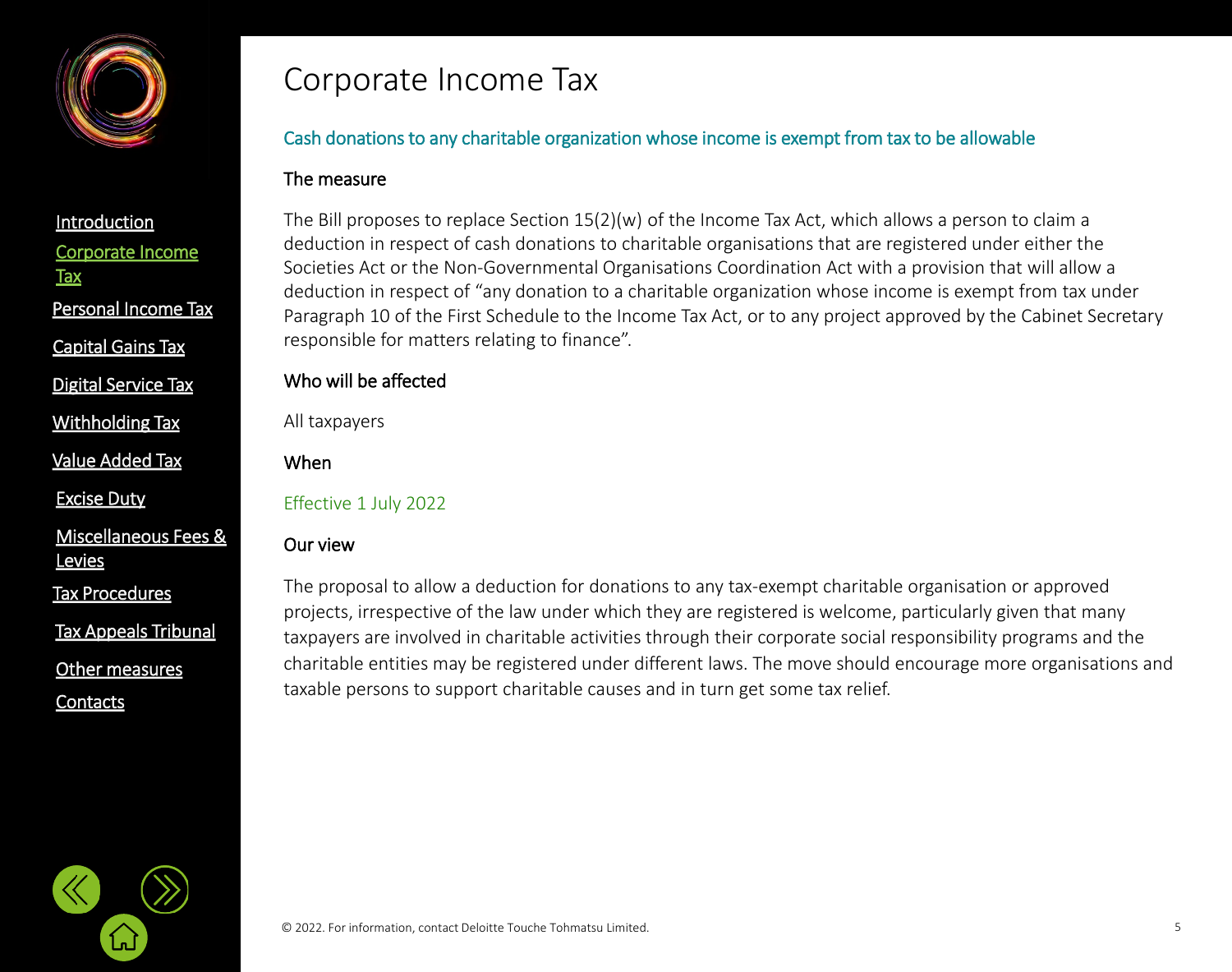

Personal [Income Tax](#page-21-0)

[Capital Gains Tax](#page-21-0)

[Digital Service Tax](#page-21-0)

[Withholding](#page-21-0) Tax

[Value Added Tax](#page-33-0)

[Excise Duty](#page-45-0)

[Miscellaneous Fees &](#page-56-0)  **Levies** 

[Tax Procedures](#page-61-0)

[Tax Appeals Tribunal](#page-61-0)

[Other measures](#page-72-0)

**[Contacts](#page-75-0)** 

### Corporate Income Tax

#### Deletion of the provision that allows a deduction in respect of IRU

#### The measure

The Bill proposes to remove from Section 15 of the Income Tax Act the provision that allowed telecommunication operators to claim a deduction in respect capital expenditure incurred in the purchase or acquisition of an indefeasible right to use (IRU) a fibre optic cable.

#### Who will be affected

Telecommunication operators

When

Effective 1 July 2022

#### Our view

Expenditure incurred on indefeasible right to use fibre optic cable by telecommunication operators is eligible for investment allowances under the Second Schedule introduced by the Tax Laws (Amendment) Act, 2020, which came into effect on 25 April 2020.

This amendment therefore removes duplication since indefeasible right to use fibre optic cable are covered under the Second Schedule.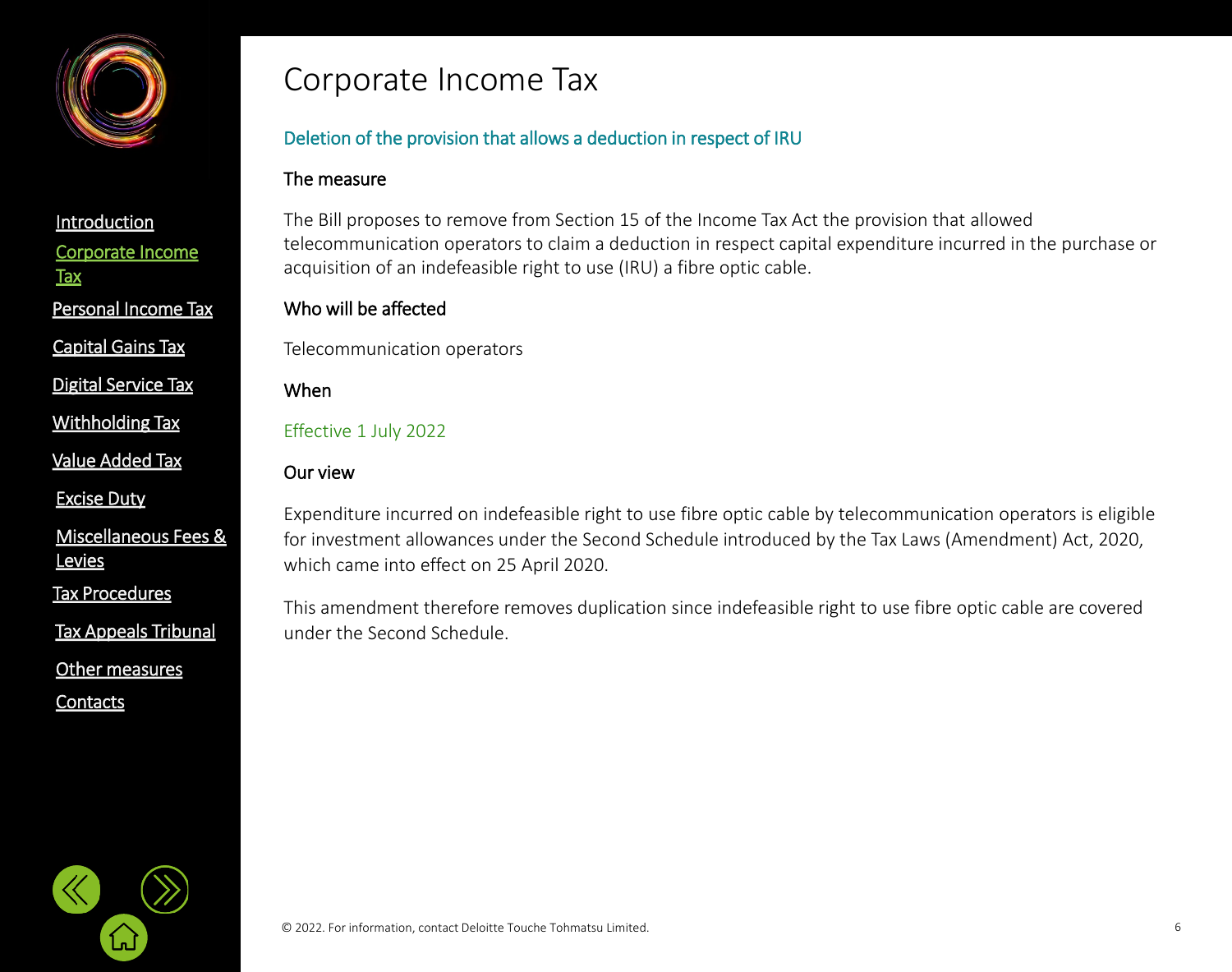

Personal [Income Tax](#page-21-0)

[Capital Gains Tax](#page-21-0)

[Digital Service Tax](#page-21-0)

[Withholding](#page-32-0) Tax

[Value Added Tax](#page-33-0)

[Excise Duty](#page-45-0)

[Miscellaneous Fees &](#page-56-0)  **Levies** 

[Tax Procedures](#page-61-0)

[Tax Appeals Tribunal](#page-61-0)

[Other measures](#page-72-0)

**[Contacts](#page-75-0)** 

### Corporate Income Tax

#### Clean-up of the tax loss carry-forward provision

#### The measure

The Bill proposes to delete Section 15(4A) of the Income Tax Act, which allows the Minister, upon the recommendation of the Commissioner, to extend the period of utilising tax losses beyond ten years where a person applies through the Commissioner for such extension.

#### Who will be affected

All taxpayers

When

Effective 1 July 2022

#### Our view

This is a clean-up of the Income Tax Act. Prior to enactment of the Finance Act 2021, Section 15(4) of the Income Tax Act limited the period within which a taxpayer could utilise tax losses to the year in which they arose and the subsequent 9 years of income. The proviso under Sec 15(4A) provided a window for a taxpayer to apply for extension of the period to utilize tax loses beyond the prescribed period.

With the removal of the time limit for carry forward of tax loses via the Finance Act 2021, the proviso became redundant, which necessitated the proposed amendment.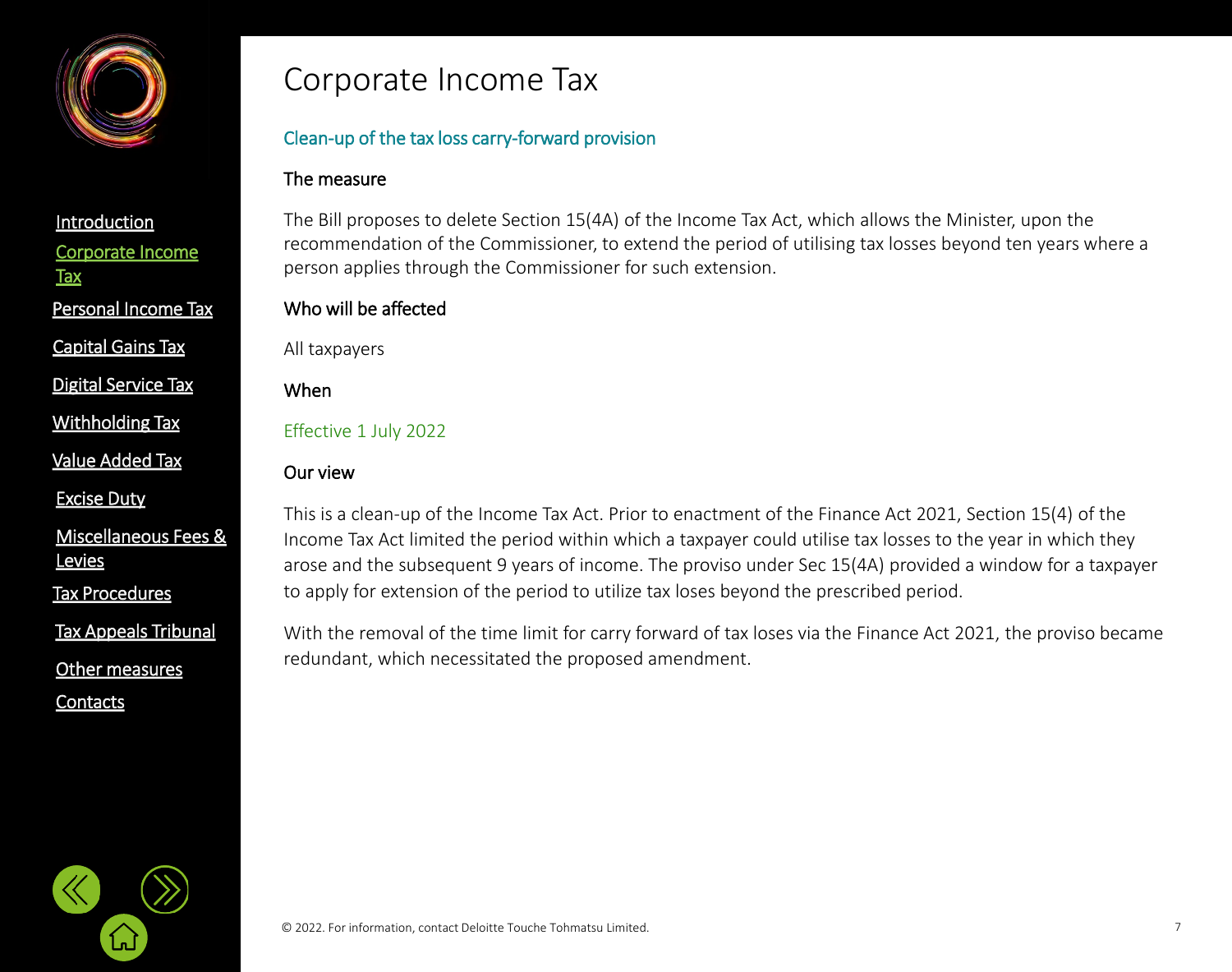

[Capital Gains Tax](#page-21-0)

[Digital Service Tax](#page-21-0)

[Withholding](#page-21-0) Tax

[Value Added Tax](#page-33-0)

[Excise Duty](#page-45-0)

[Miscellaneous Fees &](#page-56-0)  **Levies** 

[Tax Procedures](#page-61-0)

[Tax Appeals Tribunal](#page-61-0)

[Other measures](#page-72-0)

**[Contacts](#page-75-0)** 

### Corporate Income Tax

#### Exclusion of microfinance institutions from the EBITDA-based interest limitation rule

#### The measure

The Bill proposes to exempt Microfinance institutions licensed under the Microfinance Act,2006 from the EBITDA based interest limitation introduced by the Finance Act, 2021.

#### Who will be affected

Microfinance institutions licensed under the Microfinance Act,2006

#### When

Effective 1 July 2022

#### Our view

The proposal to exclude Microfinance institutions is a positive move, as Microfinance institutions would have been adversely affected if the EBITDA provisions were not amended to exclude them.

Currently, only banks and financial institutions licensed under the Banking Act, and micro and small enterprises registered under the Micro and Small Enterprises Act, 2012 are excluded from the EBITDA based interest limitation rule.

The amendment is an attempt to ensure equity in application of the tax laws for entities in similar businesses.

However, there is need to further review the EBITDA based interest deduction restrictions to cater for other businesses that would be adversely affected by the EBITDA provisions such as digital lenders, which have recently become popular in Kenya especially among micro, small, and medium enterprises (MSMEs) and other deserving cases such as start-ups and entities that invest significant amounts in capital projects or business expansion that would of necessity require debt financing.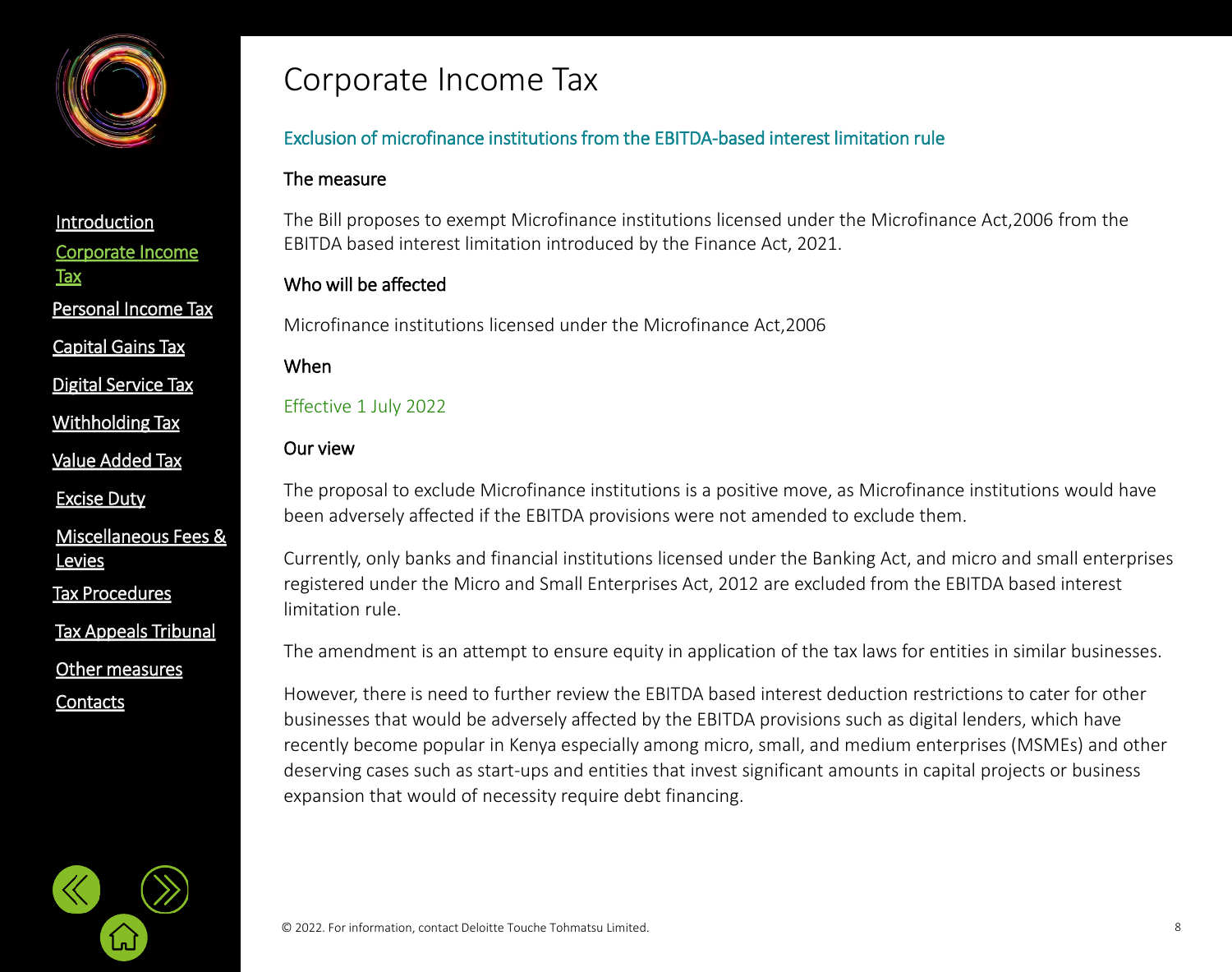

[Capital Gains Tax](#page-21-0)

[Digital Service Tax](#page-21-0)

[Withholding](#page-32-0) Tax

[Value Added Tax](#page-33-0)

[Excise Duty](#page-45-0)

[Miscellaneous Fees &](#page-56-0)  **Levies** 

[Tax Procedures](#page-61-0)

[Tax Appeals Tribunal](#page-61-0)

[Other measures](#page-72-0)

**[Contacts](#page-75-0)** 

### Corporate Income Tax

#### Taxation of registered family trusts

#### The measure

The Finance Act, 2021 introduced various amendments on the taxation of registered family Trusts. Among the changes include:

- 1) Introduction of Paragraph 57 into the First Schedule to the Income Tax Act providing for income tax exemption on the income or principal sum of a registered family trust;
- 2) Introduction of Paragraph 58 into the First Schedule to the Income Tax Act providing for income tax exemption on capital gains relating to the transfer of title of immovable property to a family trust; and
- 3) Introduction of a new subsection (subsection 3A) in Section 11 of the Income Tax Act deeming amounts paid out by a Trustee of a registered family trust to its beneficiaries to be income subject to tax, unless the amounts relate to the following:
	- − any amount that is paid out of the trust income on behalf of any beneficiary and is used exclusively for the purpose of education, medical treatment or early adulthood housing;
	- − income paid to any beneficiary which is collectively below KES 10 million in the year of income; or
	- − such other amount as the Commissioner may prescribe from time to time and at such rate as prescribed in paragraph 5 of the Third Schedule.

The Finance Act, 2021 also introduced in the Third Schedule to the Income Tax Act a withholding tax of 25% on the deemed income of beneficiaries as provided for under Section 11(3A) of the Act.

The Finance Bill 2022 now proposes to reverse most of the proposals introduced by the Finance Act, 2021 on the taxation of registered family trusts. The proposed changes include:

1) Deletion of Paragraph 57 of the First Schedule to the Income Tax Act, which exempts the income or principal sum of a registered family trust from tax. Its deletion means that the income or principal sum of a registered family trust shall be taxable;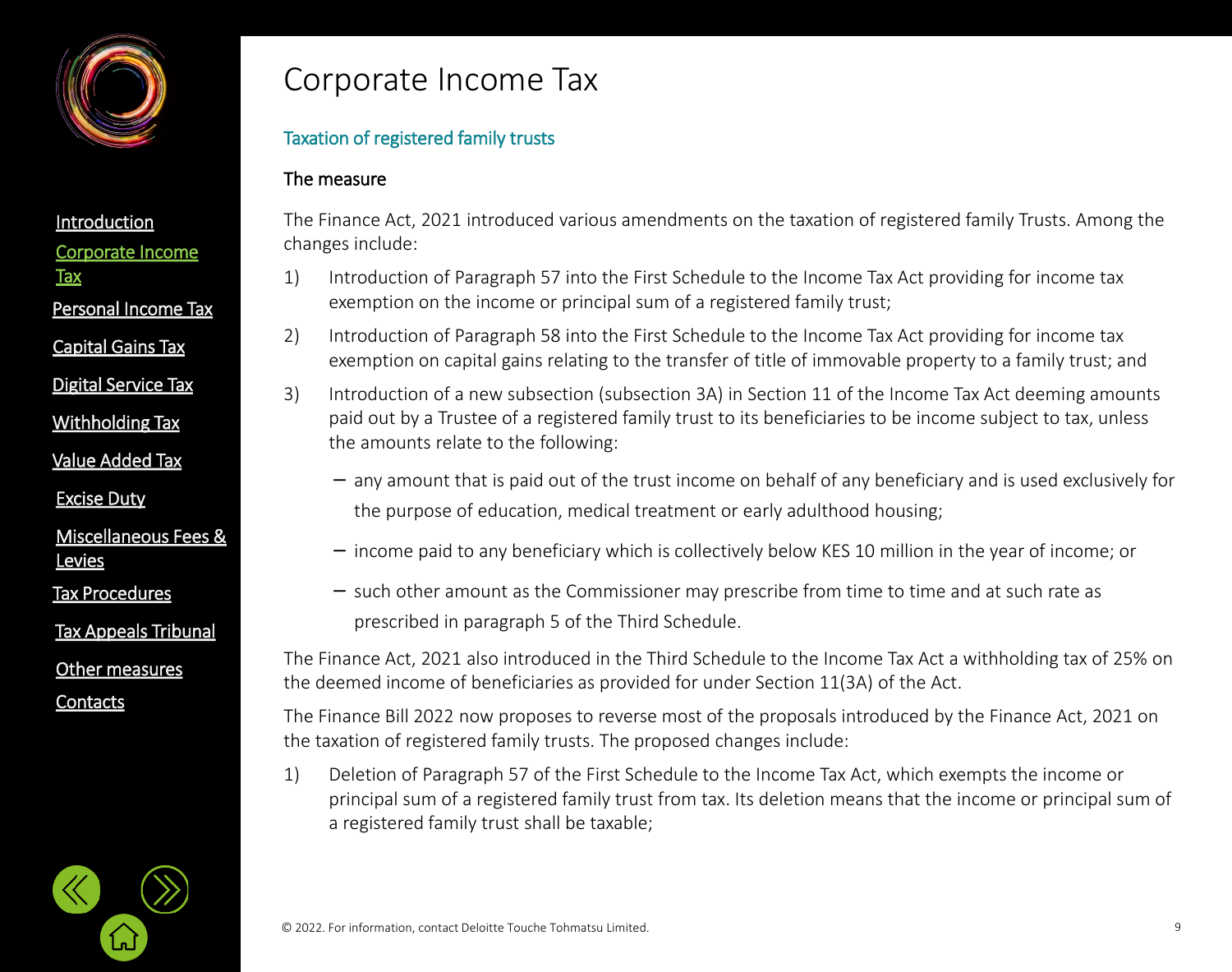

[Capital Gains Tax](#page-21-0)

[Digital Service Tax](#page-21-0)

[Withholding](#page-32-0) Tax

[Value Added Tax](#page-33-0)

[Excise Duty](#page-45-0)

[Miscellaneous Fees &](#page-56-0)  **Levies** 

[Tax Procedures](#page-61-0)

[Tax Appeals Tribunal](#page-61-0)

[Other measures](#page-72-0)

**[Contacts](#page-75-0)** 

### Corporate Income Tax

#### Taxation of registered family trusts (cont.)

- 2) Deletion of Paragraph 58 of the First Schedule to the Income Tax Act, which exempts capital gains relating to the transfer of title of immovable property to a family trust from tax and reintroducing the same as Paragraph 61, meaning that the exemption has been retained but under a new paragraph; and
- 3) Deletion of subsection 3A of Section 11 to the Income Tax Act.

#### Who will be affected

Registered family trusts, its Trustees and beneficiaries

#### When

Effective 1 July 2022

#### Our view

The proposal to repeal the exemption of a registered family trust and subsection 3A of section 11 is meant to reinstate the treatment that applied prior to the amendment by the Finance Act, 2021 where the income of a registered family Trust was taxed in the hands of its Trustees as opposed to the beneficiaries. The taxation of the income at the level of the Trust reduces the extra withholding tax compliance burden that would apply should subsection 3A of section 11 be retained.

The deletion of the income tax exemption on capital gains relating to the transfer of title of immovable property to a family trust under paragraph 58 and re-introduction of the same under paragraph 61 is intended to clean up the First Schedule, as it contains another paragraph 58 that deals with the exemption of income earned by an individual who is registered under the Ajira Digital Program.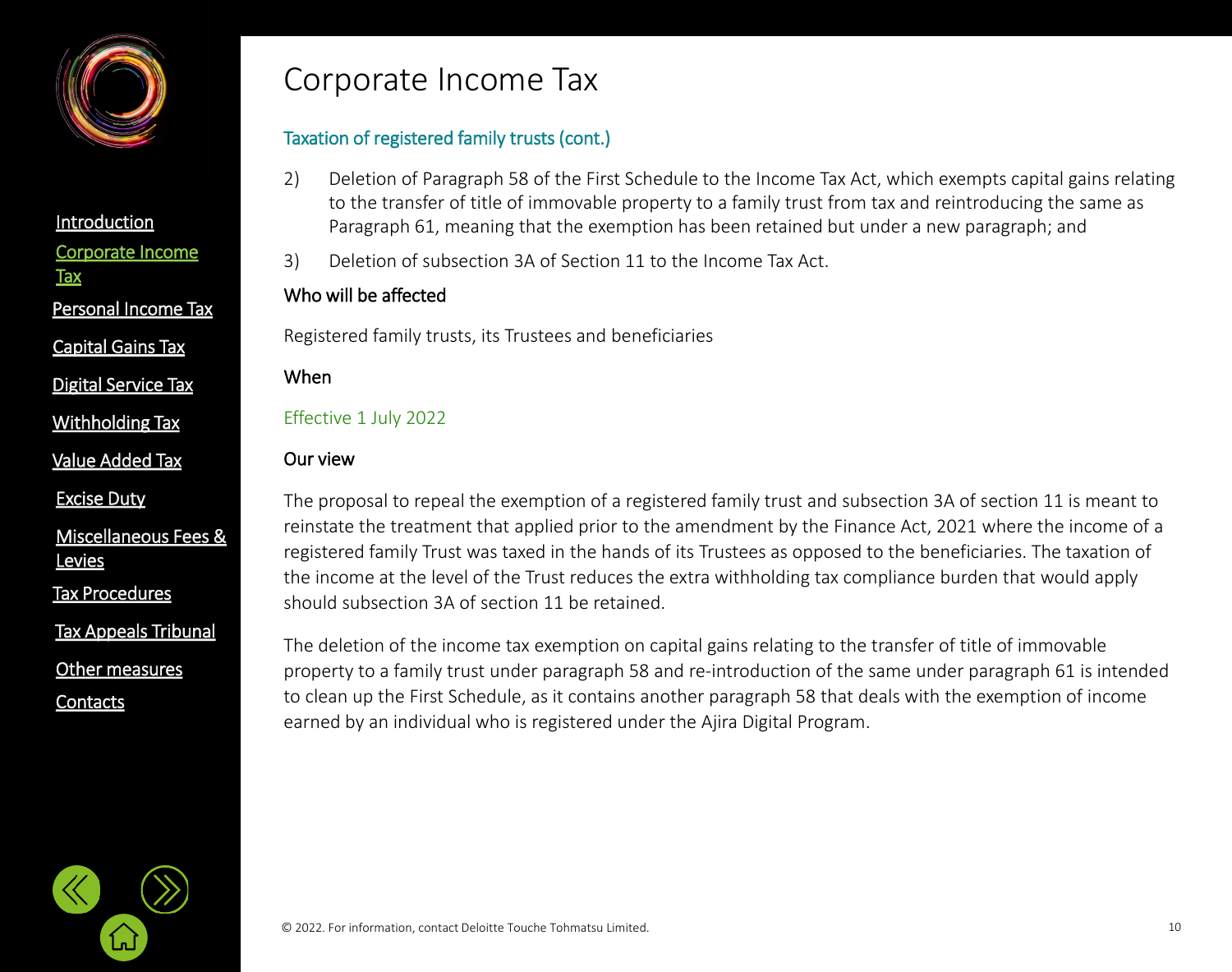

[Capital Gains Tax](#page-21-0)

[Digital Service Tax](#page-21-0)

[Withholding](#page-21-0) Tax

[Value Added Tax](#page-33-0)

[Excise Duty](#page-45-0)

[Miscellaneous Fees &](#page-56-0)  **Levies** 

[Tax Procedures](#page-61-0)

[Tax Appeals Tribunal](#page-61-0)

[Other measures](#page-72-0)

**[Contacts](#page-75-0)** 

### Corporate Income Tax

#### Amended definition of manufacture in relation to electricity transformation and distribution

#### The measure

The Bill proposes to amend the Income Tax Act's Second Schedule by deleting the words, "through the national grid" appearing in the definition of "manufacture".

We note that this amendment is erroneous, as the same was already introduced through the Finance Act, 2021.

#### Who will be affected

Businesses that incur capital expenditure on transformation and distribution of electricity

When

#### Effective 1 July 2022

#### Our view

Prior to the Finance Act, 2021 amendment, the term "manufacture" in relation to generation, transformation and distribution of electricity only included "*the generation of electrical energy for supply to the national grid, or the transformation and distribution of electricity through the national grid"*. However, the Finance Act, 2021 deleted the words "through the national grid" appearing in the definition of "manufacture". This amendment effectively meant that transformation and distribution of off-grid electricity qualifies as manufacture, and any machinery that is used for such purposes shall qualify for accelerated capital allowances of 50% in the first year of use, and 25% per annum thereafter.

The proposal by the Finance Bill, 2022 is therefore misplaced, as the change is already in force. It would be welcome if the definition of "manufacture" was further amended to cover generation of electricity for off-grid supply, as the term "manufacture" in relation to generation of electricity is restricted to generation of electricity for supply to the national grid.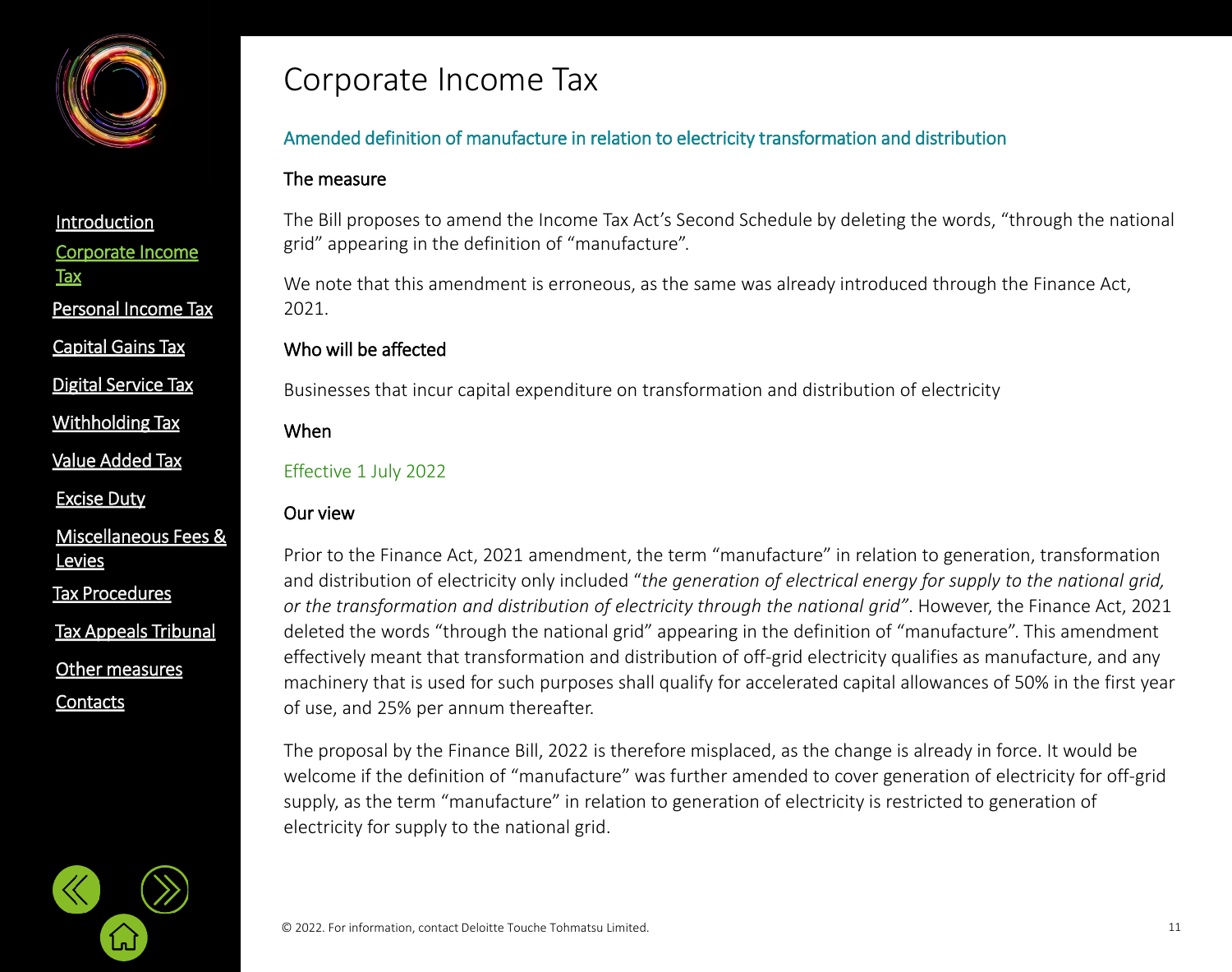

#### [Introduction](#page-1-0)

|--|

- **Tax**
- Personal [Income Tax](#page-21-0)
- [Capital Gains Tax](#page-21-0)
- [Digital Service Tax](#page-21-0)
- [Withholding](#page-21-0) Tax
- [Value Added Tax](#page-33-0)
- [Excise Duty](#page-45-0)
- [Miscellaneous Fees &](#page-56-0)  **Levies**
- [Tax Procedures](#page-61-0)
- [Tax Appeals Tribunal](#page-61-0)
- [Other measures](#page-72-0)
- **[Contacts](#page-75-0)**

### Corporate Income Tax

#### Restriction of the 100% accelerated investment allowance

#### The measure

The Bill proposes to amend the Income Tax Act's Second Schedule by introducing Paragraph 1B. The paragraph introduces a restriction on the applicability of Paragraph 1A, which entitles a person to claim an accelerated investment allowance of 100%:

- a) Where the cumulative investment value in the preceding 3 years outside Nairobi City County and Mombasa County is at least KES 2B;
- b) Where the investment value outside Nairobi City County and Mombasa County in the year of income under consideration is at least KES 250m; or
- c) Where the person has incurred investment in a special economic zone.

Paragraph 1B proposes to restrict the applicability of the accelerated investment allowance under Paragraph 1A to hotel buildings, buildings used for manufacture and machinery used for manufacture. It further provides that the 100% investment allowance shall not apply to investments which, due to the nature of their business, have to be located in places outside Nairobi and Mombasa Counties respectively.

#### Who will be affected

Manufacturers and investors

#### When

Effective 1 July 2022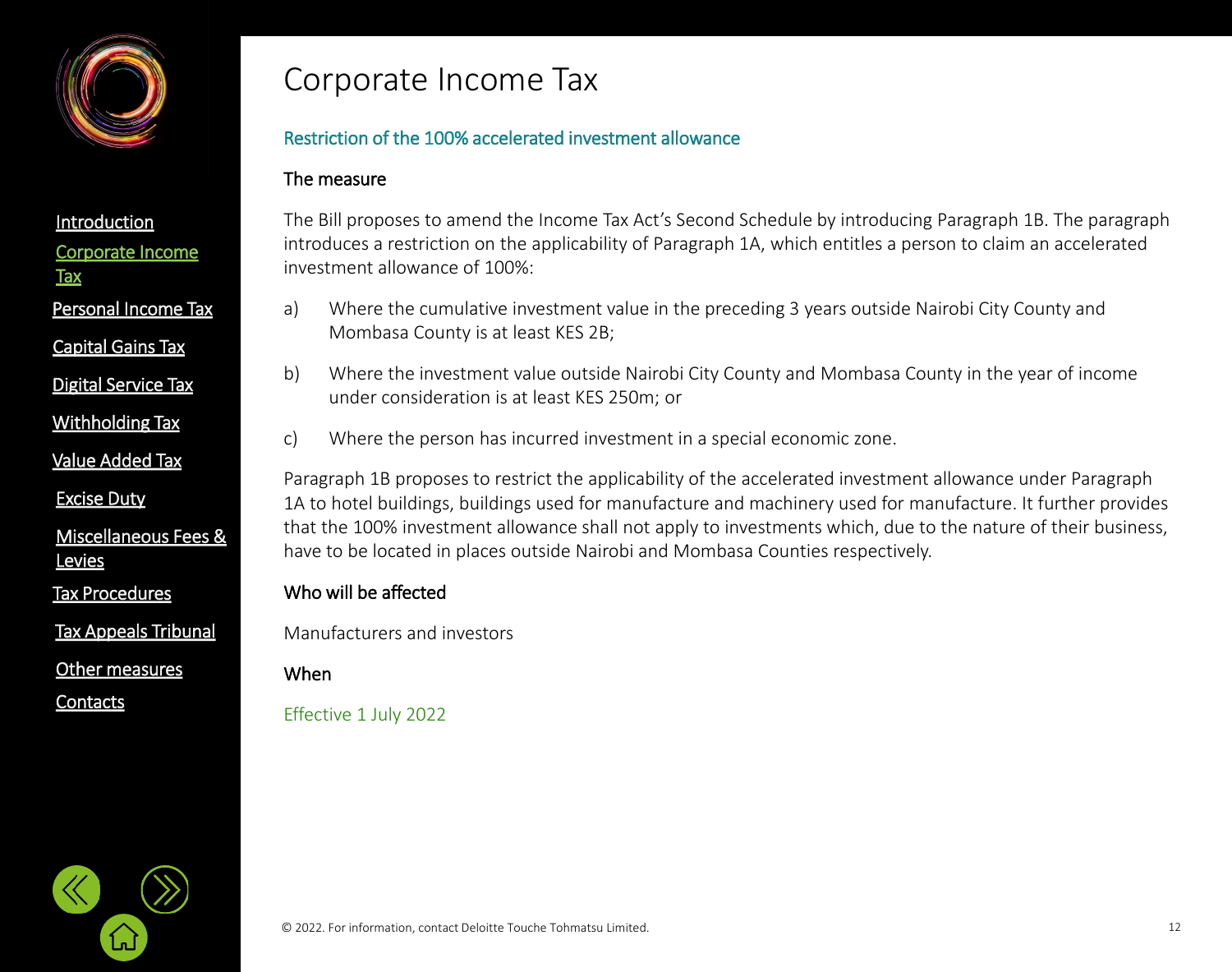

[Corporate Income](#page-2-0) 

Personal [Income Tax](#page-21-0)

[Value Added Tax](#page-33-0)

[Withholding](#page-21-0) Tax

[Digital Service Tax](#page-21-0)

[Capital Gains Tax](#page-21-0)

[Miscellaneous Fees &](#page-56-0) 

[Excise Duty](#page-45-0)

**Levies** 

[Tax Procedures](#page-61-0)

[Other measures](#page-72-0)

[Tax Appeals Tribunal](#page-61-0)

**[Contacts](#page-75-0)** 

**[Introduction](#page-1-0)** 

**Tax** 

### Corporate Income Tax

#### Restriction of the 100% accelerated investment allowance (Cont.)

#### Our view

Although this proposal significantly limits the scope of investments eligible for accelerated allowances, we note that the Second Schedule that was repealed by the Tax Laws Amendment Act 2020 had similar restrictions on the applicability of accelerated capital allowances. We understand that the government's intention is to encourage investment outside the main cities of Nairobi and Mombasa, which are considered relatively developed. Whereas this may be a noble objective, we believe it would still be appropriate to retain the accelerated allowance for high value investments by possibly having a higher threshold (e.g. KES 4 Billion) for investments within Nairobi and Mombasa County.

Furthermore, the second part of the amendment introduces unnecessary uncertainty and subjectivity in determining which investments qualify for the accelerated allowance as there is no prescribed test for the investments which "due to the nature of their business, have to be located in places outside Nairobi County and Mombasa County". We believe this restriction should be removed as the overall aim is to spur investment for greater economic growth.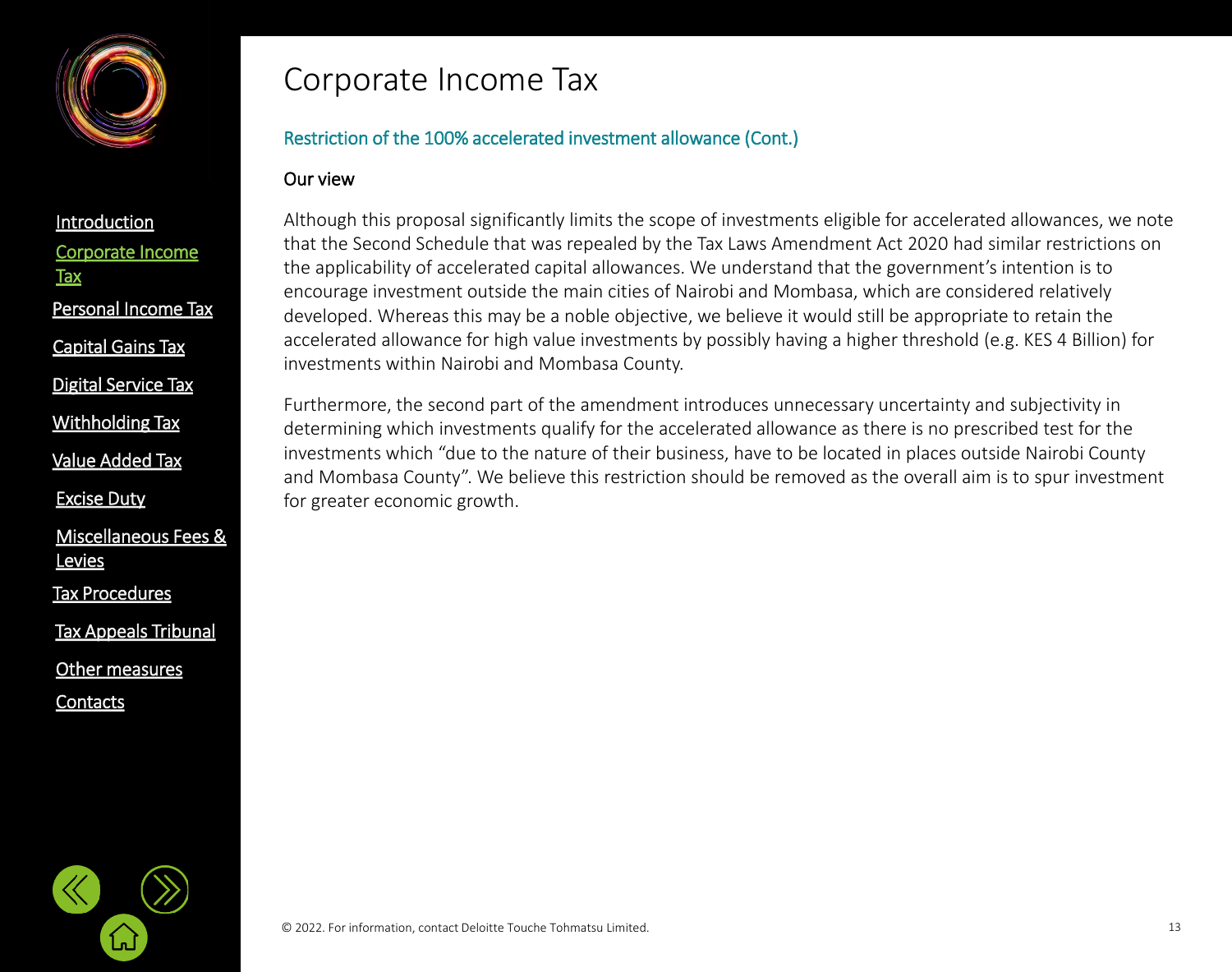

Personal [Income Tax](#page-21-0)

[Capital Gains Tax](#page-21-0)

[Digital Service Tax](#page-21-0)

[Withholding](#page-21-0) Tax

[Value Added Tax](#page-33-0)

[Excise Duty](#page-45-0)

[Miscellaneous Fees &](#page-56-0)  **Levies** 

[Tax Procedures](#page-61-0)

[Tax Appeals Tribunal](#page-61-0)

[Other measures](#page-72-0)

**[Contacts](#page-75-0)** 

### Corporate Income Tax

#### Expansion of the scope of transfer pricing

#### The measure

The Bill proposes to repeal Section 18(A) of the Income Tax Act, which deals with transfer pricing for a resident entity dealing with a related resident entity that operates in a preferential tax regime. Under the current provision, where a resident entity operating in a preferential tax regime carried on business with a related resident entity not operating in a preferential tax regime, such transactions were covered under the ambit of transfer pricing (TP).

The Bill proposes to expand the scope of TP to cover transactions between resident entities and: a nonresident person located in a preferential tax regime; or an associated enterprise of a non-resident person located in a preferential tax regime; or a permanent establishment (PE) of a non-resident person operating in Kenya where the non-resident person is located in a preferential tax regime and whether or not the nonresident is an associated person.

A "preferential tax regime" is defined as

- a) any Kenyan legislation, regulation or administrative practice which provides a preferential rate of tax to such income or profit, including reductions in the tax rate or the tax base; or
- b) a foreign jurisdiction which
	- does not tax income;
	- taxes income at a rate that is less than twenty per cent;
	- − does not have a framework for the exchange of information;
	- − does not allow access to banking information; or
	- − lacks transparency on corporate structure, ownership of legal entities located therein, beneficial owners of income or capital, financial disclosure, or regulatory supervision.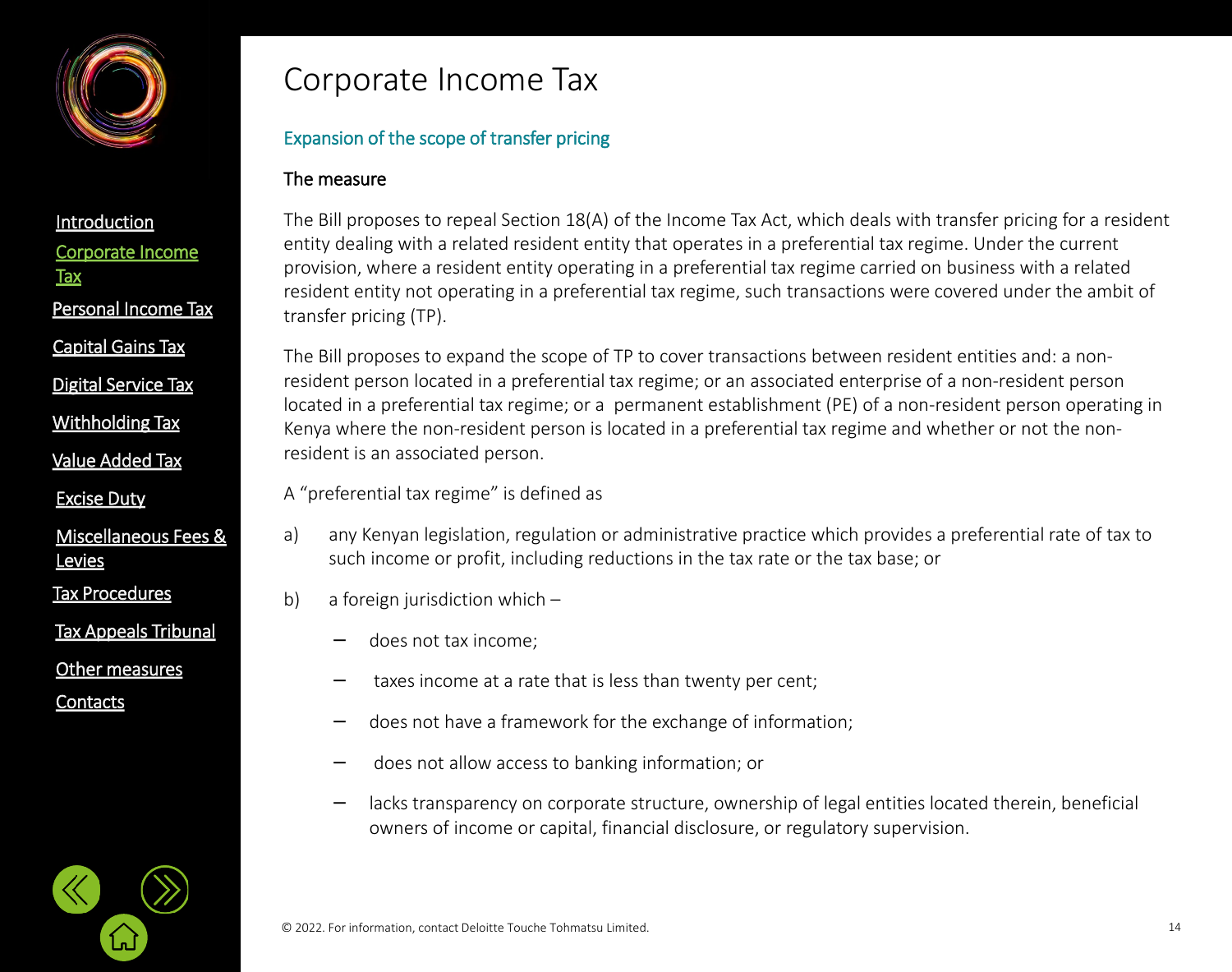

Personal [Income Tax](#page-21-0)

[Capital Gains Tax](#page-21-0)

[Digital Service Tax](#page-21-0)

[Withholding](#page-21-0) Tax

[Value Added Tax](#page-33-0)

[Excise Duty](#page-45-0)

#### [Miscellaneous Fees &](#page-56-0)  **Levies**

[Tax Procedures](#page-61-0)

[Tax Appeals Tribunal](#page-61-0)

[Other measures](#page-72-0)

**[Contacts](#page-75-0)** 

### Corporate Income Tax

#### Expansion of the scope of transfer pricing (Cont.)

#### Who will be affected

Resident persons that have transactions with entities located in jurisdictions considered preferential tax regimes

#### When

#### Effective 1 January 2023

#### Our view

This measure imposes TP compliance requirements on entities transacting with independent non-resident entities (or their PE or associated entities) if the said non-resident entity is located in a preferential tax regime. This measure appears to be targeting transactions with entities in so-called tax havens and non-cooperative jurisdictions by introducing the extra burden on a Kenyan entity dealing with a non-related party. It would appear that the revenue authority is concerned that entities located in preferential tax regimes are a conduit for tax avoidance and/or evasion.

In our view, this expands the concept of TP beyond the international guidelines and risks TP adjustments on arm's length prices since transactions involving independent parties are at arm's length. In as much as the tax authority's concerns are valid, the focus on non-related entities may not be justified and places an undue burden on resident entities dealing with independent parties. A prudent approach would be to focus on related party dealings and adoption of other measures that have gained global acceptance under the BEPS action plans which address the concerns of revenue authorities.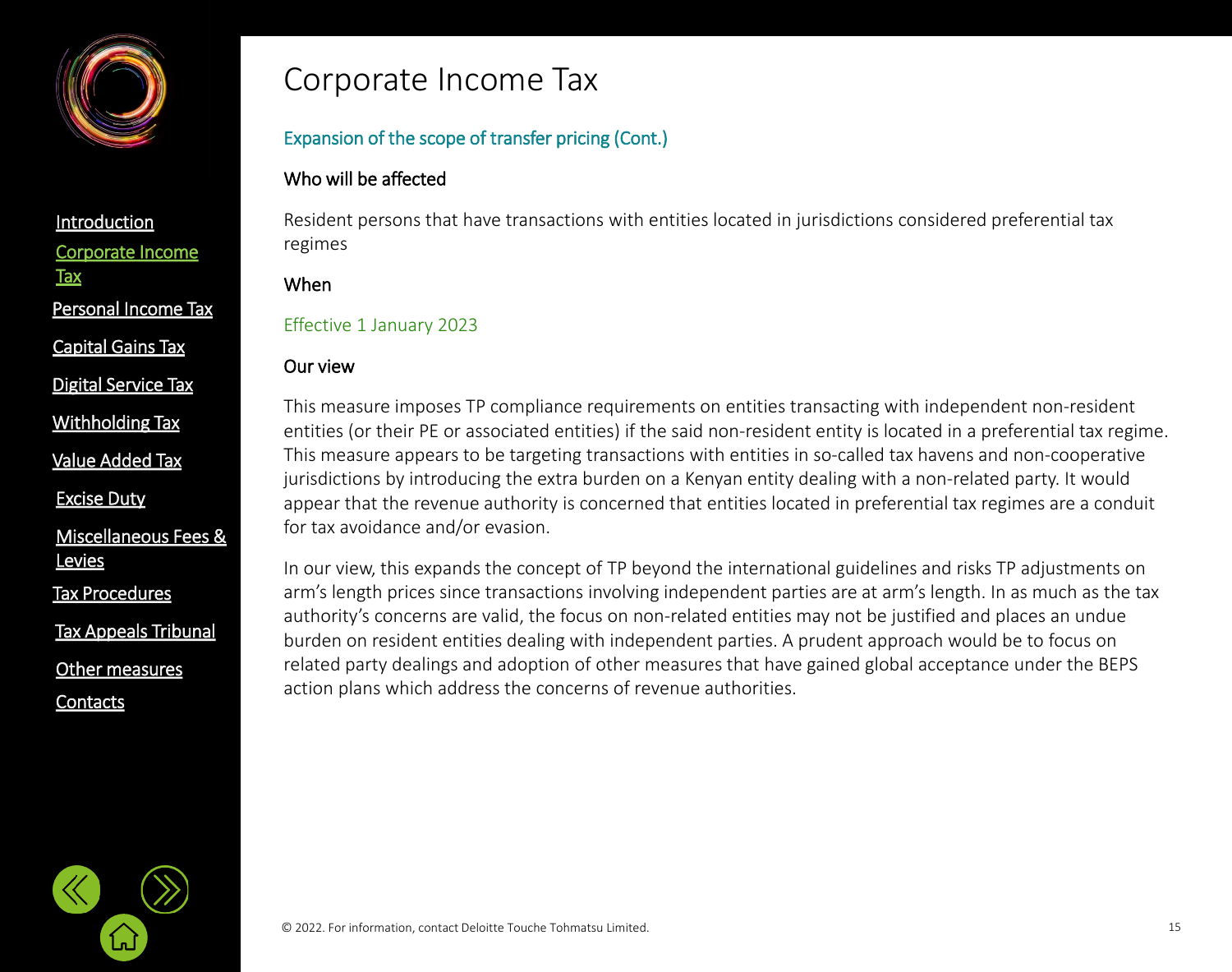

- [Capital Gains Tax](#page-21-0)
- [Digital Service Tax](#page-21-0)
- [Withholding](#page-21-0) Tax
- [Value Added Tax](#page-33-0)
- [Excise Duty](#page-45-0)
- [Miscellaneous Fees &](#page-56-0)  **Levies**
- [Tax Procedures](#page-61-0)
- [Tax Appeals Tribunal](#page-61-0)
- [Other measures](#page-72-0)
- **[Contacts](#page-75-0)**

### Corporate Income Tax

#### Country-by-Country Reporting Notifications

#### The measure

The Finance Act 2021 introduced a Country-by-Country reporting (CbCR) requirement on any Kenyan headquartered multinational enterprise group (MNE). CbCR requires MNEs to file a report providing a breakdown of the amount of revenue, profits, taxes, and other indicators of economic activities for each tax jurisdiction in which the MNEG operates. The current provision under Section 18b of the ITA does not cover MNEs whose ultimate parent entity (UPE) is not resident in Kenya.

Subsequently, for purposes of implementing the CbCR, the Cabinet Secretary published draft regulations in November 2021. The regulations though still in draft provided for CbCR notifications to be filed by subsidiaries and branches of MNEs operating in Kenya.

The Bill proposes to introduce CbCR notification requirements for MNEs resident in Kenya with a gross turn over of KES 95B (approximately EUR 750M). The MNE will be required to notify the Commissioner not later than the last day of the reporting financial year of the Group whether it is the UPE or Surrogate entity in the Group or the tax resident of the constituent entity that is the UPE or surrogate entity in the Group.

For purposes of this section:

- A constituent entity means:
	- o any separate business unit of an MNE that is included in the consolidated financial statement of the MNE for financial reporting purposes or would be so included if the equity interest if such business unit of the MNE were traded in public securities exchange, or
	- o any business unit that is excluded from MNEs consolidated financial due to materiality or
	- o a PE of any separate business of the MNE provided that the business unit prepares separate financial statement for such PE for business or tax reporting purposes.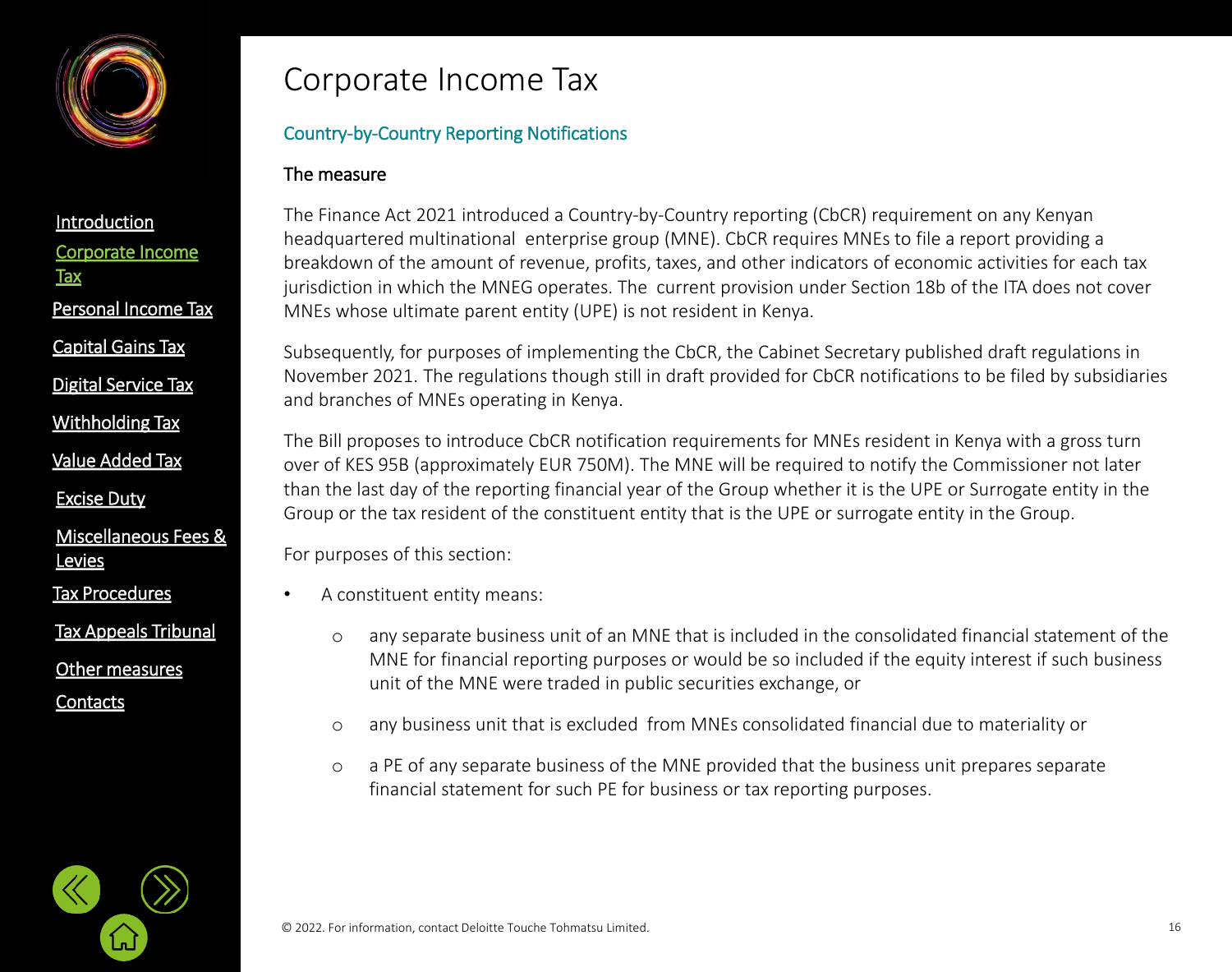

Personal [Income Tax](#page-21-0)

[Capital Gains Tax](#page-21-0)

[Digital Service Tax](#page-21-0)

[Withholding](#page-21-0) Tax

[Value Added Tax](#page-33-0)

[Excise Duty](#page-45-0)

[Miscellaneous Fees &](#page-56-0)  **Levies** 

[Tax Procedures](#page-61-0)

[Tax Appeals Tribunal](#page-61-0)

[Other measures](#page-72-0)

**[Contacts](#page-75-0)** 

### Corporate Income Tax

#### Country-by-Country Reporting Notifications (Cont.)

- A surrogate entity means one constituent of the MNE appointed by the Group to file CbCR in the constituent entity jurisdiction on behalf of the Group.
- An ultimate parent entity means (i) an entity that is resident in Kenya for tax purposes, (ii) is not controlled by another entity (iii) owns or controls a MNE Group.

#### Who will be affected

MNEs that have operations in Kenya and meet the threshold of gross turn over of KES 95B (approximately EUR 750M) at group level.

#### When

#### Effective 1 July 2022

#### Our view

Kenya ratified the Convention on Mutual Administrative Assistance in Tax Matters (MAC) which was deposited with the Global Forum on Transparency and Exchange of Information on Tax Matters in July 2020. Under this convention, Kenya is expected to exchange information with tax jurisdictions that are members of the forum. This measure is aimed at enhancing transparency through comprehensive exchange of information between revenue authorities.

The purpose of the CbCR notification is provide visibility to the KRA on jurisdiction of the parent company where the Group's CbCRs are filed. In addition to CbCR notifications, there are instances where MNEs will be required to file a CbCR report in Kenya as analysed in the next section. These reports will aid the revenue authority in assessing transfer pricing risks of an MNE or its constituent entities and inform possible audits.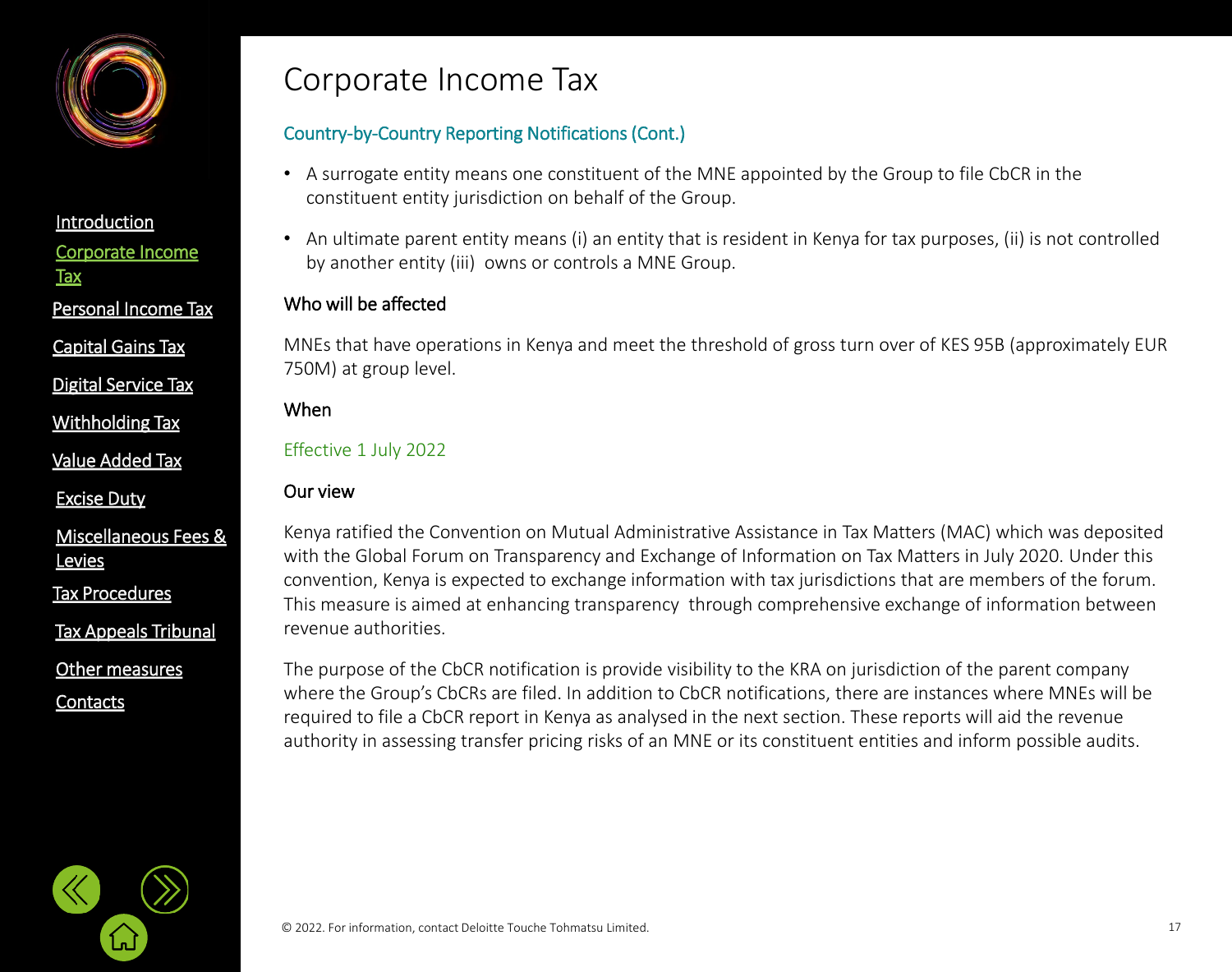

[Capital Gains Tax](#page-21-0)

- [Digital Service Tax](#page-21-0)
- [Withholding](#page-32-0) Tax
- [Value Added Tax](#page-33-0)
- [Excise Duty](#page-45-0)

#### [Miscellaneous Fees &](#page-56-0)  **Levies**

[Tax Procedures](#page-61-0)

[Tax Appeals Tribunal](#page-61-0)

[Other measures](#page-72-0)

**[Contacts](#page-75-0)** 

### Corporate Income Tax

#### CbCR Filing Requirements

#### The measure

The Bill proposes to introduce CbCR filing requirements for a UPE and a constituent entity of an MNE with gross turn over of KES 95Billion and above. A UPE is required to file a CbCR not later than 12 months after the last day of the reporting financial year of the Group.

Where there is more than one constituent entity of the same MNE resident in Kenya, the MNE may designate one such entity as the surrogate to file CbCR. An MNE not headquartered in Kenya will not be required to file a CbCR with the commissioner of the KRA if:

- The UPE is required to file a CbCR in its jurisdiction of residence;
- The jurisdiction where the UPE is resident has an international agreement for exchange of tax information with Kenya; or
- The commissioner has not notified the resident constituent entity in Kenya of any systematic failure to comply with the exchange of information (if any)

The CbCR reports shall contain information relating to each entity's tax residence, the group aggregate information relating to amount of revenue, profit or loss before income tax, income tax paid/ accrued, capital, number of employees, tangible assets (other than cash and cash equivalent), for ach jurisdiction where the group has a taxable presence.

#### Who will be affected

All MNEs that have operations in Kenya where the groups' gross turnover is KES 95B and above.

#### When

#### Effective 1 July 2022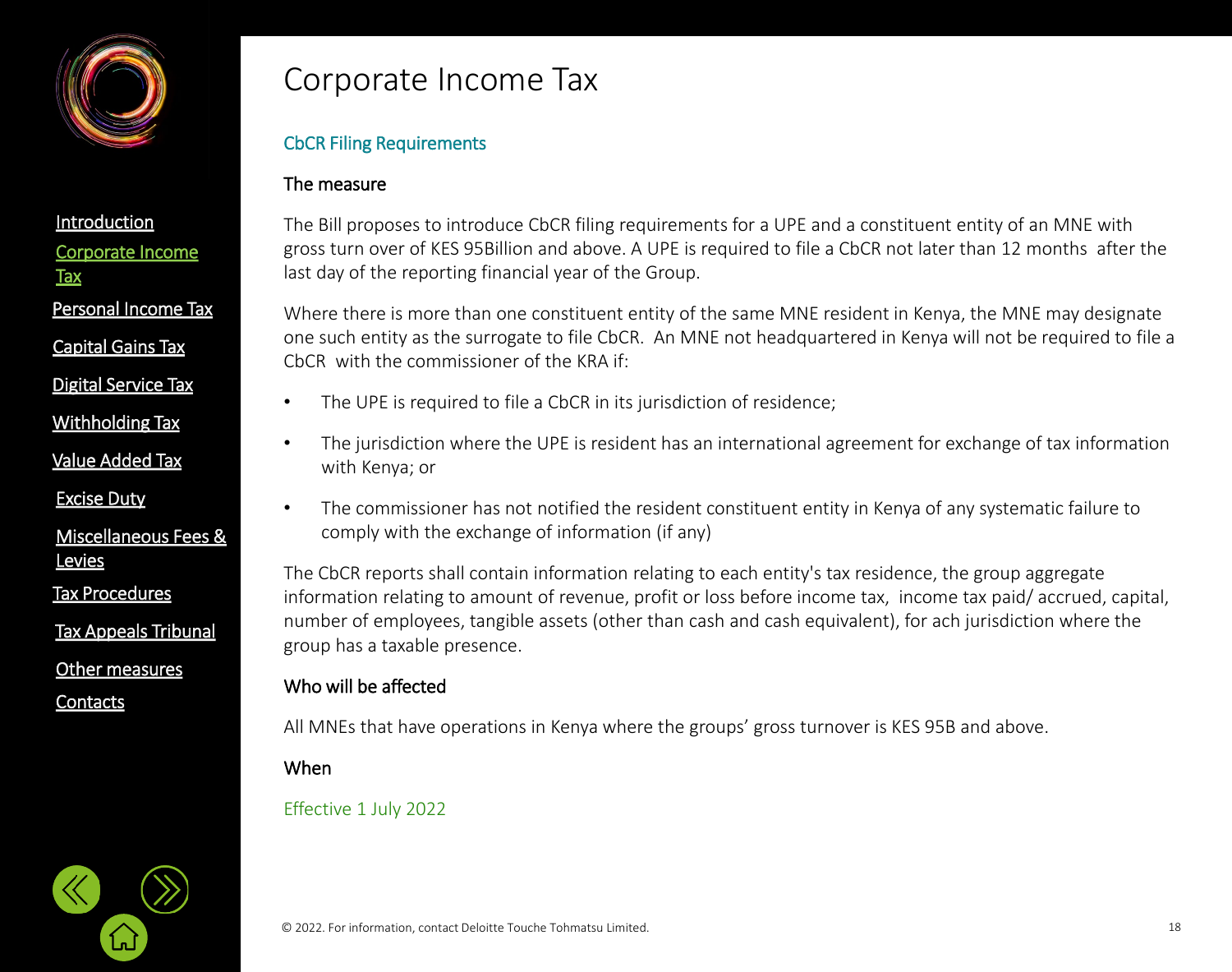

[Capital Gains Tax](#page-21-0)

[Digital Service Tax](#page-21-0)

[Withholding](#page-21-0) Tax

[Value Added Tax](#page-33-0)

[Excise Duty](#page-45-0)

[Miscellaneous Fees &](#page-56-0)  **Levies** 

[Tax Procedures](#page-61-0)

[Tax Appeals Tribunal](#page-61-0)

[Other measures](#page-72-0)

**[Contacts](#page-75-0)** 

### Corporate Income Tax

#### CbCR Filing Requirements (Cont.)

#### Our view

The proposed CbCR reporting requirements align with the international practice. For instance, the threshold of KES 95B is in line with the 750 million Euros set out in the Organization for Economic Co-operation and Development (OECD) and is a welcome move since MNEs that do not meet the global threshold will not be required to file CbC reports in Kenya.

In addition, an MNE Group that is controlled outside Kenya will not be required to file a CbC Report other than a notification indicating the jurisdiction of the entity where the Group's CbC reports are filed except where the jurisdiction of the parent company has not implemented CbCR or if there are difficulties in implementing the exchange of CbC Reports with the KRA.

The CbCR requirement will enable the KRA to have visibility of the financial and related information that will aid in assessing transfer pricing risks. For MNEs, this means additional transfer pricing compliance and reporting requirements. If enacted into law, the initial CbC reports for MNEs with a December year end will be filed on or before 31 December 2023.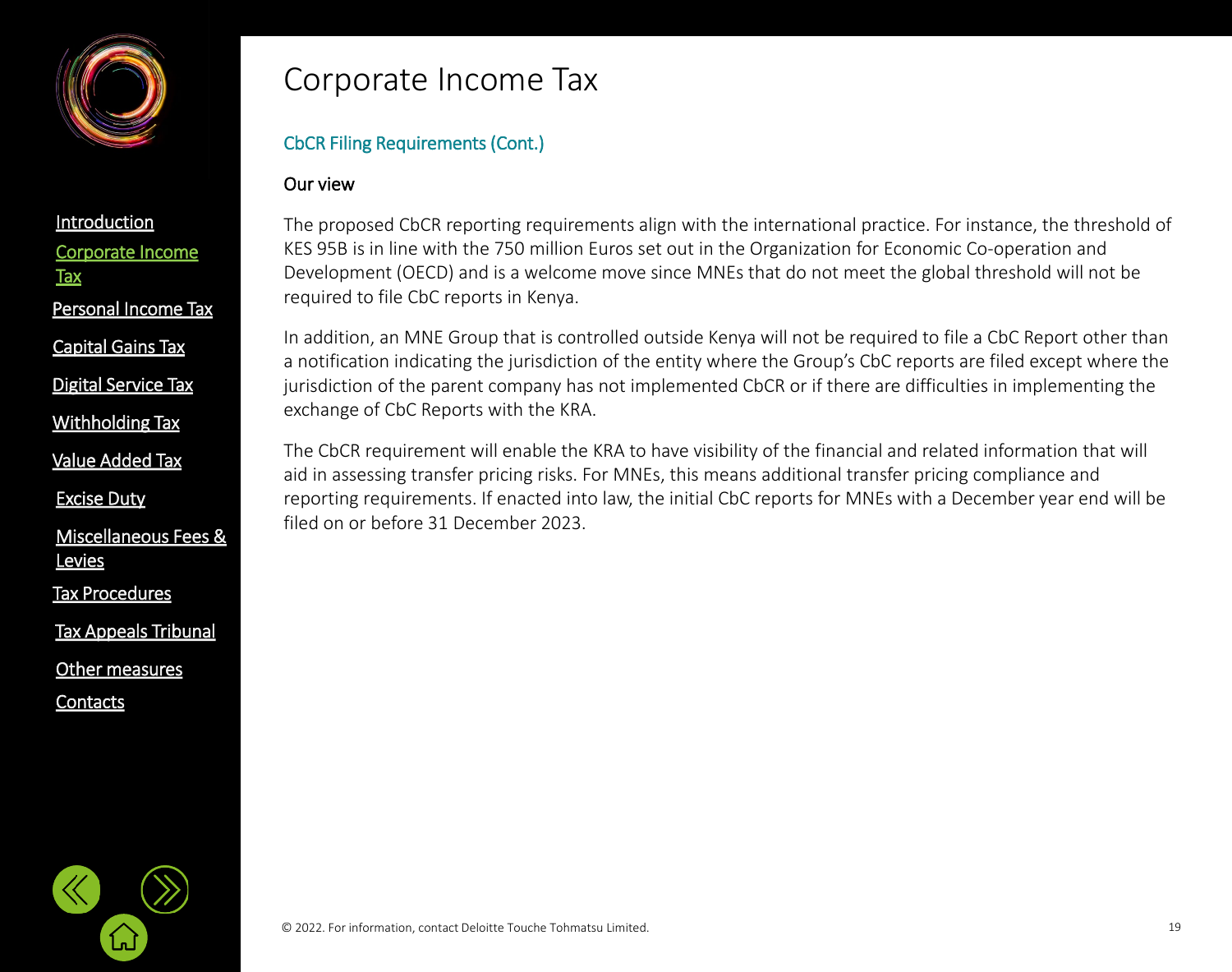

#### **[Introduction](#page-1-0)**

[Corporate Income](#page-2-0) 

**Tax** 

Personal [Income Tax](#page-21-0)

[Capital Gains Tax](#page-21-0)

[Digital Service Tax](#page-21-0)

[Withholding](#page-21-0) Tax

[Value Added Tax](#page-33-0)

[Excise Duty](#page-45-0)

[Miscellaneous Fees &](#page-56-0)  **Levies** 

[Tax Procedures](#page-61-0)

[Tax Appeals Tribunal](#page-61-0)

[Other measures](#page-72-0)

**[Contacts](#page-75-0)** 

### Corporate Income Tax

#### Requirement to File the Masterfile and Local File (Cont.)

#### The measure

The Bill proposes to introduce the Masterfile and local file filing requirements for a UPEs and constituent entities of MNEs with gross turn over of KES 95B. The Masterfile and local files shall be filed not later than 6 months after the last day of the reporting financial year of the MNE.

A summary of the content of the Masterfile and local file is provided below:

| <b>Description</b> | Content                                                                                                                                                          |
|--------------------|------------------------------------------------------------------------------------------------------------------------------------------------------------------|
| Masterfile         | Detailed overview of the group and key value drivers.                                                                                                            |
|                    | Descriptions of the supply chain of the key products and services                                                                                                |
|                    | Group's research and development policy                                                                                                                          |
|                    | A description of each entity's contribution to value creation                                                                                                    |
|                    | Information about intangible assets and group intercompany agreement associated with<br>them including any transfers of intangible assets during the tax period. |
|                    | • Information about financing activities of the group                                                                                                            |
|                    | The consolidate financial statement of group                                                                                                                     |
|                    | Tax ruling if any made in respect of the group                                                                                                                   |
|                    | • Any other information as required                                                                                                                              |
| Local file         | Details of the resident entity activities within the MNEs                                                                                                        |
|                    | Management structure of the resident entity                                                                                                                      |
|                    | Business strategies including structuring, description of the material-controlled<br>transactions, entity's business and competitive environment                 |
|                    | Any other information that commissioner may require                                                                                                              |

#### Who will be affected

All MNEs that have operations in Kenya with gross group turnover of KES 95B and above.

#### When

Effective 1 July 2022

© 2022. For information, contact Deloitte Touche Tohmatsu Limited. 20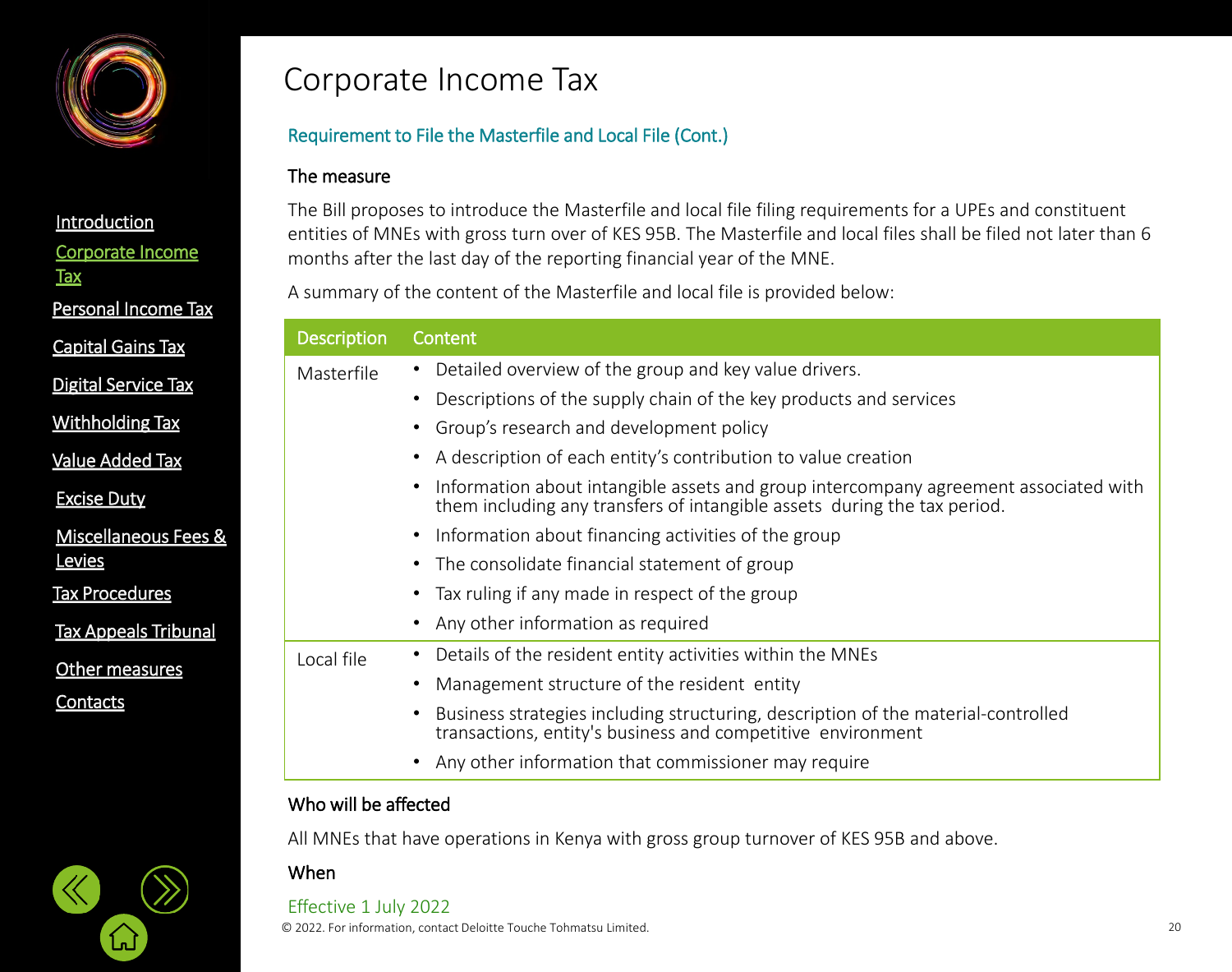

Personal [Income Tax](#page-21-0)

[Capital Gains Tax](#page-21-0)

[Digital Service Tax](#page-21-0)

[Withholding](#page-21-0) Tax

[Value Added Tax](#page-33-0)

[Excise Duty](#page-45-0)

[Miscellaneous Fees &](#page-56-0)  **Levies** 

[Tax Procedures](#page-61-0)

[Tax Appeals Tribunal](#page-61-0)

[Other measures](#page-72-0)

**[Contacts](#page-75-0)** 

### Corporate Income Tax

#### Requirement to File the Masterfile and Local File (Cont.)

#### Our view

This measure is line with Action 13 of the Base Erosion and Profit Shifting ("BEPS") Action Plans, that require MNEs to file a three-tier TP documentation (Masterfile, local file and CbC reports) with tax authorities in countries where they have taxable presence.

The Masterfile and local file filing requirements to apply to MNEs with a gross turnover of KES 95B. The 2006 Kenyan TP rules require entities that have cross border related party transactions to maintain TP documentation and submit to the Commissioner upon request. If the proposed measure is enacted as is, MNEs that meet the KES 95B gross turnover threshold will be required to file Masterfile and local files while other MNEs below the threshold will maintain TP documentation in line with the existing TP rules.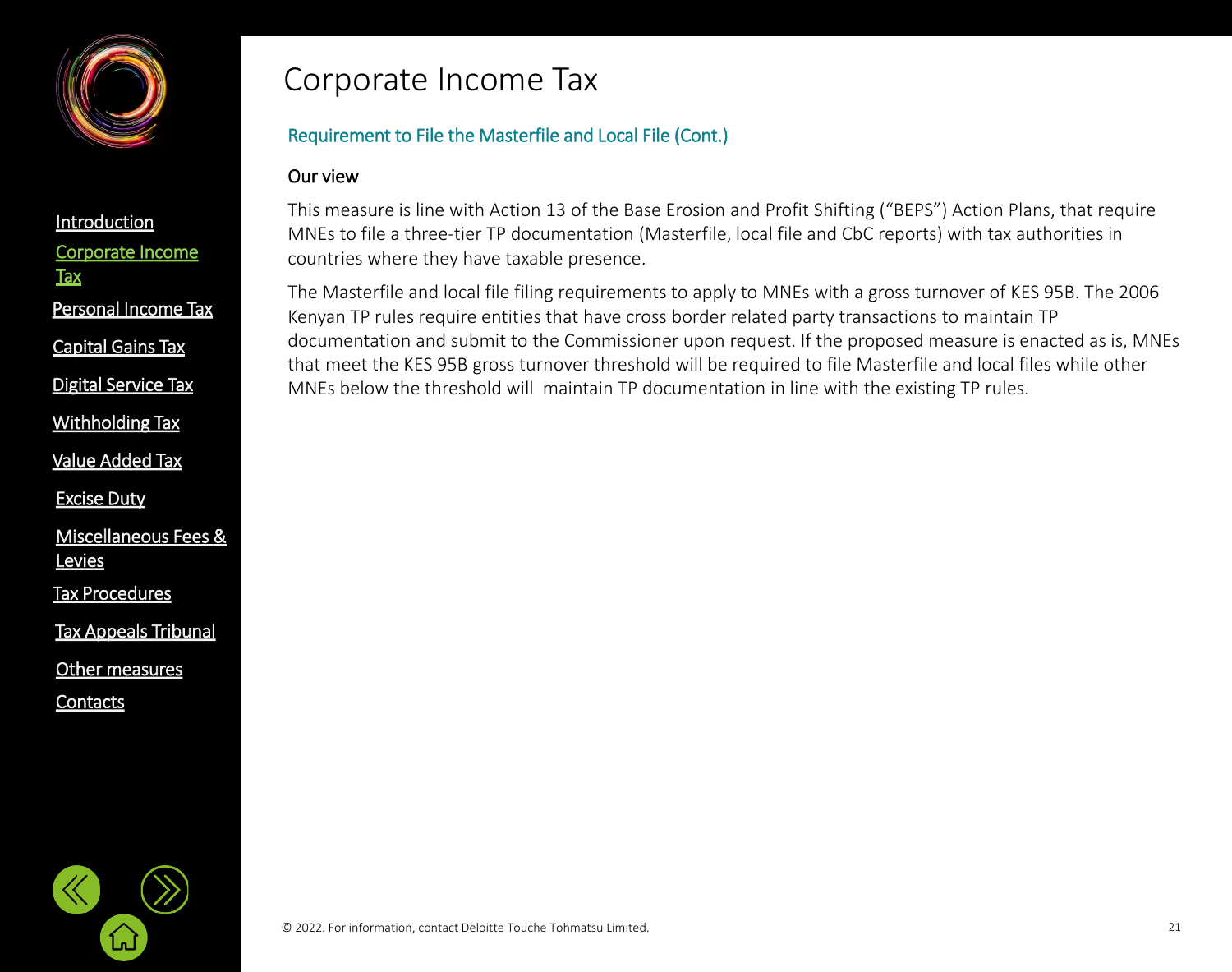<span id="page-21-0"></span>

[Corporate Income](#page-2-0)  **Tax [Introduction](#page-1-0)** Personal [Income Tax](#page-21-0) [Capital Gains Tax](#page-21-0)

[Digital Service Tax](#page-21-0)

[Withholding](#page-21-0) Tax

[Value Added Tax](#page-33-0)

[Excise Duty](#page-45-0)

[Miscellaneous Fees &](#page-56-0)  **Levies** 

[Tax Procedures](#page-61-0)

[Tax Appeals Tribunal](#page-61-0)

[Other measures](#page-72-0)

**[Contacts](#page-75-0)** 

### Personal Income Tax

#### Definition of permanent home

#### The measure

The Bill proposes to introduce a definition of a "permanent home" under Section 2 of the Income Tax Act (ITA) as being a place where an individual resides or which is available to that individual for residential purposes in Kenya, or where in the opinion of the Commissioner the individual's personal or economic interests are closest.

#### Who will be affected

All individuals especially those that live or work abroad for certain periods.

When

#### Effective 1 July 2022

#### Our view

© 2022. For information, contact Deloitte Touche Tohmatsu Limited. 22 The proposal to introduce the definition of a permanent home is welcome, given that it will now provide the much-needed clarity on what is considered a permanent home for the determination of tax residency for individuals. Under the proposed definition, Kenyan citizens may not necessarily become tax resident if they are present in Kenya in a year of income if they are not considered to have a permanent home in Kenya or to have personal or economic interests in Kenya. Currently, the Kenya Revenue Authority (KRA) tends to deem all Kenyan citizens to have a permanent home whether or not they live in Kenya. A person who is resident in Kenya in a year of income should declare and pay tax on any employment income that he/ she receives regardless of where the employment is exercised. The introduction of the definition of permanent home may relieve many Kenyan citizens from this requirement if they will not be considered to have a permanent home in Kenya. However, foreigners who may be considered to have a permanent home in Kenya will trigger residency in Kenya if they are in Kenya even for a day in a year of income. Currently, KRA considers a foreigner to be resident in Kenya if he/ she is in Kenya for at least 183 days in a particular year or for an average of 122 days in the year under consideration and the preceding 2 years. *(see next page for more comments)*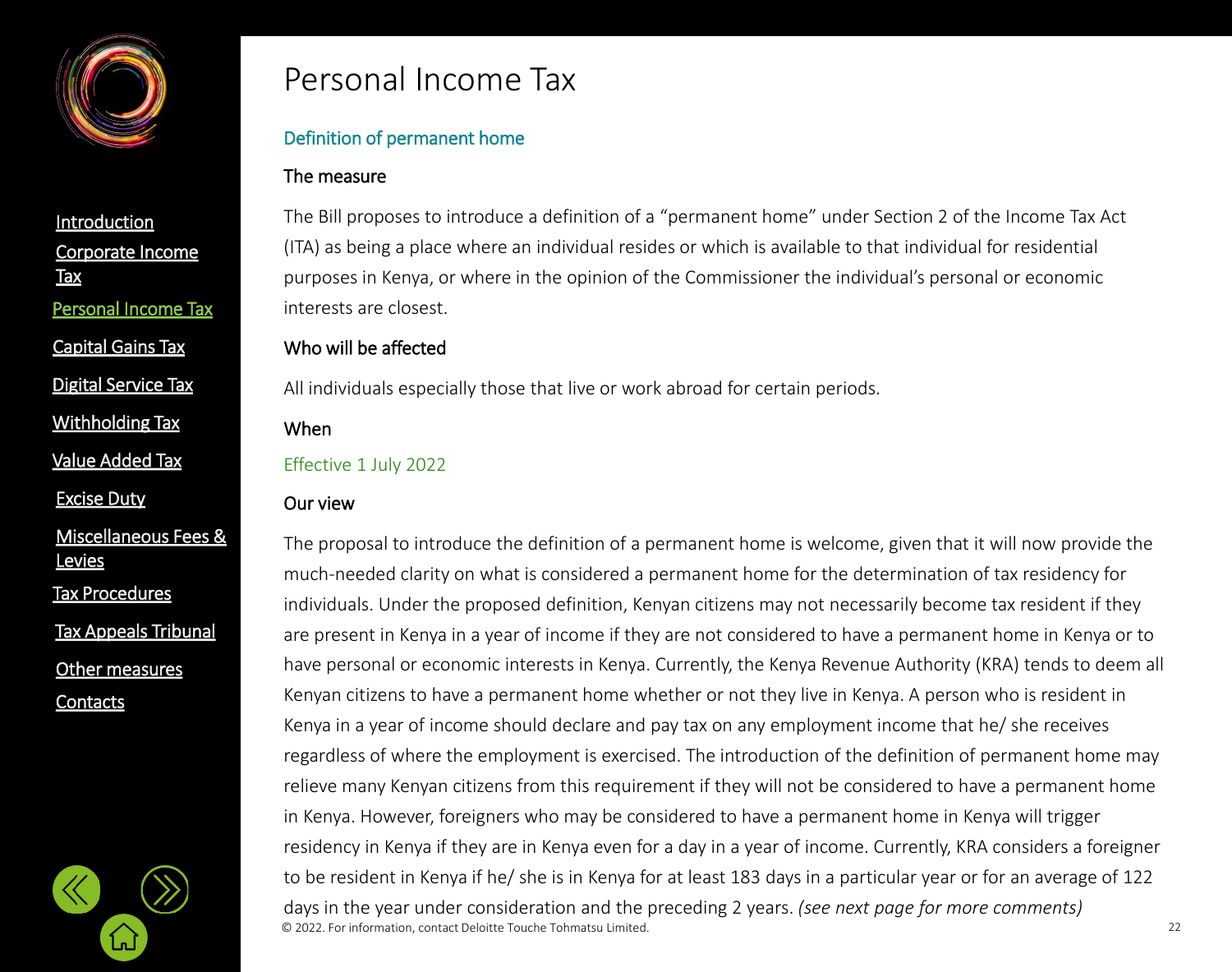

[Corporate Income](#page-2-0)  **Tax [Introduction](#page-1-0)** [Value Added Tax](#page-33-0) Personal [Income Tax](#page-21-0) [Digital Service Tax](#page-21-0) [Capital Gains Tax](#page-21-0) [Withholding](#page-21-0) Tax

[Excise Duty](#page-45-0)

[Miscellaneous Fees &](#page-56-0)  **Levies** 

[Tax Procedures](#page-61-0)

[Tax Appeals Tribunal](#page-61-0)

[Other measures](#page-72-0)

**[Contacts](#page-75-0)** 

### Personal Income Tax

#### Definition of permanent home (Cont.)

However, there is need to provide clarity or guidelines on the definition of an individual's personal or economic interests instead of leaving the discretion to the Commissioner. If passed as it is, taxpayers will still be unable to determine what is considered to be 'their closest' ties and therefore the definition provided in the Bill is too subjective. To reduce individual's compliance burden, the Commissioner should publish guidelines, based on established precedence, on what would be considered to be an individual's closest personal or economic interest.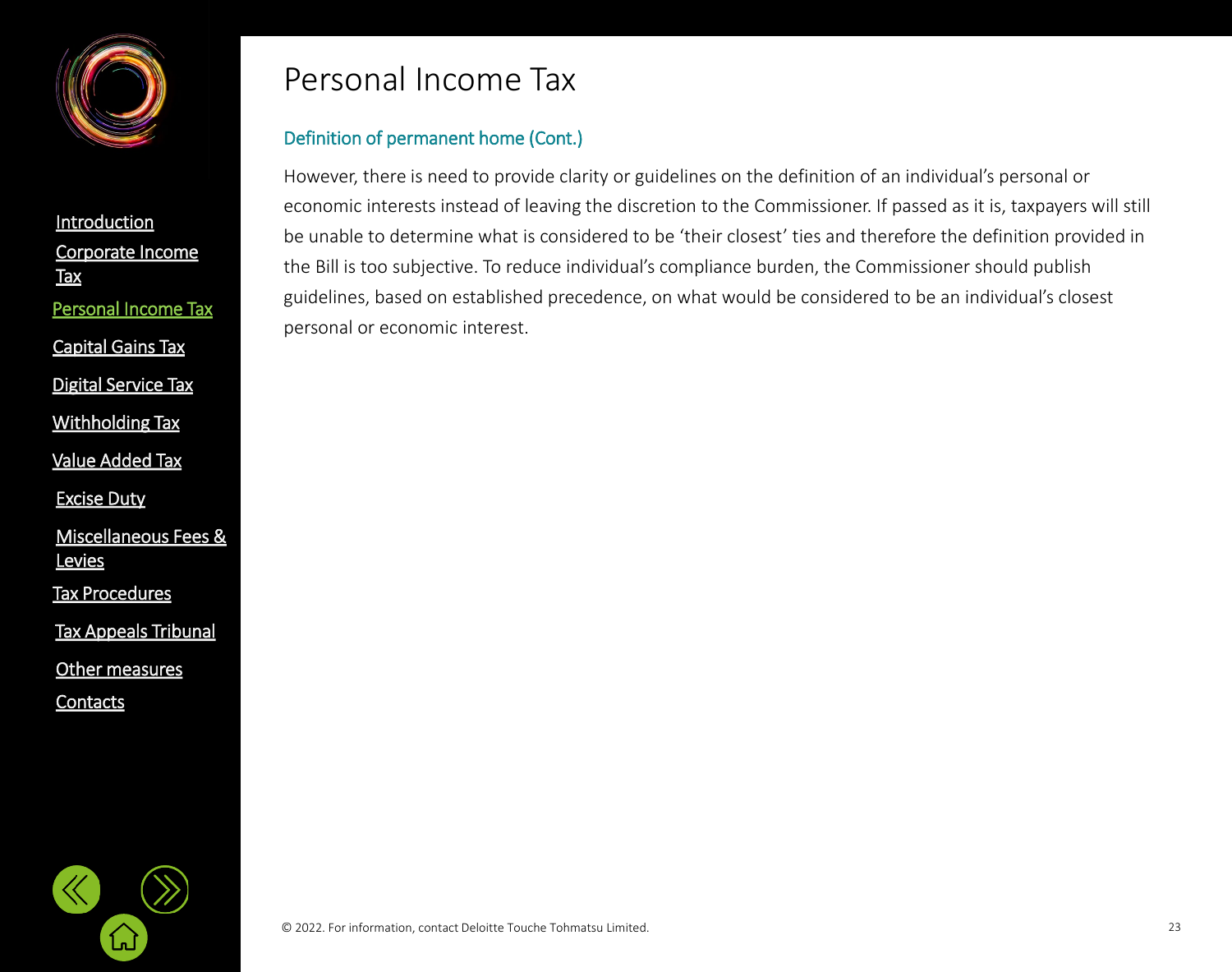

[Corporate Income](#page-2-0)  Tax **[Introduction](#page-1-0)** Personal [Income Tax](#page-21-0) [Digital Service Tax](#page-21-0) [Capital Gains Tax](#page-21-0) [Withholding](#page-21-0) Tax

[Value Added Tax](#page-33-0)

[Excise Duty](#page-45-0)

[Miscellaneous Fees &](#page-56-0)  **Levies** 

[Tax Procedures](#page-61-0)

[Tax Appeals Tribunal](#page-61-0)

[Other measures](#page-72-0)

**[Contacts](#page-75-0)** 

### Personal Income Tax

### Taxation of benefits accruing from Registered and Unregistered Employee Share Ownership schemes

#### The measure

The Bill proposes to amend Section 5(5)(a) and Section 5(6)(a) of the ITA which provides for taxation of benefits accruing to an employee from a registered Employee Share Ownership Scheme(ESOP).

Currently, Section 5(5)(a)of the Income Tax Act provides that the value of the benefit accruing to an employee from an ESOP registered with KRA shall be the difference between the market value, per share, and the offer price, per share, at the date the option is **granted** by the employer.

The bill proposes to determine the value of a benefit accruing from an ESOP as the difference between the offer price per share at the date the option is granted by the employer, and the market value per share on the date the employee **exercises** the option.

Further, the Bill proposes to amend Section 5(6)(a)of the Income Tax Act which currently provides that the benefits chargeable to tax under a registered ESOP shall be deemed to have accrued to the employee at the end of the vesting period. The Bill amends this to provide that the benefits chargeable shall be deemed to have accrued on the date the employee exercises the option.

#### Who will be affected

All employees and employers with an Employee Share Ownership plan.

When

Effective 1 July 2022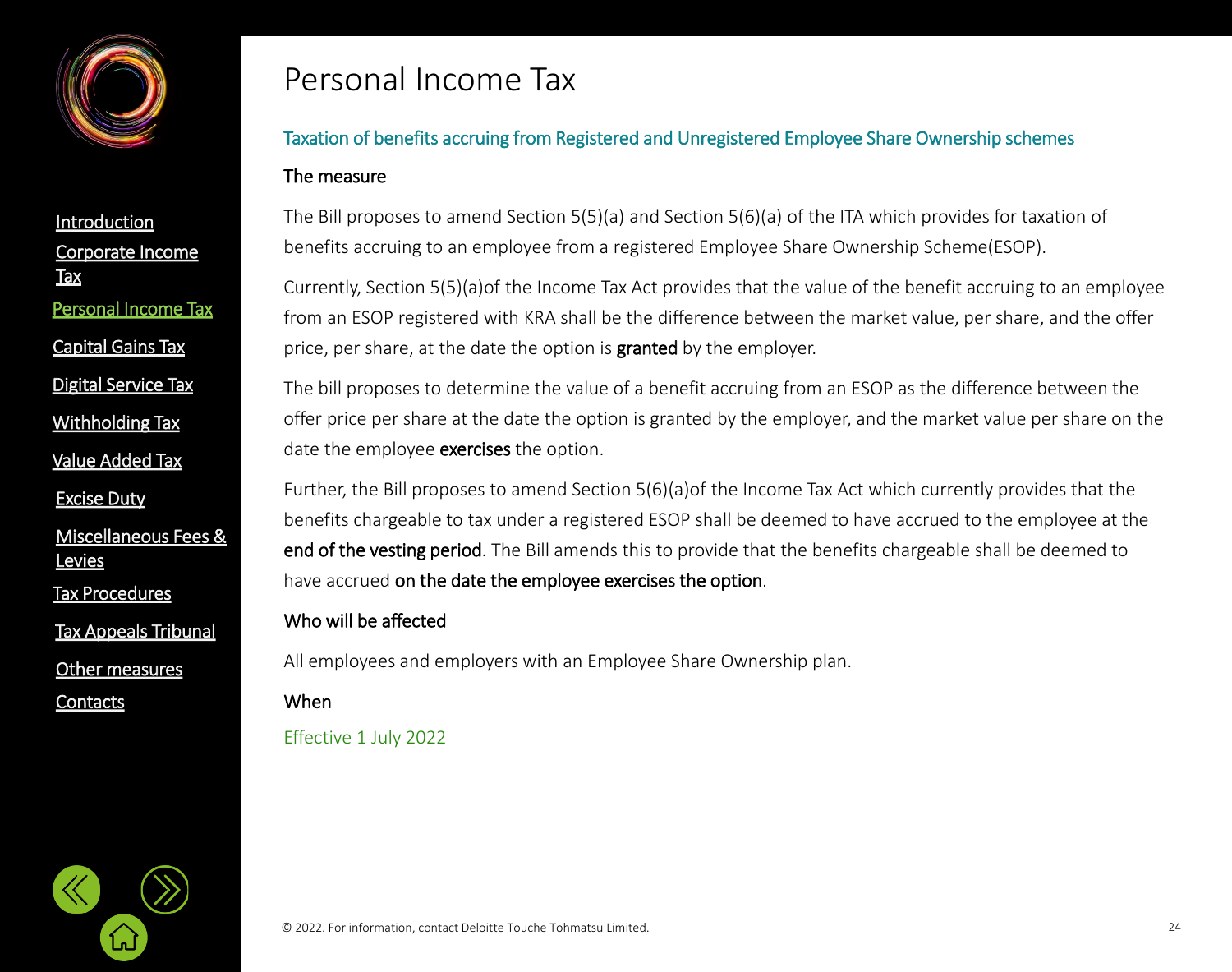

[Corporate Income](#page-2-0)  Tax **[Introduction](#page-1-0)** [Value Added Tax](#page-33-0) Personal [Income Tax](#page-21-0) [Digital Service Tax](#page-21-0) [Capital Gains Tax](#page-21-0) [Withholding](#page-21-0) Tax

[Excise Duty](#page-45-0)

[Miscellaneous Fees &](#page-56-0)  **Levies** 

[Tax Procedures](#page-61-0)

[Tax Appeals Tribunal](#page-61-0)

[Other measures](#page-72-0)

**[Contacts](#page-75-0)** 

### Personal Income Tax

### Taxation of benefits accruing from Registered and Unregistered Employee Share Ownership schemes (Cont.) Our view

The amendments are welcome as they provide guidance on the taxation of unregistered ESOP schemes. Previously, only registered ESOP schemes were expressly provided for under Section 5 of the Income Tax Act.

Further, the proposed amendments aim to harmonise the determination of benefits accruing from both registered and unregistered ESOP schemes as being the difference between the grant price at the date of grant and the market value at the date of exercise.

Whilst registered ESOP schemes will continue to enjoy the various tax exemptions provided in the Act, the proposed amendment may result in a higher tax burden for employees participating in registered ESOP schemes who were previously taxed on the difference between the market price per share and the grant price per share at the date of grant of the shares.

In addition, the employees will now be taxed on the ESOP benefit at the point of exercising the options. This implies that the employees will now be taxed at the point when the gain is actually realised as opposed to the current provision which deems the benefit to accrue at the end of the vesting period even though the employee may not be exercising his option. This has led to employers having to make arrangements to fund the tax due and recover the cost from the employees over a period thus attracting Fringe Benefit Tax (FBT) or some employees missing out the opportunity because they cannot afford to pay the tax at vest.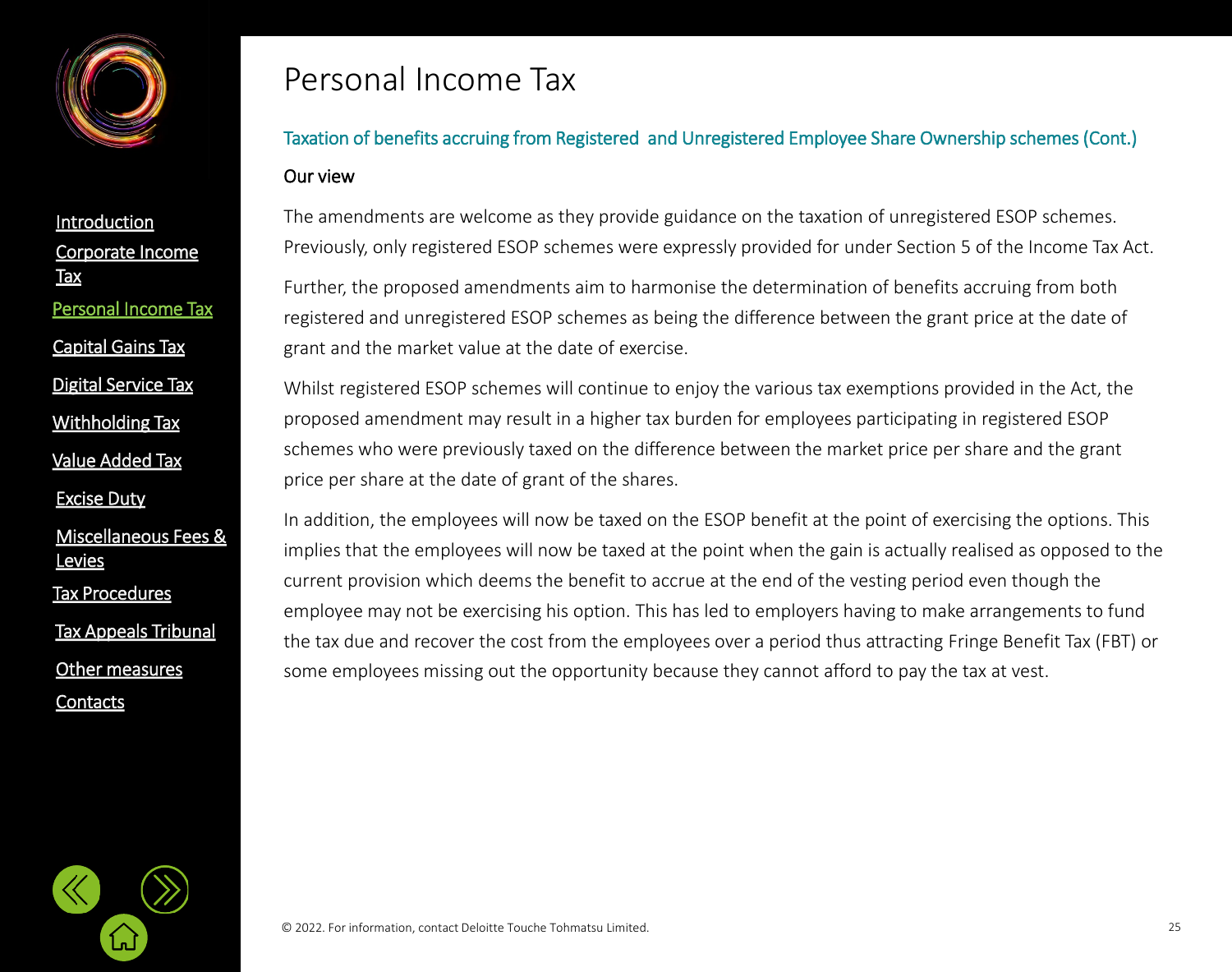

[Capital Gains Tax](#page-21-0)

[Digital Service Tax](#page-21-0)

[Withholding](#page-21-0) Tax

[Value Added Tax](#page-33-0)

[Excise Duty](#page-45-0)

[Miscellaneous Fees &](#page-56-0)  **Levies** 

[Tax Procedures](#page-61-0)

[Tax Appeals Tribunal](#page-61-0)

[Other measures](#page-72-0)

**[Contacts](#page-75-0)** 

### Personal Income Tax

#### Inclusion of a gender-neutral provision with respect to life insurance relief

#### The measure

The Bill proposes to amend Section 31(1)(a) of the Income Tax Act by deleting the words, "*he has paid a premium for an insurance made by him on his life or the life of his wife or of his child*" and substituting the words thereof with "*the individual has paid a premium for an insurance made by the individual on the individual's life of (sic) the life of the individual's spouse or child*".

#### Who will be affected

Taxpayers claiming insurance relief

When

Effective 1 July 2022

#### Our view

Individuals are eligible for an insurance relief of 15% of the premiums paid to a life insurance scheme subject to a maximum of KES 5,000 per month (KES 60,000 per annum).

The proposed amendment to the wording provided under Section 31(1)(a) is aimed at providing a more gender-neutral provision that explicitly allows all taxpayers, irrespective of their gender, to claim an insurance relief.

However, there appears to be a typo error which should be corrected prior to enactment of the bill.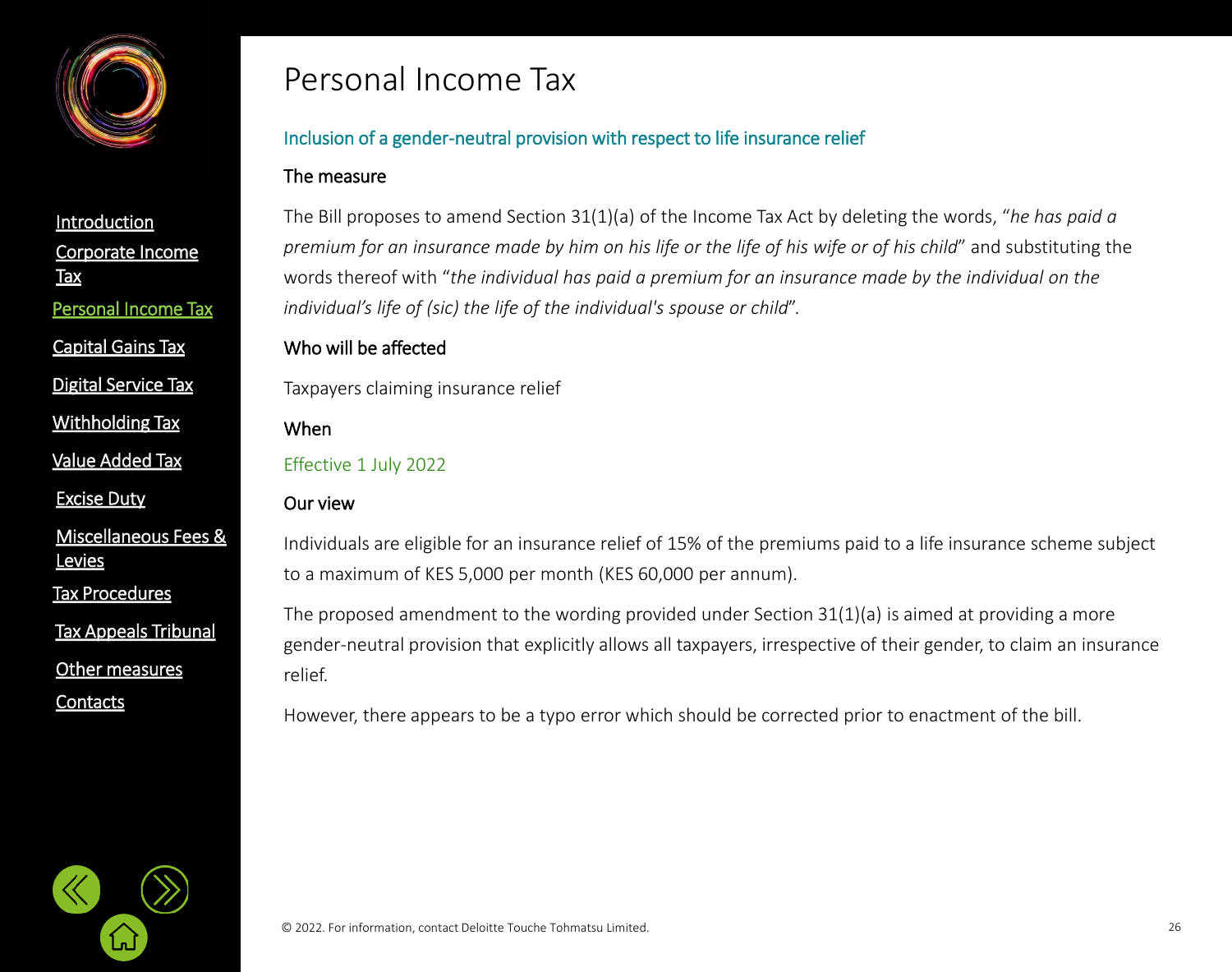

[Corporate Income](#page-2-0)  **Tax [Introduction](#page-1-0)** Personal [Income Tax](#page-21-0) [Capital Gains Tax](#page-21-0)

[Digital Service Tax](#page-21-0)

[Withholding](#page-21-0) Tax

[Value Added Tax](#page-33-0)

[Excise Duty](#page-45-0)

[Miscellaneous Fees &](#page-56-0)  **Levies** 

[Tax Procedures](#page-61-0)

[Tax Appeals Tribunal](#page-61-0)

[Other measures](#page-72-0)

**[Contacts](#page-75-0)** 

### Personal Income Tax

#### Waiver of penalties and interest arising from PAYE non-compliance

#### The measure

The Bill proposes to delete Section 37(3) of the Income Tax Act which allows the Commissioner to remit the whole or part of any penalty imposed under section 37 of the Income Tax Act up to a maximum of five hundred thousand shillings per employer per annum.

#### Who will be affected

All employers seeking waiver of penalties for PAYE non-compliance

#### When

Effective 1 July 2022

#### Our view

The proposed amendment aims to harmonise the provisions of the Income Tax Act to that of the Tax Procedures Act(TPA), 2015 by amending provisions in the Income Tax Act that are considered to be redundant. The remission of penalties accruing to an employer should be done in accordance with Section 89 of the TPA which requires a taxpayer to make an application for remission of penalties to the Commissioner. The Commissioner may remit penalties of up to KES 1.5 million and where the amount exceeds this limit, prior approval from the Cabinet Secretary is required.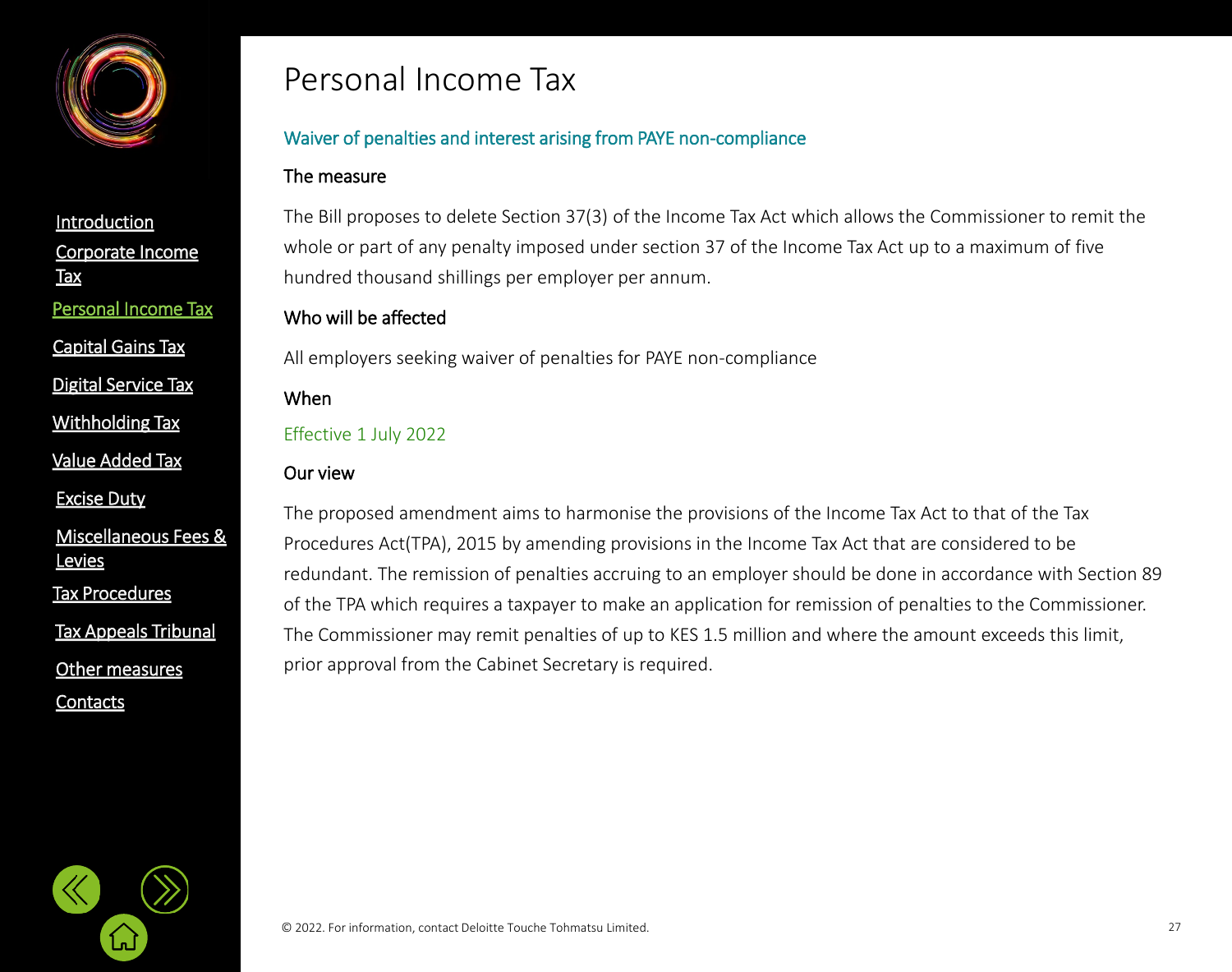

[Capital Gains Tax](#page-21-0)

[Digital Service Tax](#page-21-0)

[Withholding](#page-21-0) Tax

[Value Added Tax](#page-33-0)

[Excise Duty](#page-45-0)

[Miscellaneous Fees &](#page-56-0)  **Levies** 

[Tax Procedures](#page-61-0)

[Tax Appeals Tribunal](#page-61-0)

[Other measures](#page-72-0)

**[Contacts](#page-75-0)** 

### Personal Income Tax

#### Clean-up of the tax set-off provision

#### The measure

The Bill proposes to amend Section 39(2) of the Income Tax Act by replacing all references to Section 10(e) to refer to Section 10(1)(e). Section 10(1)(e) provides for taxation of income earned in relation to an appearance at, or performance in, a public or private place for the purpose of entertaining, instructing, taking part in any sporting event or otherwise diverting an audience.

#### Who will be affected

All Kenyan citizens deriving income outside Kenya in respect of any activity under Section (10)(1)(e) of the Income Tax Act

When

Effective 1 July 2022

#### Our view

Refer to the next page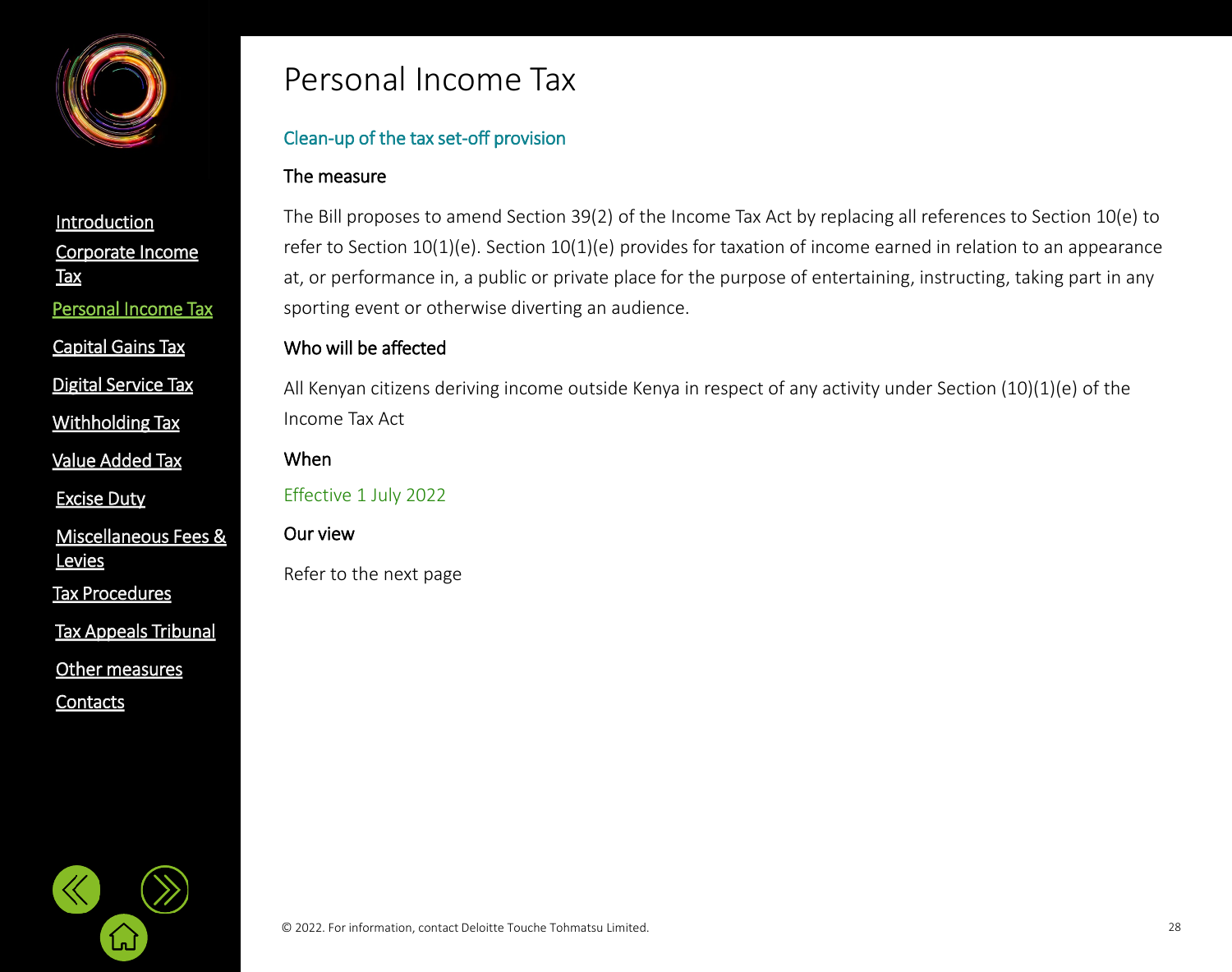

[Corporate Income](#page-2-0)  **Tax [Introduction](#page-1-0)** Personal [Income Tax](#page-21-0) [Capital Gains Tax](#page-21-0)

[Digital Service Tax](#page-21-0)

[Withholding](#page-21-0) Tax

[Value Added Tax](#page-33-0)

[Excise Duty](#page-45-0)

[Miscellaneous Fees &](#page-56-0)  **Levies** 

[Tax Procedures](#page-61-0)

[Tax Appeals Tribunal](#page-61-0)

[Other measures](#page-72-0)

**[Contacts](#page-75-0)** 

### Personal Income Tax

#### Clean-up of the tax set-off provision (Cont.)

#### Our view

Section 39(2) of the ITA provides that a Kenyan Citizen chargeable to tax in Kenya for any year of income on employment income and income in respect of any activity under Section 10(e), accrued in or derived from outside Kenya, is entitled to set off by way of credit of tax paid in the host country against the tax charged in Kenya on such income.

Prior to enactment of the Finance Act, 2014, Section 10 (e) made reference to income relating to an appearance at, or performance in, a public or private place for the purpose of entertaining, instructing, taking part in any sporting event or otherwise diverting an audience. Following the enactment of the Finance Act 2014, Section 10 was renumbered to include subsection 1. As such, any references to Section 10(e) under the Act ought to have been amended to reflect Section 10(1)(e).

However, Section 39(2) of the ITA, which makes reference to Section 10(e) of the ITA, was not amended. The Finance Bill 2022 therefore seeks to update Section 39(2) of the ITA to ensure it makes reference to the appropriate Section 10(1)(e) of the ITA. This implies that all Kenyan Citizens, accruing income outside Kenya in respect of activities falling under Section10(1)(e), shall be entitled to a credit in respect of the foreign taxes paid.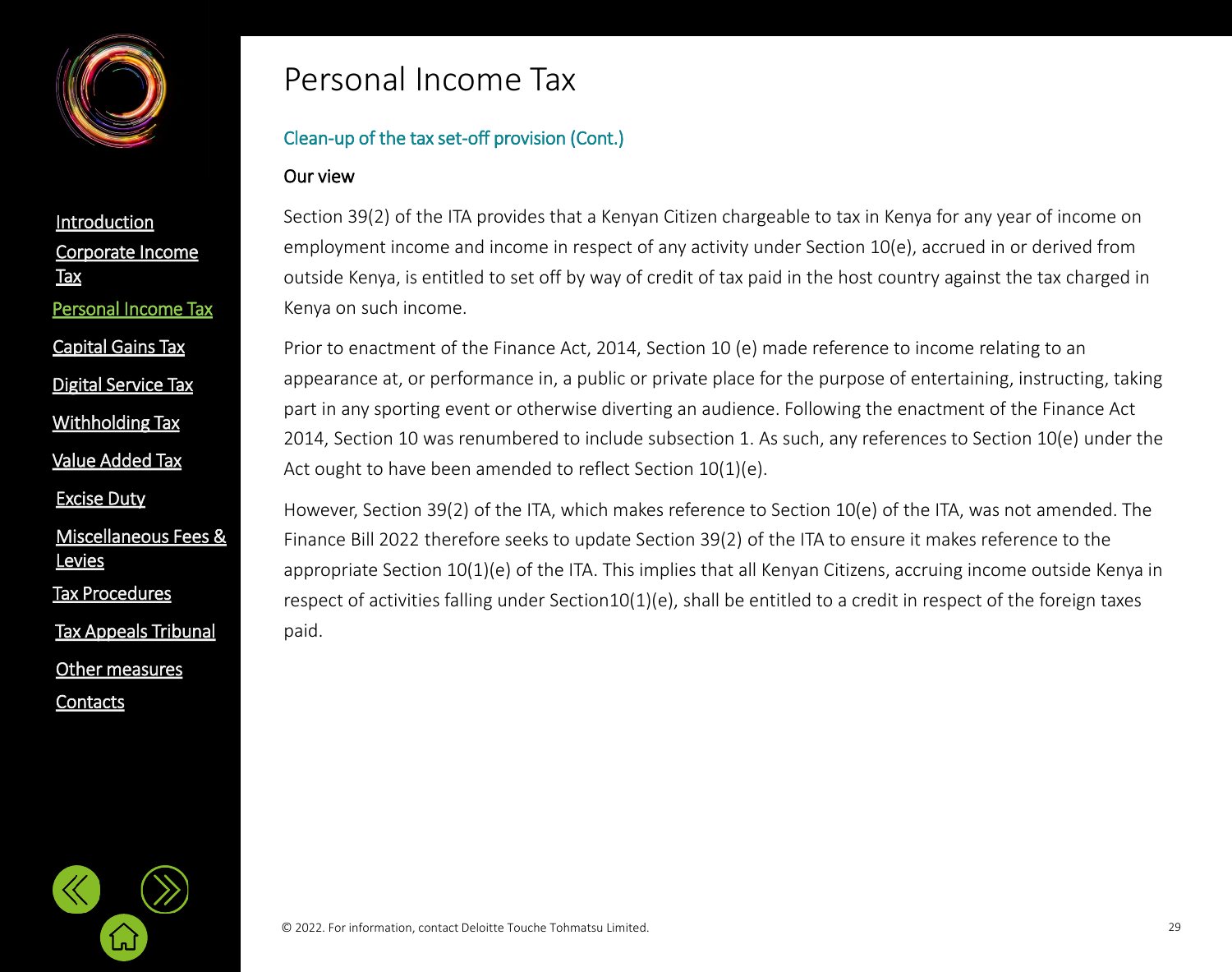<span id="page-29-0"></span>

[Corporate Income](#page-2-0)  **Tax [Introduction](#page-1-0)** Personal [Income Tax](#page-21-0) [Capital Gains Tax](#page-21-0)

[Digital Service Tax](#page-21-0)

[Withholding](#page-21-0) Tax

[Value Added Tax](#page-33-0)

[Excise Duty](#page-45-0)

[Miscellaneous Fees &](#page-56-0)  **Levies** 

[Tax Procedures](#page-61-0)

[Tax Appeals Tribunal](#page-61-0)

[Other measures](#page-72-0)

**[Contacts](#page-75-0)** 

### Capital Gains Tax

#### Capital Gains Tax Rate to be increased from 5% to 15%

#### The measure

The Bill proposes to amend Section 34 (1)(j) of the Income Tax Act by increasing the tax rate on capital gains from 5% to 15%.

#### Who will be affected

All taxpayers

#### When

Effective 1 January 2023

#### Our view

Whereas the current rate of CGT in Kenya (5%) is relatively lower compared to other jurisdictions, the current Kenyan CGT provisions do not provide for inflation adjustments (indexation).

The re-introduction of CGT at 5% in 2015 was widely viewed as a way to test the waters and it was speculated that the rate would be progressively increased. There were attempts to increase the rate through the Income Tax Bill, 2018 (to 20%) and the Finance Bill 2019 (to 12.5%) but none of these attempts were successful. It remains to be seen whether the current attempt will sail through.

With the increased pressure to collect more tax revenue, it comes as no surprise that the government sees this as a low hanging fruit. One would have hoped that with the proposed increase in the CGT rate, the Government would also have introduced the concept of indexation to ensure that the effects of inflation are factored in determining the taxable capital gains. The significant increase in CGT rate could also slow down investment and transactions in certain sectors such as real estate.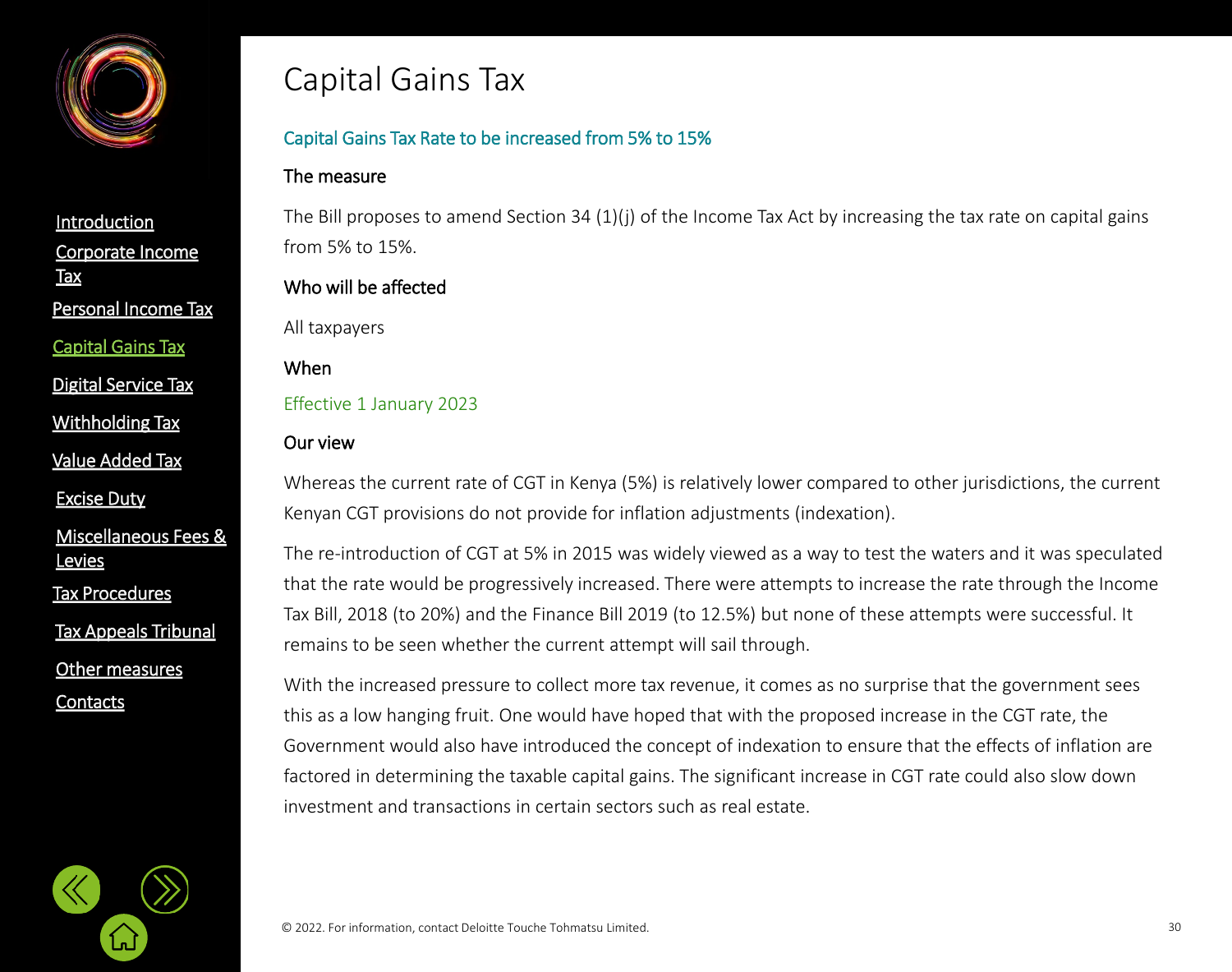<span id="page-30-0"></span>

[Capital Gains Tax](#page-21-0)

[Digital Service Tax](#page-21-0)

[Withholding](#page-21-0) Tax

[Value Added Tax](#page-33-0)

[Excise Duty](#page-45-0)

[Miscellaneous Fees &](#page-56-0)  **Levies** 

[Tax Procedures](#page-61-0)

[Tax Appeals Tribunal](#page-61-0)

[Other measures](#page-72-0)

**[Contacts](#page-75-0)** 

### Digital Service Tax

#### Non-residents with a Permanent Establishment in Kenya to be excluded from Digital Service Tax

#### The measure

The Bill proposes to amend Section 12E of the Income Tax Act to exclude non-resident persons with a Permanent Establishment (PE) in Kenya from the ambit of Digital Service Tax (DST).

#### Who will be affected

Non-resident persons with a permanent establishment in Kenya

#### When

#### Effective 1 July 2022

#### Our view

DST became effective in Kenya on 1 January 2021. At the time, DST was applicable to all persons including residents. However, resident and non-resident persons with a PE in Kenya were allowed to offset the DST against the tax payable for the respective years of income. With effect from 1 July 2021, the Finance Act 2021 amended the Income Tax Act to exempt resident persons from DST. In addition, the Finance Act 2021 deleted the provision that enabled non-resident persons with a PE to offset DST against the tax payable. In effect, this implied that DST paid by non-residents persons (including persons with a PE in Kenya) was final tax.

This proposal comes one year after resident persons were excluded from the ambit of DST and is a welcome move given that non-resident persons with a PE in Kenya account for tax like resident persons. If passed, nonresident persons that have a PE in Kenya will be exempt from DST. Effectively, DST will only be applicable to non-resident persons without a PE in Kenya.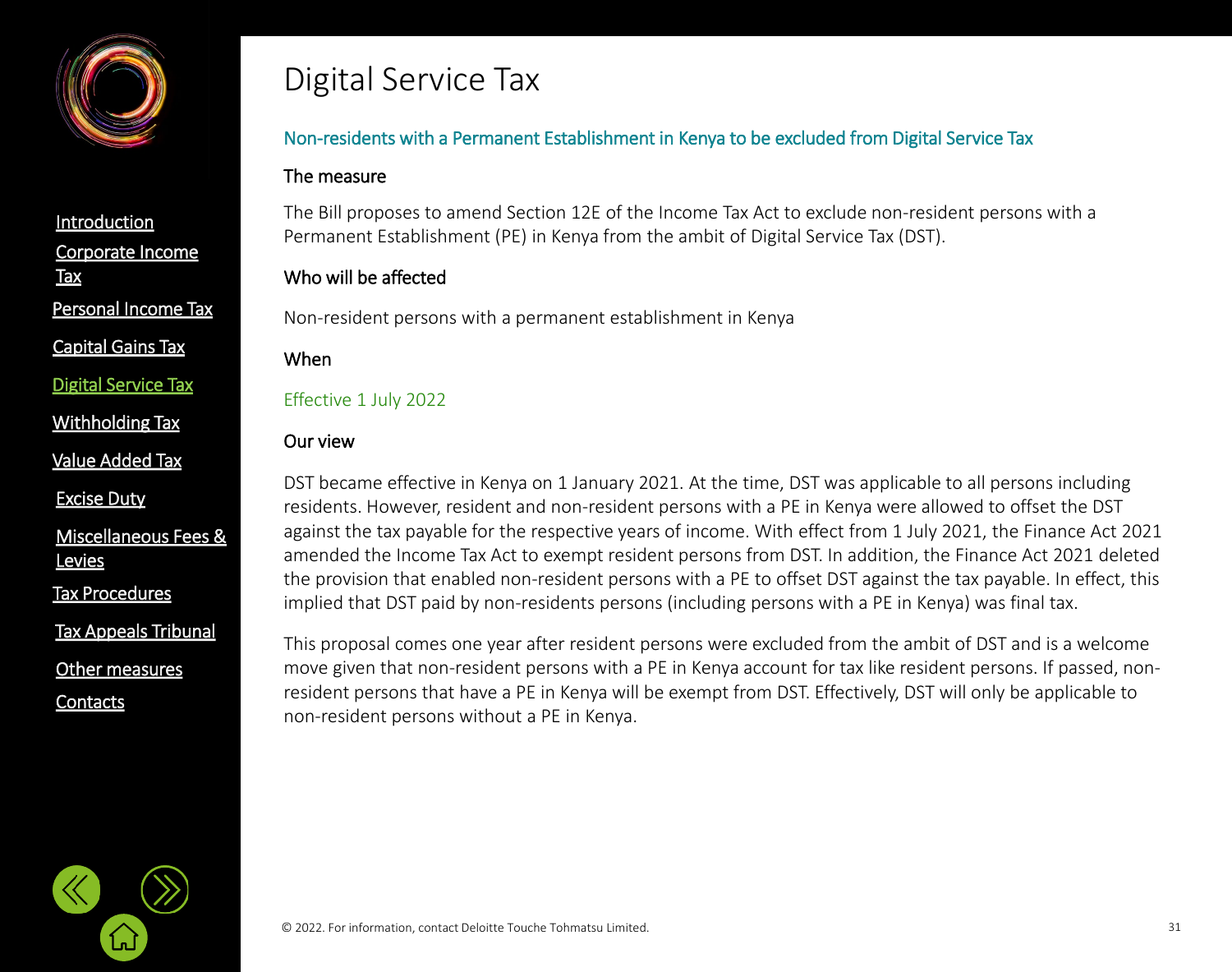

[Capital Gains Tax](#page-21-0)

[Digital Service Tax](#page-21-0)

[Withholding](#page-21-0) Tax

[Value Added Tax](#page-33-0)

[Excise Duty](#page-45-0)

[Miscellaneous Fees &](#page-56-0)  **Levies** 

[Tax Procedures](#page-61-0)

[Tax Appeals Tribunal](#page-61-0)

[Other measures](#page-72-0)

**[Contacts](#page-75-0)** 

### Digital Service Tax

#### Digital Service Tax rate increased from 1.5% to 3%

#### The measure

The Bill proposes to amend the Third Schedule to the Income Tax Act by increasing the rate of Digital Service Tax from 1.5% to 3%.

#### Who will be affected

Non-resident persons without a PE in Kenya, whose income from the provision of services is derived from or accrues in Kenya through a business carried out over the internet or an electronic network including through a digital marketplace.

#### When

Effective 1 July 2022

#### Our view

This proposal is aimed at increasing tax revenues. While the revenue impact of introducing DST has not been made public yet, this proposal demonstrates the Government's continued effort to net more revenue from the digital marketplace especially targeting non-resident entities.

Whereas DST is in line with the objective of effectively taxing transactions carried out in the digital marketplace that may not require physical presence, it should be noted that with the ongoing initiative under the OECD to develop global consensus on the taxation of such businesses, there is some opposition to unilateral DST measures. Notably Kenya has not yet signed the Inclusive Framework which proposes a twopillar approach to address challenges in taxation of the digitalised economy. It appears the Kenyan authorities believe thy would net more taxes through DST rather than the measures proposed under the Inclusive Framework.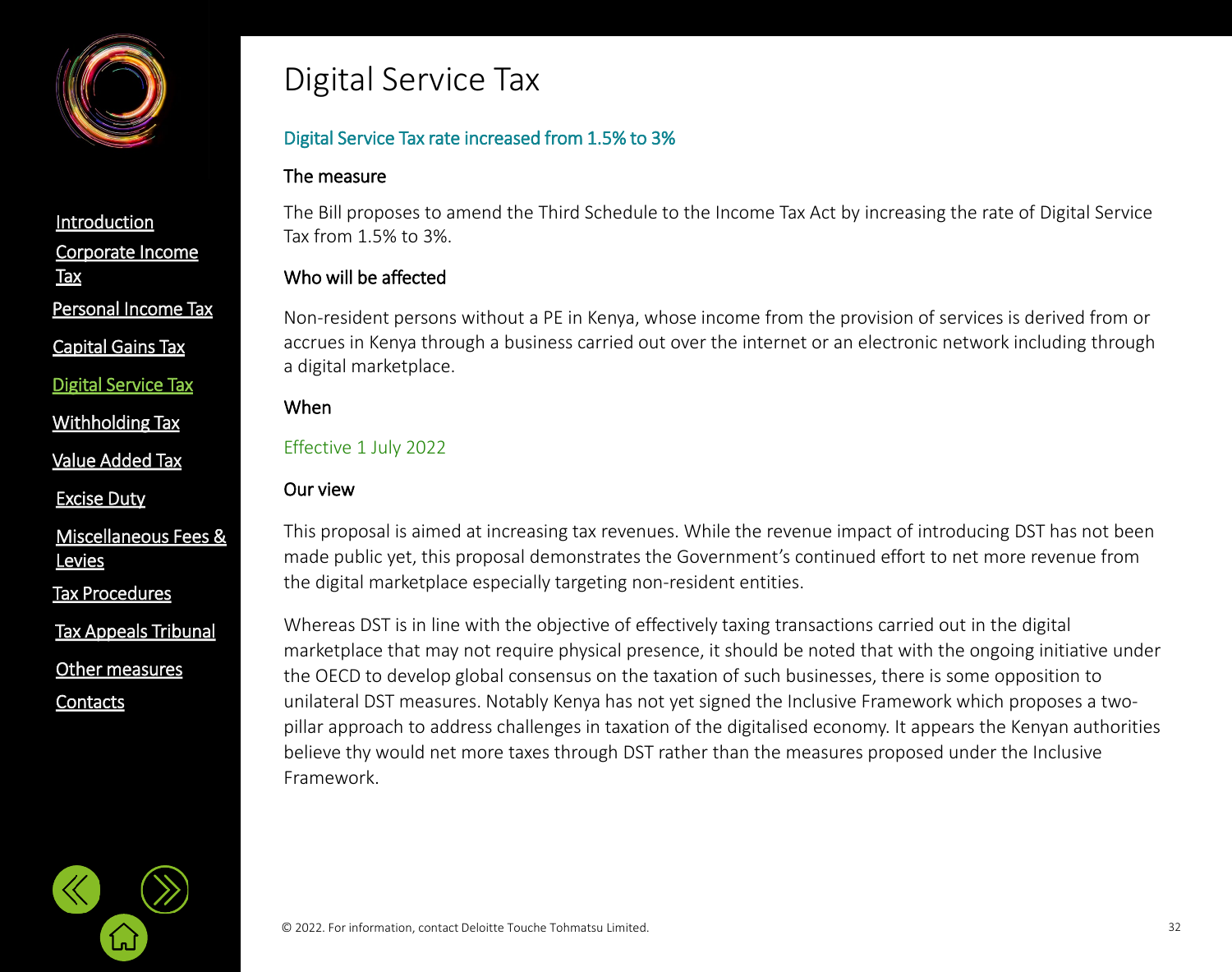<span id="page-32-0"></span>

[Capital Gains Tax](#page-21-0)

[Digital Service Tax](#page-21-0)

[Withholding](#page-21-0) Tax

[Value Added Tax](#page-33-0)

[Excise Duty](#page-45-0)

[Miscellaneous Fees &](#page-56-0)  **Levies** 

[Tax Procedures](#page-61-0)

[Tax Appeals Tribunal](#page-61-0)

[Other measures](#page-72-0)

**[Contacts](#page-75-0)** 

## Withholding Tax

Gains accruing to non-residents from a financial derivatives contract with a resident person to attract withholding tax at 15%

#### The measure

The Bill proposes to introduce various amendments to the Income Tax Act in order to subject gains accruing to non-resident persons from a financial derivatives contract with a resident person in Kenya to a withholding tax of 15%.

The term "financial derivative" has been defined as *a financial instrument whose value is linked to the value of another instrument underlying the transaction which is to be settled at a future date*.

The Cabinet Secretary will be expected to issue Regulations that will provide more guidelines on the taxation of financial derivatives.

#### Who will be affected

Non-resident persons dealing in financial derivatives with resident persons

#### When

Effective 1 January 2023

#### Our view

The use of financial derivatives has recently become popular in Kenya due to the enhanced transactions with international markets, need for enhanced risk management tools and increased volatility in prices of goods in the local and international markets. The move to introduce tax on gains accruing to non-residents on financial derivative contracts should be seen as part of efforts to widen the tax net.

Although the new tax measure may increase tax revenue for the KRA, it may discourage foreign traders from participating in our local financial derivatives market. It is also possible that non-resident persons dealing in financial derivatives may pass the tax costs to resident traders by requiring all payments with respect to financial derivatives contracts to be net of taxes.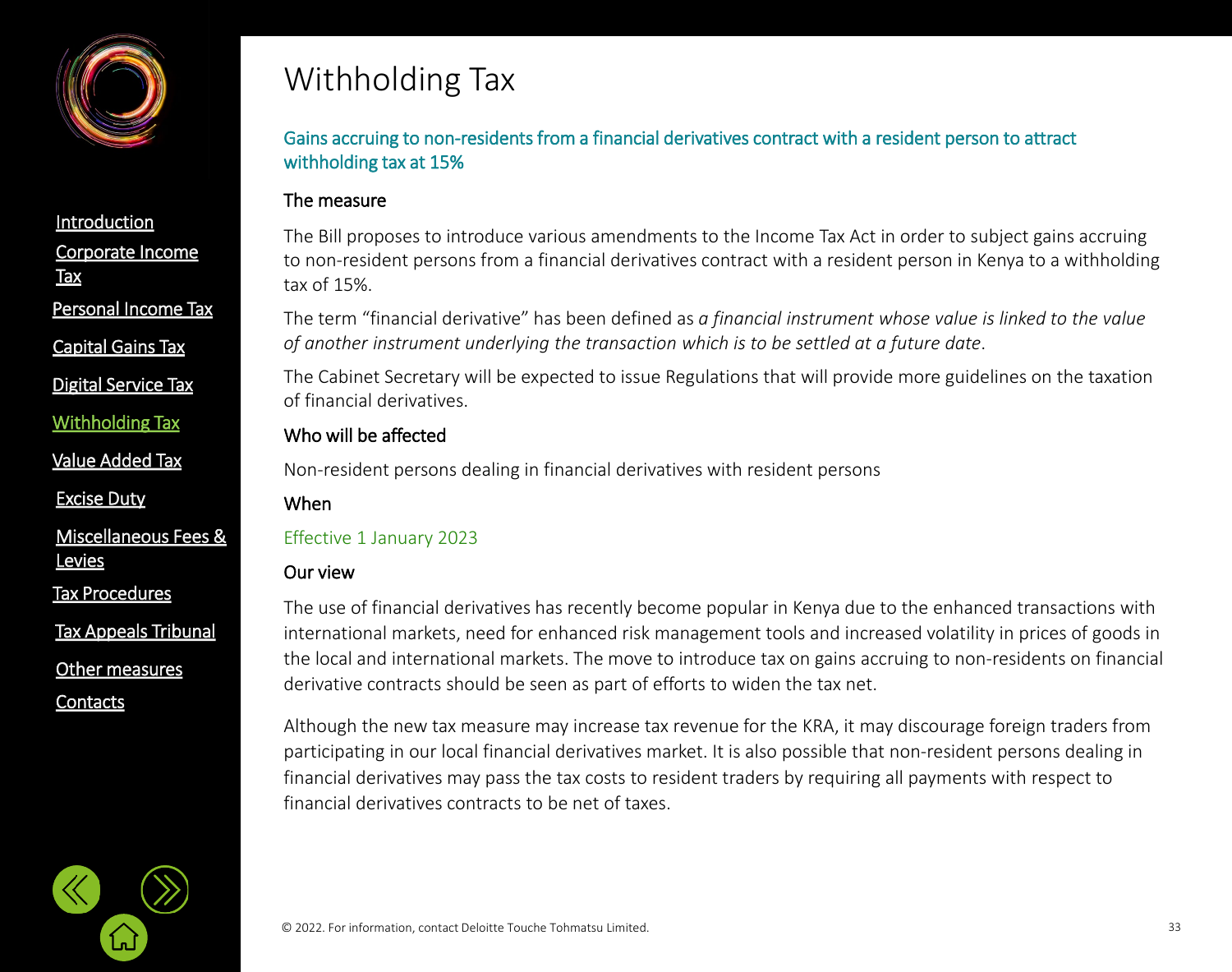<span id="page-33-0"></span>

[Capital Gains Tax](#page-21-0)

[Digital Service Tax](#page-21-0)

[Withholding](#page-21-0) Tax

[Value Added Tax](#page-33-0)

[Excise Duty](#page-45-0)

[Miscellaneous Fees &](#page-56-0)  **Levies** 

[Tax Procedures](#page-61-0)

[Tax Appeals Tribunal](#page-61-0)

[Other measures](#page-72-0)

**[Contacts](#page-75-0)** 

### Value Added Tax

#### Additional requirement for deduction of input tax

#### The measure

The Bill proposes to amend Section 17 (1) of the Value Added Tax Act, 2013 by linking the deduction of input tax to the return filed for the tax period in which the taxable supply occurred. The Bill also proposes to leave the scope of documentation that may be required to support input tax deduction at the Commissioner's discretion.

The Bill further seeks to amend Section 31 of the TPA which allows taxpayers to amend tax returns to limit allowability of input tax for amended VAT returns to within six months from the time of supply or importation.

#### Who will be affected

All VAT registered persons.

When

Effective 1 July 2022

Our view

See next page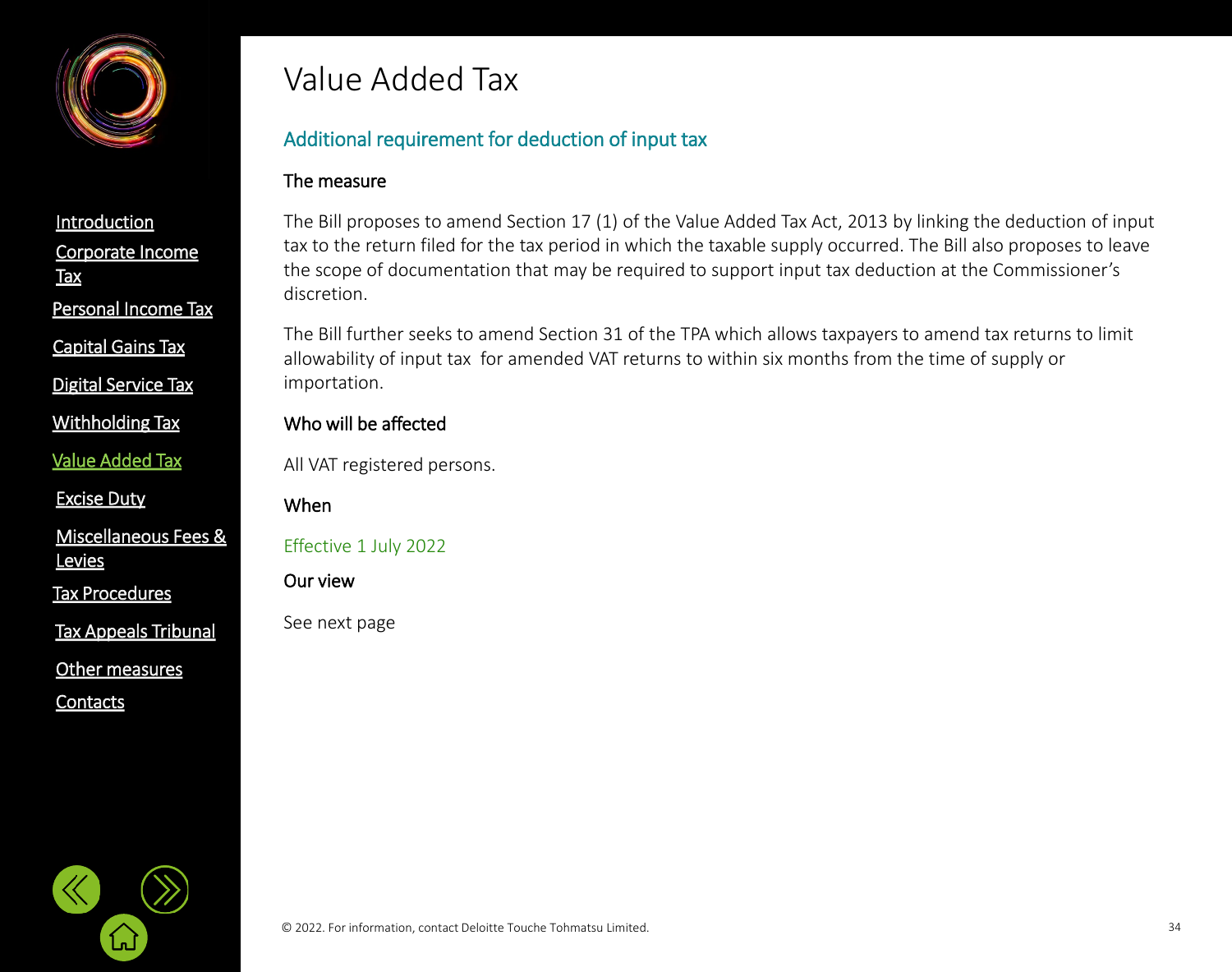

[Corporate Income](#page-2-0)  **Tax [Introduction](#page-1-0)** Personal [Income Tax](#page-21-0) [Digital Service Tax](#page-21-0) [Capital Gains Tax](#page-21-0)

[Withholding](#page-21-0) Tax

[Value Added Tax](#page-33-0)

[Excise Duty](#page-45-0)

[Miscellaneous Fees &](#page-56-0)  **Levies** 

[Tax Procedures](#page-61-0)

[Tax Appeals Tribunal](#page-61-0)

[Other measures](#page-72-0)

**[Contacts](#page-75-0)** 

### Value Added Tax

#### Additional requirement for deduction of input tax (Cont.)

#### Our view

This proposal is an additional legislative requirement for VAT registered taxpayers to file a VAT return on the iTax system in order to qualify as having validly deducted input tax.

This proposed change is likely to have been influenced by the 2019 High Court decision in Rabai Operation & Maintenance Limited vs Commissioner of Domestic Taxes ML TA No. 7 of 2017 [2019] eKLR (Rabai case) where the court held in favour of the taxpayer and found that a registered person ought not to file a VAT return as a prerequisite for deduction of input tax. The Rabai case set precedent which has been applied in the subsequent High Court decision in Highlands Mineral Water Limited v Commissioner of Domestic Taxes [2021] eKLR. The Tax Appeals Tribunal (TAT) held similar views in Skyline Tower Investment v Commissioner of Domestic Taxes TAT No. 256 of 2018.

The proposal to leave the scope of documentary support for input tax deduction at the discretion of the Commissioner is likely to lead to uncertainty and arbitrary application of the law by the Commissioner. This may potentially result in disputes due to perceived non-compliance. It is questionable whether this proposal is necessary when the revenue authority is currently facilitating migration into a more digitally enabled tax invoice management system.

In respect of the proposed change to the TPA, while Section 31 of the TPA allows registered persons to amend their VAT returns within a period of five years from the time of filing the original returns, an amendment of the VAT return may only admit input tax that is within six months from the time of supply. This proposal seeks to prevent instances where a registered person may seek to amend their VAT returns to admit input tax that is outside the six-month rule.

Taxpayers would need to be extra diligent to ensure the accuracy and completeness of input tax claims to avoid losing deductions that become time barred.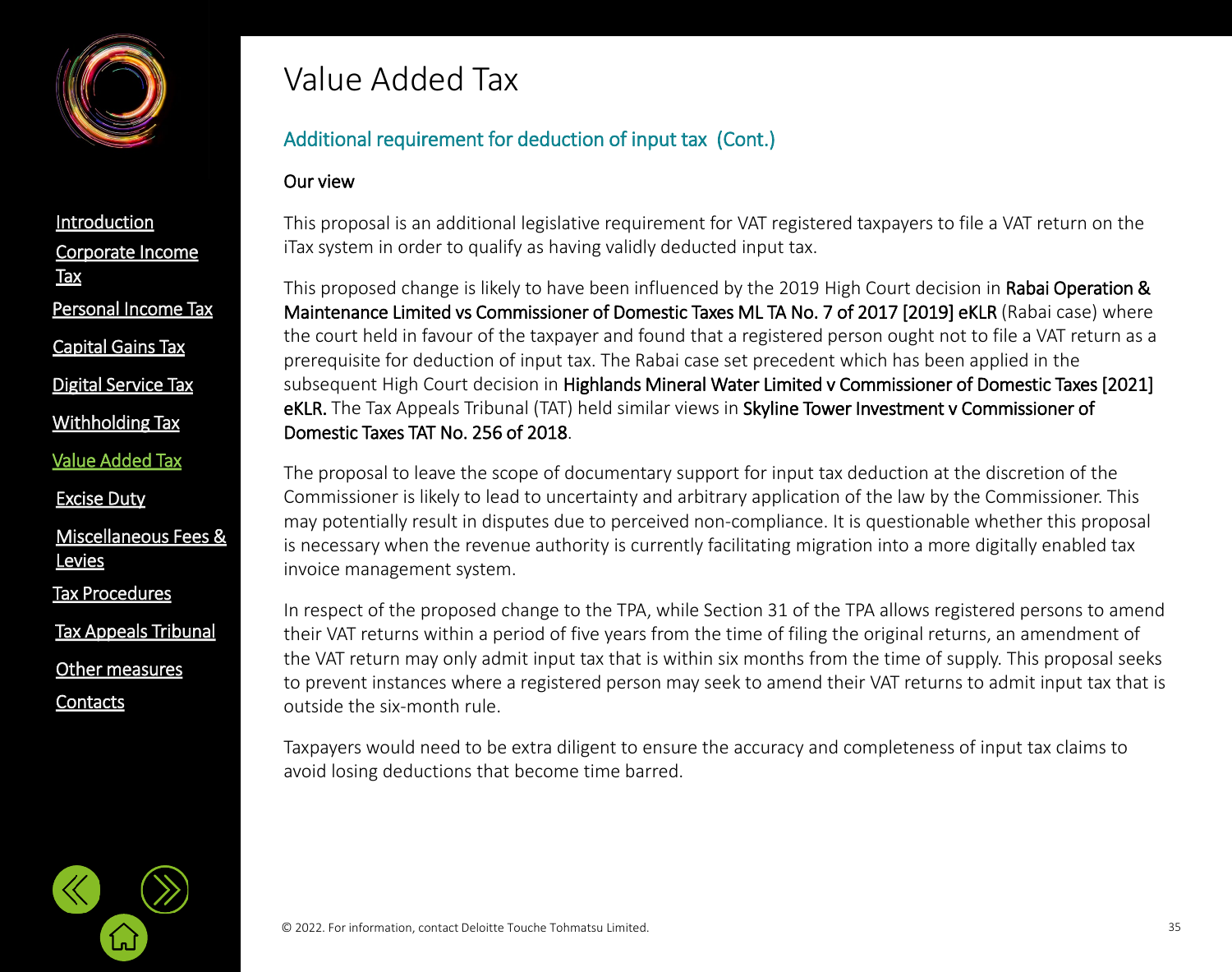

[Capital Gains Tax](#page-21-0)

[Digital Service Tax](#page-21-0)

[Withholding](#page-21-0) Tax

[Value Added Tax](#page-33-0)

[Excise Duty](#page-45-0)

[Miscellaneous Fees &](#page-56-0)  **Levies** 

[Tax Procedures](#page-61-0)

[Tax Appeals Tribunal](#page-61-0)

[Other measures](#page-72-0)

**[Contacts](#page-75-0)** 

### Value Added Tax

#### Changes relating to digital marketplace supplies

#### The measure

The Bill proposes to amend the definition of a digital marketplace under Section 5 (9) of the Value Added Tax Act, 2013 to mean an online platform which enables users to sell goods or provide services to other users.

It further proposes to exclude the application of VAT on imported services on supplies made through a digital marketplace.

Lastly, it proposes to amend Section 34 (1) of the Value Added Tax Act, 2013 to exclude persons supplying imported digital services from the VAT registration threshold.

#### Who will be affected

Players in the digital space.

#### When

#### Effective 1 July 2022

#### Our view

With the interest shown over the last few years on the need to focus on the taxation of supplies made through a digital marketplace, the above proposed changes aim to expand the ambit of supplies that fall within scope of digital marketplace supplies. Specifically, the exclusion of digital marketplace supplies from the purview of imported services may possibly lead to a case where VAT on business to business transactions that are provided through a digital marketplace is accounted for by non-resident persons through the simplified VAT registration framework. Further the exclusion of these supplies from Section 34 (1) would require registration of non-resident persons who provide services through digital marketplaces even where they do not trigger the general registration threshold under the VAT Act. Lastly, we opine that there will be need to accordingly amend the applicable regulations to operationalize the above changes.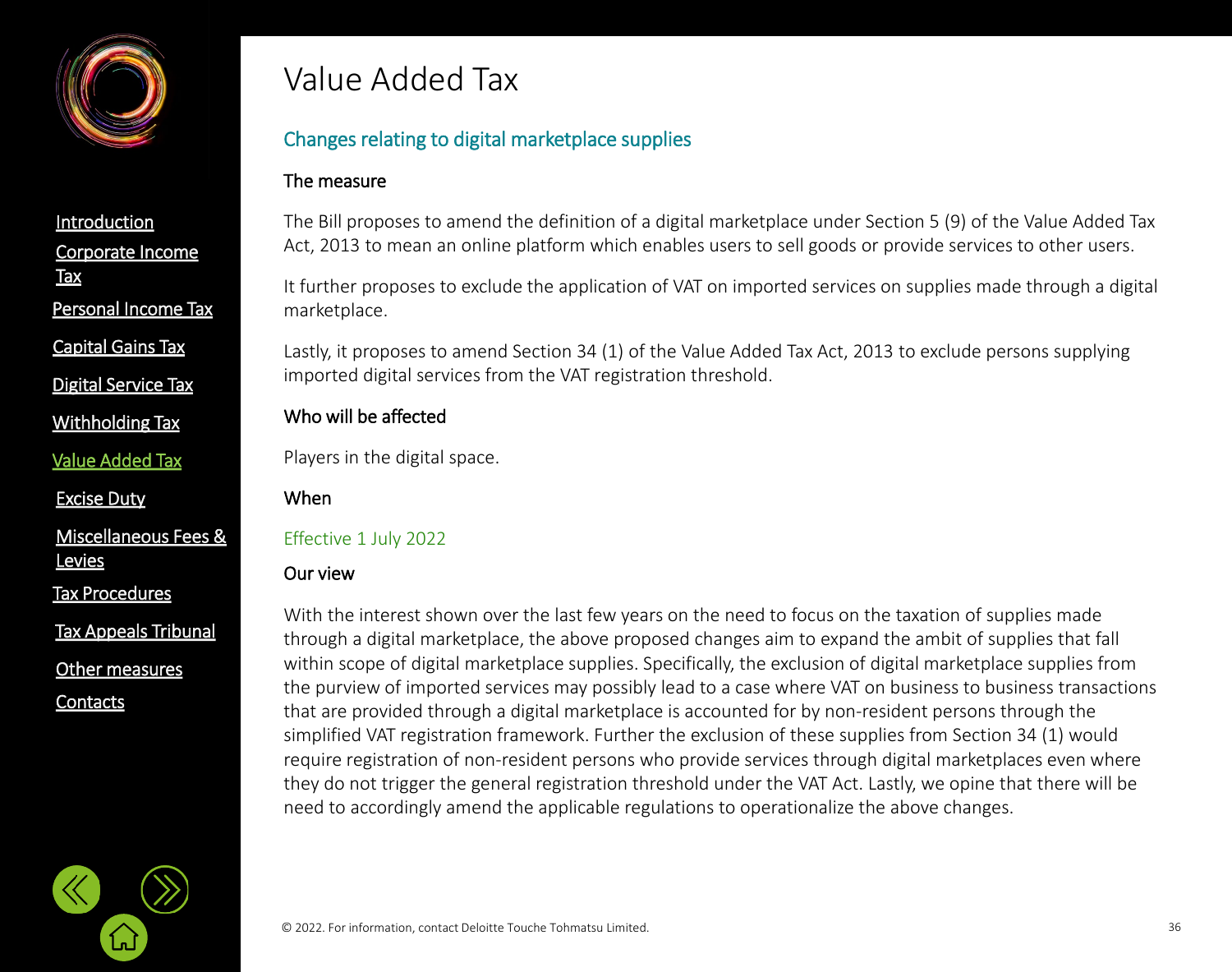

Personal [Income Tax](#page-21-0)

[Capital Gains Tax](#page-21-0)

[Digital Service Tax](#page-21-0)

[Withholding](#page-21-0) Tax

[Value Added Tax](#page-33-0)

[Excise Duty](#page-45-0)

[Miscellaneous Fees &](#page-56-0)  **Levies** 

[Tax Procedures](#page-61-0)

[Tax Appeals Tribunal](#page-61-0)

[Other measures](#page-72-0)

**[Contacts](#page-75-0)** 

# Value Added Tax

## Applicable penalties and interest on Import VAT

### The measure

The Bill proposes to amend Section 22 (4) of the Value Added Tax Act, 2013 to allow the Commissioner to impose the penalties and interest prescribed by the Tax Procedures Act, 2015 (TPA). The Bill further proposes to restrict the interest payable to the principal tax due in line with the *in duplum* rule.

## Who will be affected

Importers of goods especially in cases of customs post clearance audits.

When

### Effective 1 July 2022

## Our view

In the recent past, there has been an increased focus by the Commissioner to align all applicable domestic tax laws in the Kenya. As VAT is predominantly viewed as a domestic tax, the proposed change, in our view, seeks to align penalties and interest applicable to VAT imposed and collected at importation to those provided for under the TPA.

As the applicable penalties and interest under the TPA would predominantly be those relating to late payment, the proposal is likely to apply to cases of customs post clearance audits. The TPA provides for a late payment penalty of 5% and simple interest at 1%. The *in duplum* rule applies. On the other hand, the EAC Customs laws provide for a late payment interest of 2% per month which is not subject to the *in duplum* rule. It is also not clear whether the interest rate is compounded or simple.

This proposal may therefore be viewed, as favourable as it is likely to be less punitive especially for tax that is long outstanding.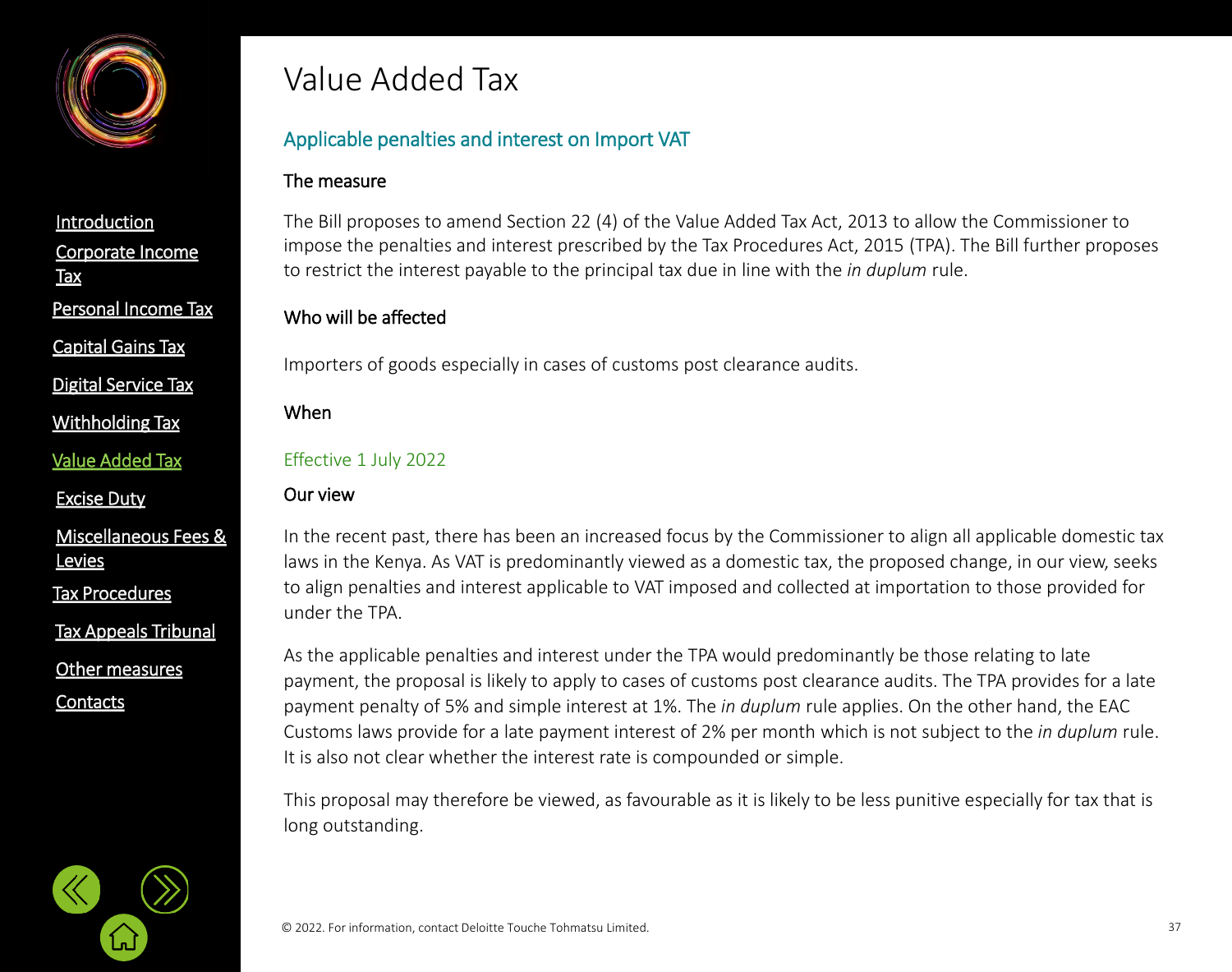

[Capital Gains Tax](#page-21-0)

[Digital Service Tax](#page-21-0)

[Withholding](#page-21-0) Tax

[Value Added Tax](#page-33-0)

[Excise Duty](#page-45-0)

[Miscellaneous Fees &](#page-56-0)  **Levies** 

[Tax Procedures](#page-61-0)

[Tax Appeals Tribunal](#page-61-0)

[Other measures](#page-72-0)

**[Contacts](#page-75-0)** 

# Value Added Tax

## Repeal of the provisions for refund of taxes paid in error

#### The measure

The Bill proposes to repeal Section 30 of the VAT Act, thus deleting the provisions under the VAT law relating to refund of VAT paid in error.

## Who will be affected

All VAT registered persons.

#### When

Effective 1 July 2022

## Our view

This proposal intends to remove the provisions relating to tax paid in error from the VAT Act and, instead, apply the provisions of Section 47A and 47B of the TPA, which are new proposals in the Bill.

The Bill further seeks to amend Section 47 of the TPA to allow a registered person to claim refund of overpaid VAT. The Bill proposes that such claims should be lodged within six months after the date of overpayment. This time limit has been halved from the current twelve months under Section 30 of the VAT Act, 2013. While this may be a move to harmonise the provisions of tax statute relating to refunds, we are of the view that the proposed changes to Section 47(1)(b) of the TPA severely restricts the taxpayers' entitlement to refund of tax overpayments. It would be ideal to align the timeline to the five-year period allowed for other taxes.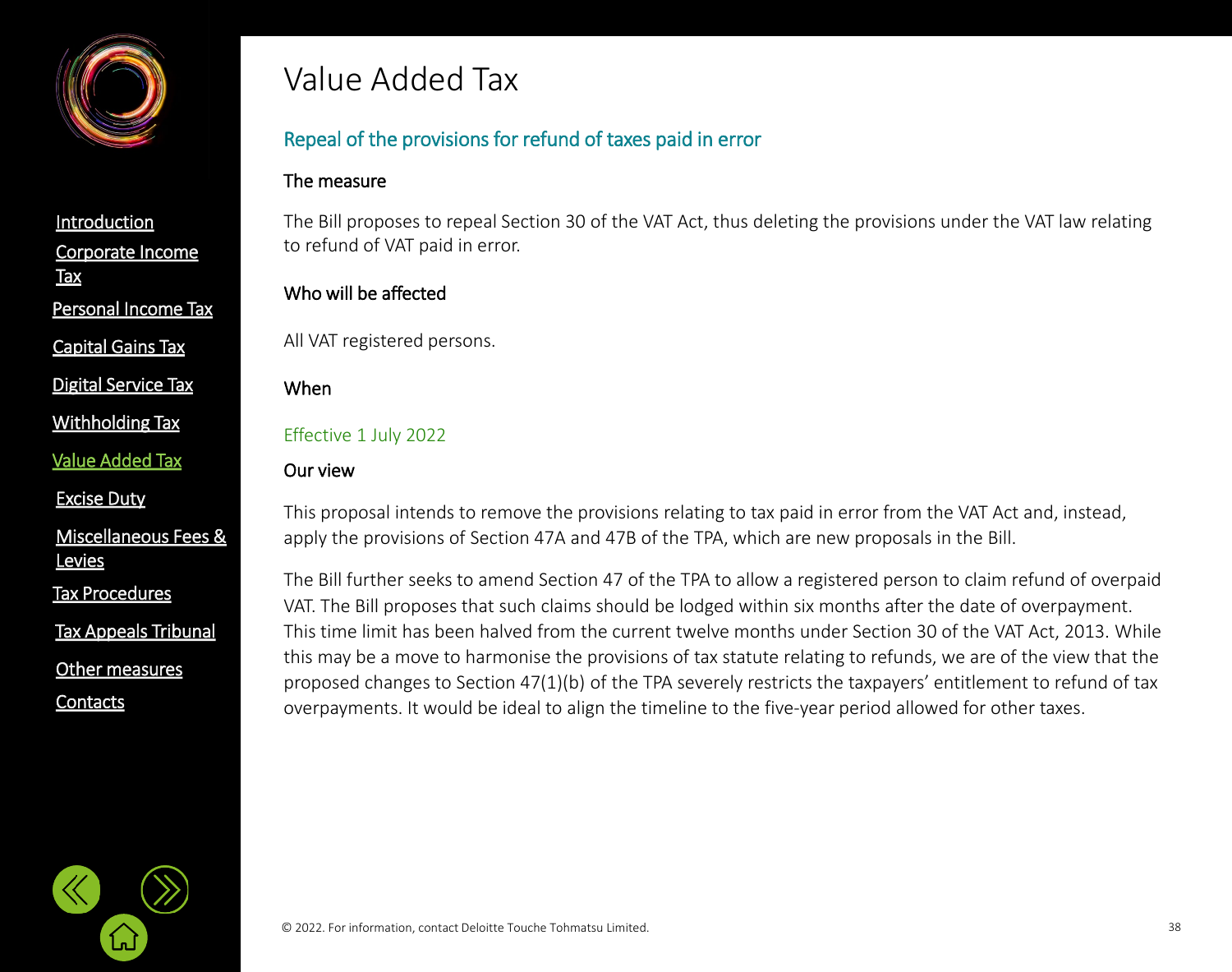

**Tax** 

Personal [Income Tax](#page-21-0)

[Capital Gains Tax](#page-21-0)

[Digital Service Tax](#page-21-0)

[Withholding](#page-21-0) Tax

[Value Added Tax](#page-33-0)

[Excise Duty](#page-45-0)

[Miscellaneous Fees &](#page-56-0)  **Levies** 

[Tax Procedures](#page-61-0)

[Tax Appeals Tribunal](#page-61-0)

[Other measures](#page-72-0)

**[Contacts](#page-75-0)** 

# Value Added Tax

## Change of VAT status of goods/services for construction of hospitals from exempt to standard rated

### The measure

The Bill proposes to remove the following items from the VAT exemption schedule:

- 1. Taxable goods for the direct and exclusive use in the construction and equipping of specialized hospitals with a minimum bed capacity of fifty, approved by the Cabinet Secretary upon recommendation by the Cabinet Secretary responsible for health; and
- 2. Taxable services for direct and exclusive use for the construction of specialized hospitals with accommodation facilities upon recommendation by the Cabinet Secretary responsible for health, who shall issue guidelines for the criteria to determine the eligibility for the exemption.

However, the proposed changes allow any approval granted by the Cabinet Secretary before the commencement of the change in respect of the supply of taxable goods/services to continue to apply until the supply of the exempted construction of specialized hospitals is completed.

## Who will be affected

The health sector

When

Effective 1 July 2022

## Our view

The government has over the years aimed at reducing the list of exempt goods and services with the aim of increasing tax revenue. However, we are of the view that this proposed change will be detrimental to the efforts made towards reduction of the cost and accessibility of medical services as this reduces the incentive for investors to set-up hospitals. This is especially given the high chance of disallowance of input tax suffered on construction and equipping of medical facilities. It is likely to hamper progress made towards expanding access to healthcare under the Big Four Agenda.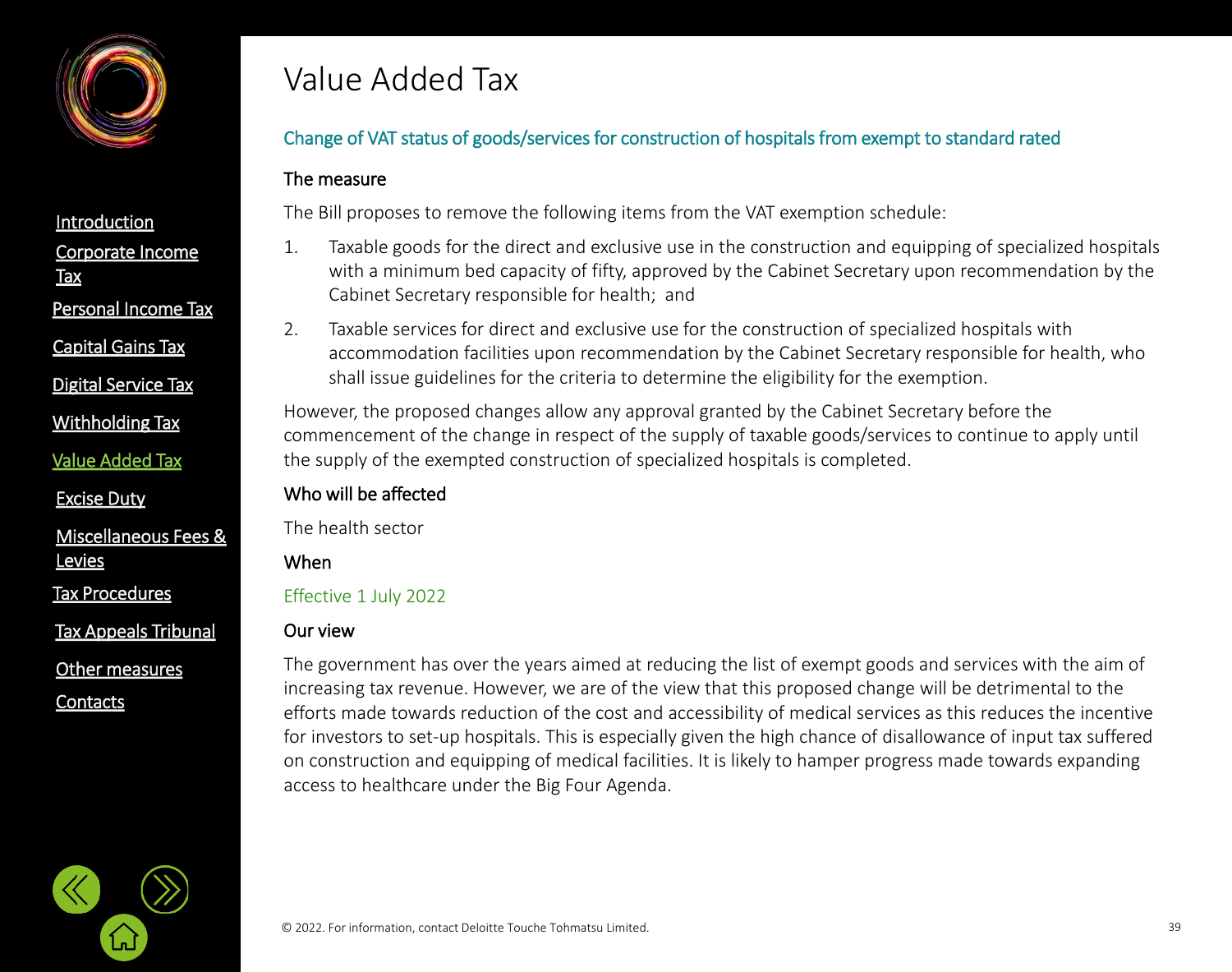

Personal [Income Tax](#page-21-0)

[Capital Gains Tax](#page-21-0)

[Digital Service Tax](#page-21-0)

[Withholding](#page-21-0) Tax

[Value Added Tax](#page-33-0)

[Excise Duty](#page-45-0)

[Miscellaneous Fees &](#page-56-0)  **Levies** 

[Tax Procedures](#page-61-0)

[Tax Appeals Tribunal](#page-61-0)

[Other measures](#page-72-0)

**[Contacts](#page-75-0)** 

## Value Added Tax

## Exemptions affecting the healthcare sector

### The measure

The Bill proposes to exempt the following goods from VAT:

- 1. Plant and machinery of Chapter 84 and 85 imported by manufacturers of pharmaceutical products or investors in the manufacture of pharmaceutical products upon the recommendation of the Cabinet Secretary responsible for matters relating to health;
- 2. Medical oxygen supplied to registered hospitals; and
- 3. Urine bags, adult diapers, artificial breasts, colostomy or ileostomy bags for medical use.

## Who will be affected

Local manufacturers of pharmaceutical products and medical supplies.

#### When

## Effective 1 July 2022

### Our view

The proposed changes to exempt the above medical supplies align with addressing the cost of healthcare as envisioned in the Big 4 agenda. Our view is that this move together with the tax incentives already enjoyed by medicaments under the VAT law will further reduce the cost of medical supplies and pharmaceutical products thus allowing Kenyans to access affordable healthcare.

Further, in an effort to combat the COVID-19 pandemic and address the access to affordable and quality healthcare, the Bill proposes to exempt the importation of plant and machinery for the manufacture of pharmaceutical products from VAT.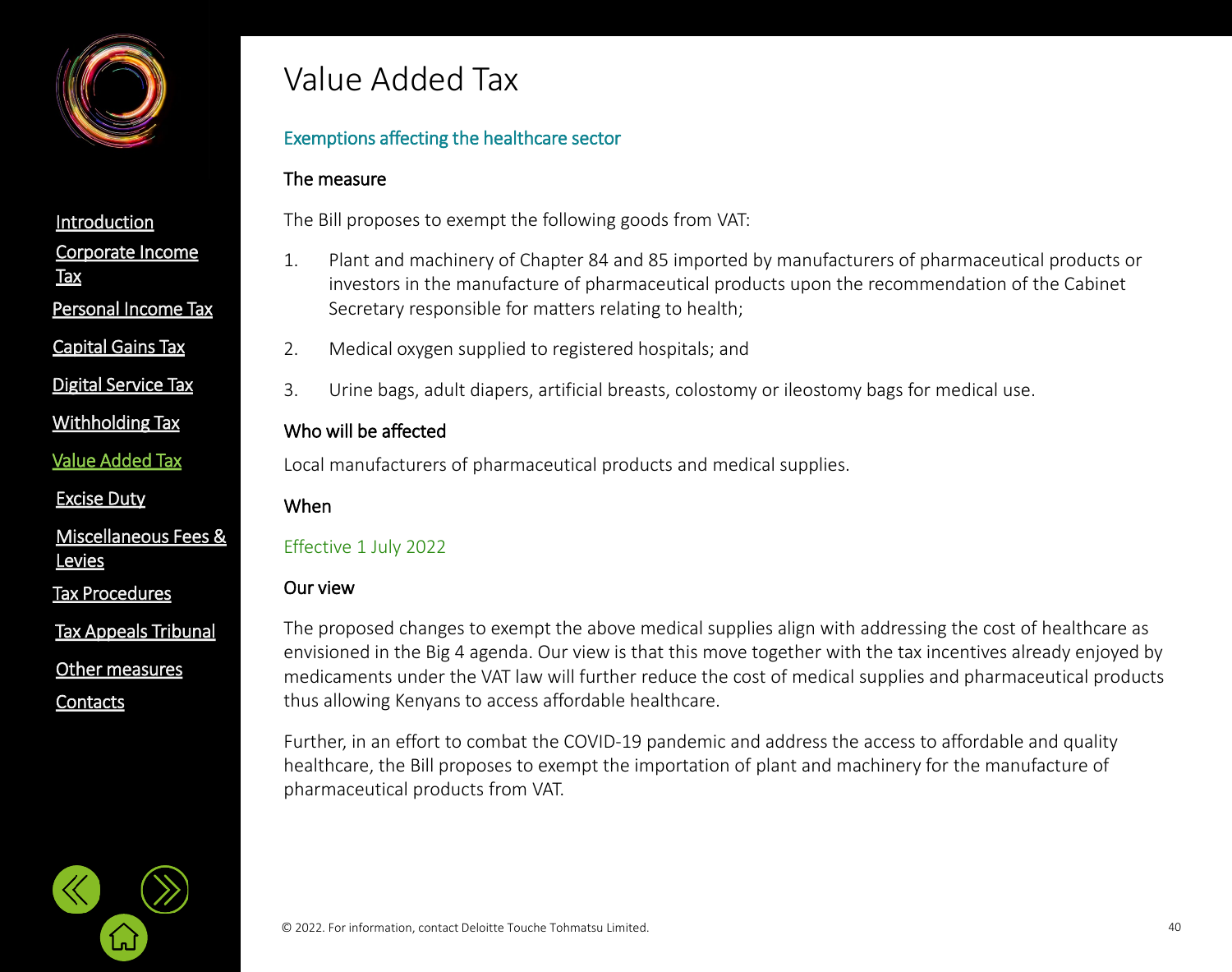

[Corporate Income](#page-2-0)  **Tax [Introduction](#page-1-0)** Personal [Income Tax](#page-21-0) [Digital Service Tax](#page-21-0) [Capital Gains Tax](#page-21-0)

[Withholding](#page-21-0) Tax

[Value Added Tax](#page-33-0)

[Excise Duty](#page-45-0)

[Miscellaneous Fees &](#page-56-0)  **Levies** 

[Tax Procedures](#page-61-0)

[Tax Appeals Tribunal](#page-61-0)

[Other measures](#page-72-0)

**[Contacts](#page-75-0)** 

# Value Added Tax

## Exemptions affecting the healthcare sector (Cont.)

It is hoped that this proposal will assist in reducing the cost of production which in turn will make the pharmaceutical products more affordable. We expect that the proposal, once passed to law will further encourage additional investment in the health sector. An example of this is the recent memorandum of understanding signed between Kenya and Moderna to establish the first mRNA manufacturing facility in Africa. The anticipated investment is USD 500 Million. The facility aims to ensure sustainable access to transformative mRNA innovation on the African continent.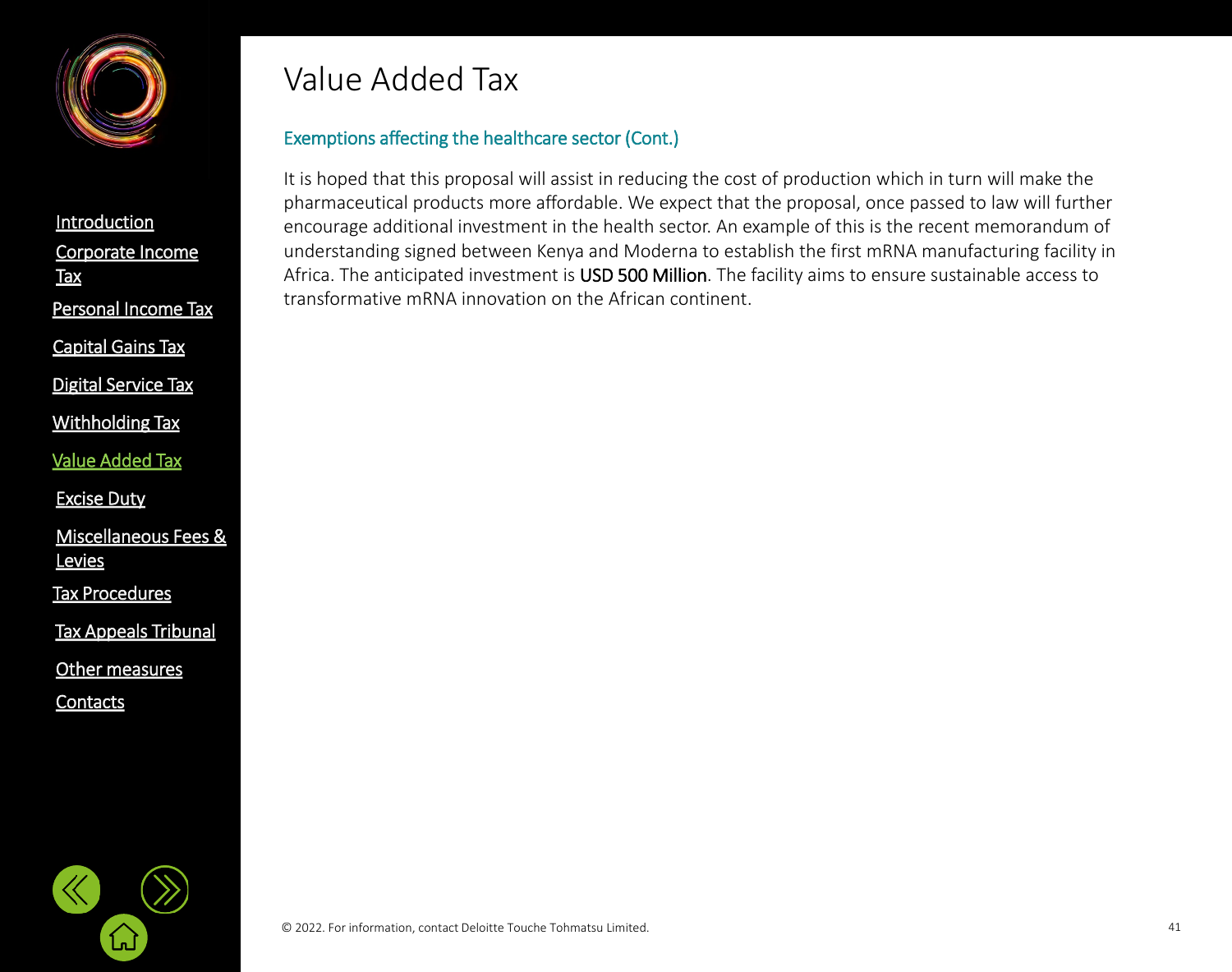

Personal [Income Tax](#page-21-0)

[Capital Gains Tax](#page-21-0)

[Digital Service Tax](#page-21-0)

[Withholding](#page-21-0) Tax

[Value Added Tax](#page-33-0)

[Excise Duty](#page-45-0)

[Miscellaneous Fees &](#page-56-0)  **Levies** 

[Tax Procedures](#page-61-0)

[Tax Appeals Tribunal](#page-61-0)

[Other measures](#page-72-0)

**[Contacts](#page-75-0)** 

# Value Added Tax

## Exemptions affecting local manufacturing of passenger vehicles

### The measure

The Bill proposes to exempt the following goods and services from VAT:

- 1. Inputs and raw materials used in the manufacture of passenger motor vehicles; and
- 2. Locally manufactured passenger motor vehicles: Provided that "locally manufactured passenger motor vehicle" shall mean a motor vehicle for the transportation of passengers which is manufactured in Kenya and whose total value comprises at least thirty per cent of parts designed and manufactured in Kenya by an original equipment manufacturer operating in Kenya

## Who will be affected

Local manufacturers of passenger motor vehicles.

#### When

### Effective 1 July 2022

### Our view

In the recent past, the Government has progressively initiated various tax incentive schemes to promote the local assembly and manufacture of motor vehicles. These measures are aimed at reducing the importation of used motor vehicles and to boost the local manufacturing sector. For example, in 2017 a reduced corporation tax rate of 15% was introduced for newly incorporated companies venturing into local motor vehicle assembly. Subsequently, the excise duty on locally assembled motor vehicles was removed. In addition, the Government through various budgets has made an exclusive preference to purchase locally assembled motor vehicles by allocating KES 600 million for the purchases in FY 2020 and FY 2021.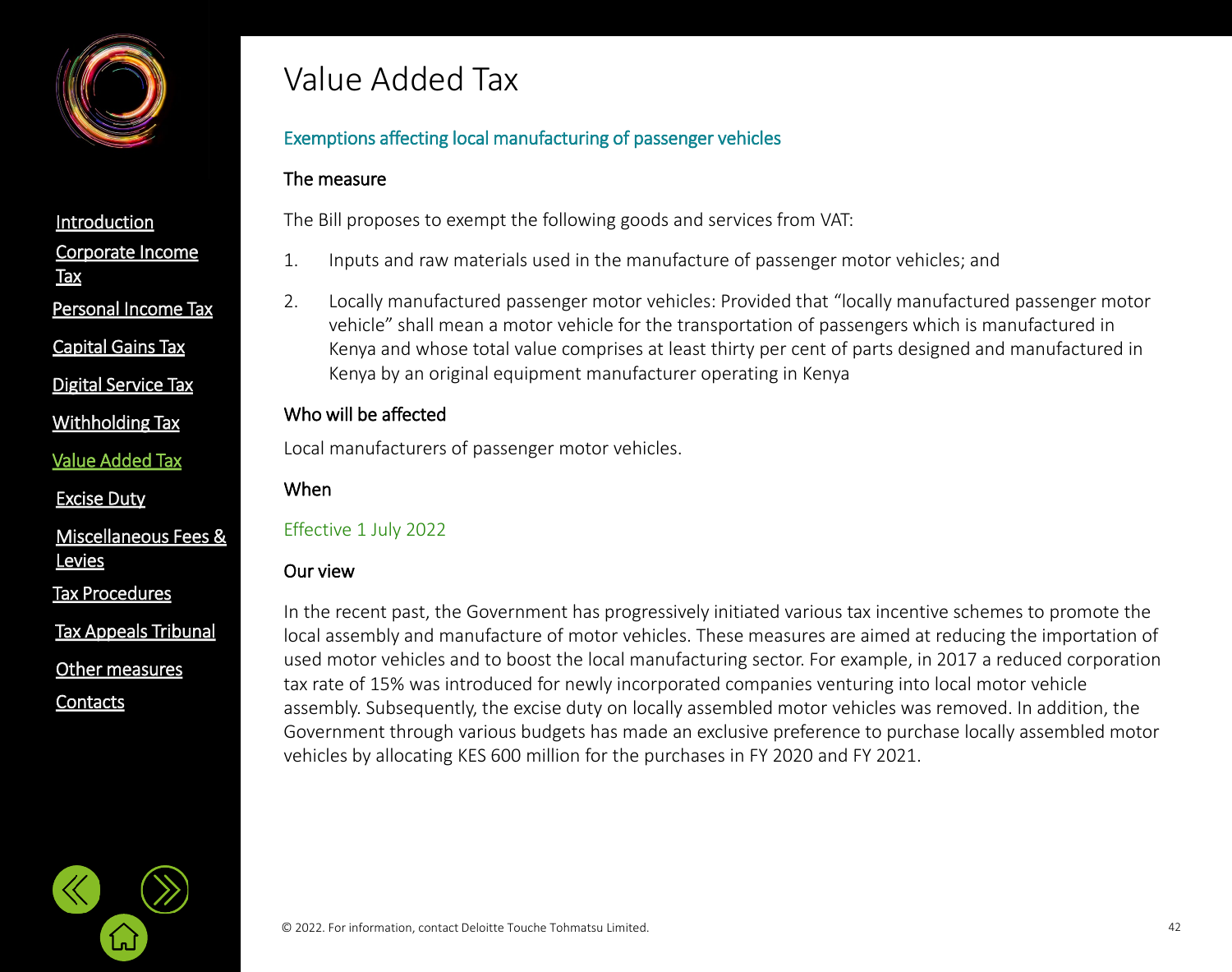

[Corporate Income](#page-2-0)  **Tax [Introduction](#page-1-0)** Personal [Income Tax](#page-21-0) [Digital Service Tax](#page-21-0) [Capital Gains Tax](#page-21-0)

[Withholding](#page-21-0) Tax

[Value Added Tax](#page-33-0)

[Excise Duty](#page-45-0)

[Miscellaneous Fees &](#page-56-0)  **Levies** 

[Tax Procedures](#page-61-0)

[Tax Appeals Tribunal](#page-61-0)

[Other measures](#page-72-0)

**[Contacts](#page-75-0)** 

# Value Added Tax

## Exemptions affecting local manufacturing of passenger vehicles (Cont.)

The exemption of inputs used in local manufacturing of passenger vehicles from VAT will reduce the cost of local assembly as envisioned by the continuous efforts made by the Government to promote this sector. Importantly, exemption of inputs safeguards the players in the sector against potential disallowance of input tax that would be occasioned by exemption of the final product.

In our view, the exemption from VAT of locally manufactured passenger vehicles will further make the vehicles cheaper and more competitive compared to the imported vehicles.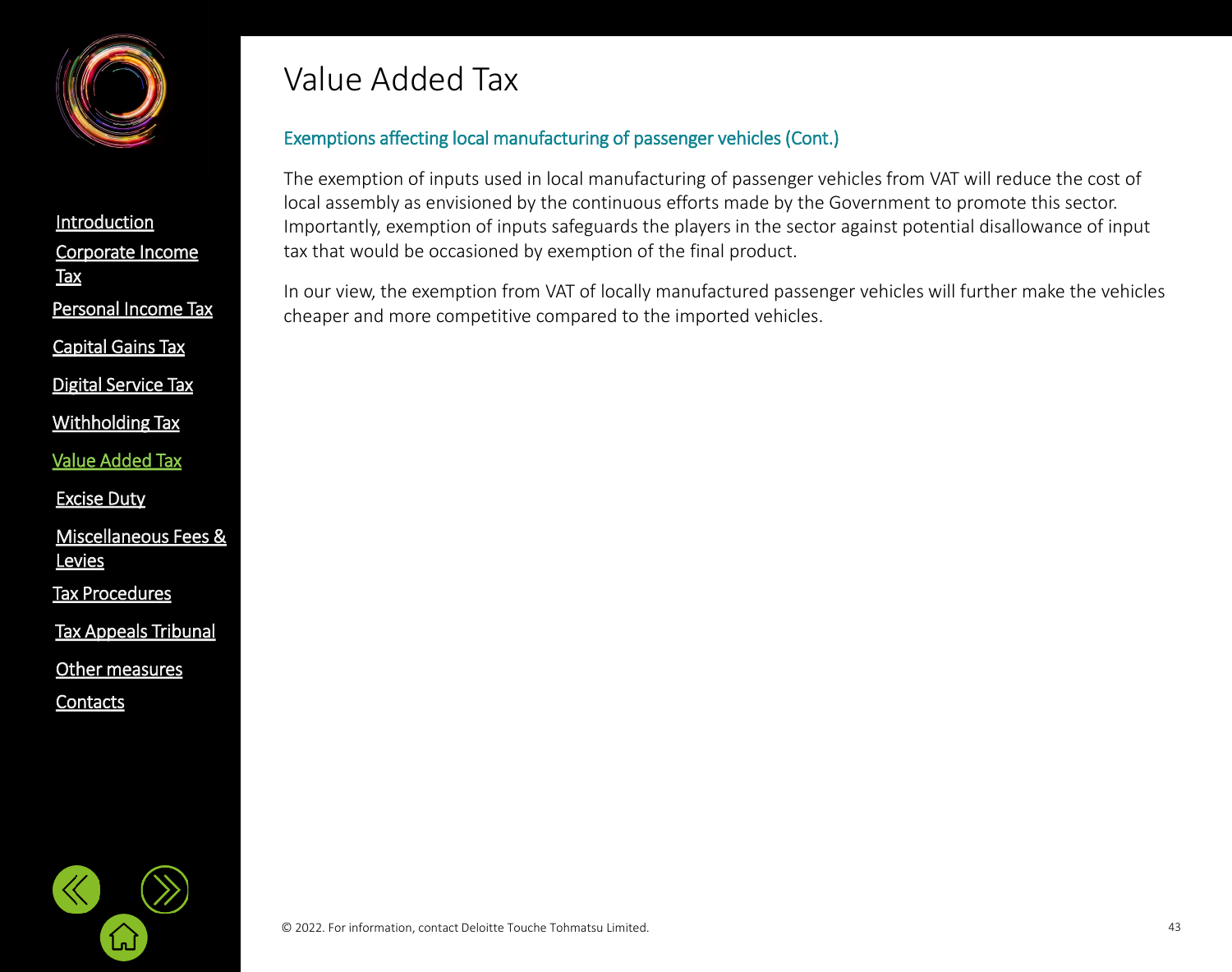

[Capital Gains Tax](#page-21-0)

[Digital Service Tax](#page-21-0)

[Withholding](#page-21-0) Tax

[Value Added Tax](#page-33-0)

[Excise Duty](#page-45-0)

[Miscellaneous Fees &](#page-56-0)  **Levies** 

[Tax Procedures](#page-61-0)

[Tax Appeals Tribunal](#page-61-0)

[Other measures](#page-72-0)

**[Contacts](#page-75-0)** 

# Value Added Tax

Deletion of articles of apparel, clothing accessories and equipment specially designed for safety or protective purposes from the zero-rating schedule

#### The measure

The Bill proposes to delete the supply of articles of apparel, clothing accessories and equipment specially designed for safety or protective purposes for use in registered hospitals and clinics or by county government or local authorities in fire fighting from the zero-rating schedule.

#### Who will be affected

Consumers and suppliers/ manufacturers of articles of apparel, clothing accessories and equipment specially designed for safety or protective purposes.

#### When

#### Effective 1 July 2022

## Our view

The proposal to remove the above protective apparel from the zero-rating schedule will result in a higher cost for these products for hospitals and the county governments. This proposal appears to contradict the government's efforts to reduce the cost of healthcare and provision of services to citizens such as fire fighting.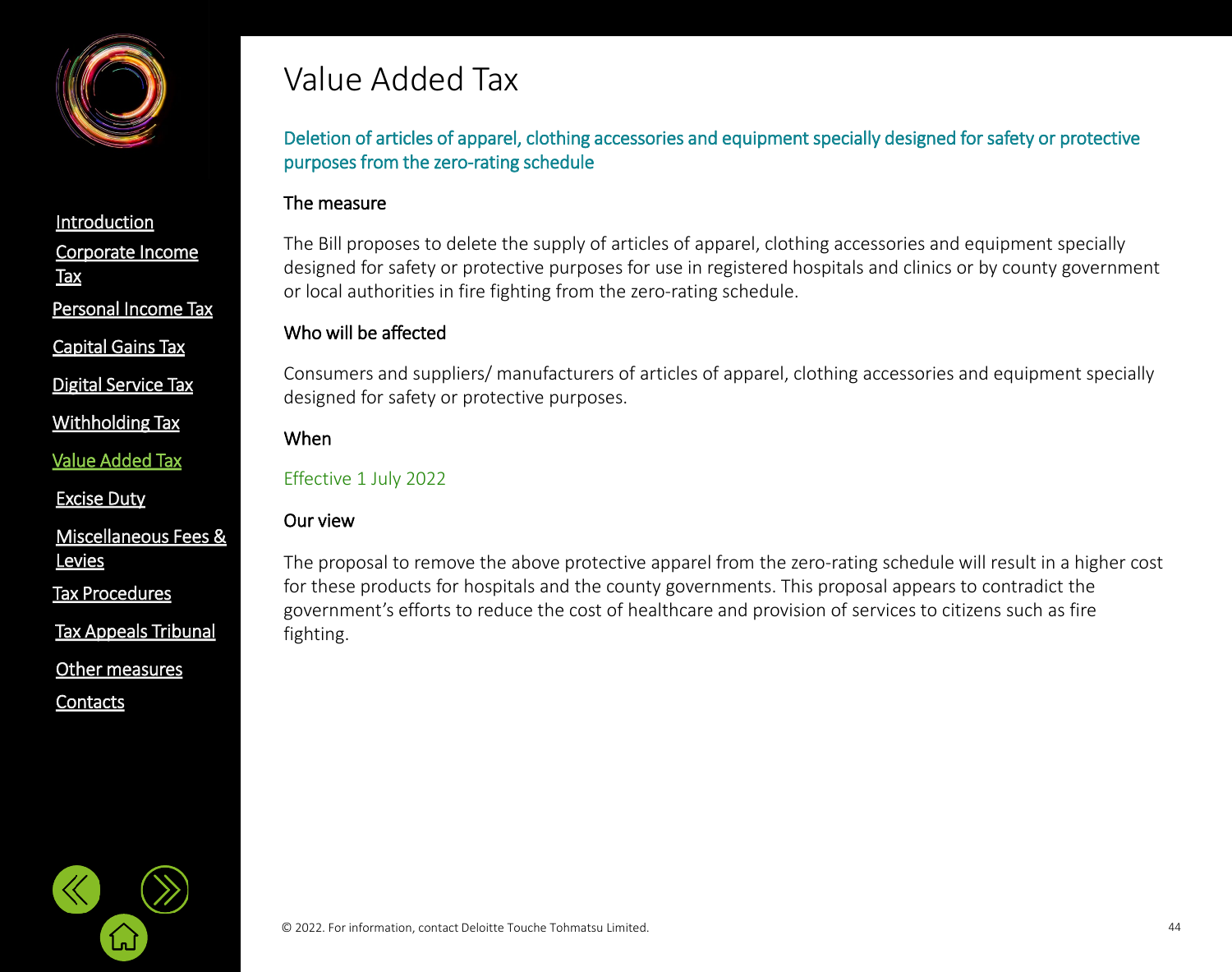

Personal [Income Tax](#page-21-0)

[Capital Gains Tax](#page-21-0)

[Digital Service Tax](#page-21-0)

[Withholding](#page-21-0) Tax

[Value Added Tax](#page-33-0)

[Excise Duty](#page-45-0)

[Miscellaneous Fees &](#page-56-0)  **Levies** 

[Tax Procedures](#page-61-0)

[Tax Appeals Tribunal](#page-61-0)

[Other measures](#page-72-0)

**[Contacts](#page-75-0)** 

## Value Added Tax

## Clarification of the VAT status of flour

### The measure

The Bill proposes to delete Paragraph 108 of the First Schedule, and Paragraph 20 of the Second Schedule to the VAT Act that relates to the supply of maize (corn) flour, cassava flour, wheat or meslin flour.

## Who will be affected

N/A.

When

Effective 1 July 2022

#### Our view

The proposal seeks to clarify the rate applicable on flour in the VAT Act. Currently, the supply of flour is repeated three times in the VAT Act, that is under Paragraph 108 of the First Schedule, Paragraph 20 and 22 of the Second Schedule.

The proposed change clarifies the applicable rate and does not affect the zero rating of the supply of maize (corn) flour, cassava flour, wheat or meslin flour as it retains these items under Paragraph 22 of the Second Schedule.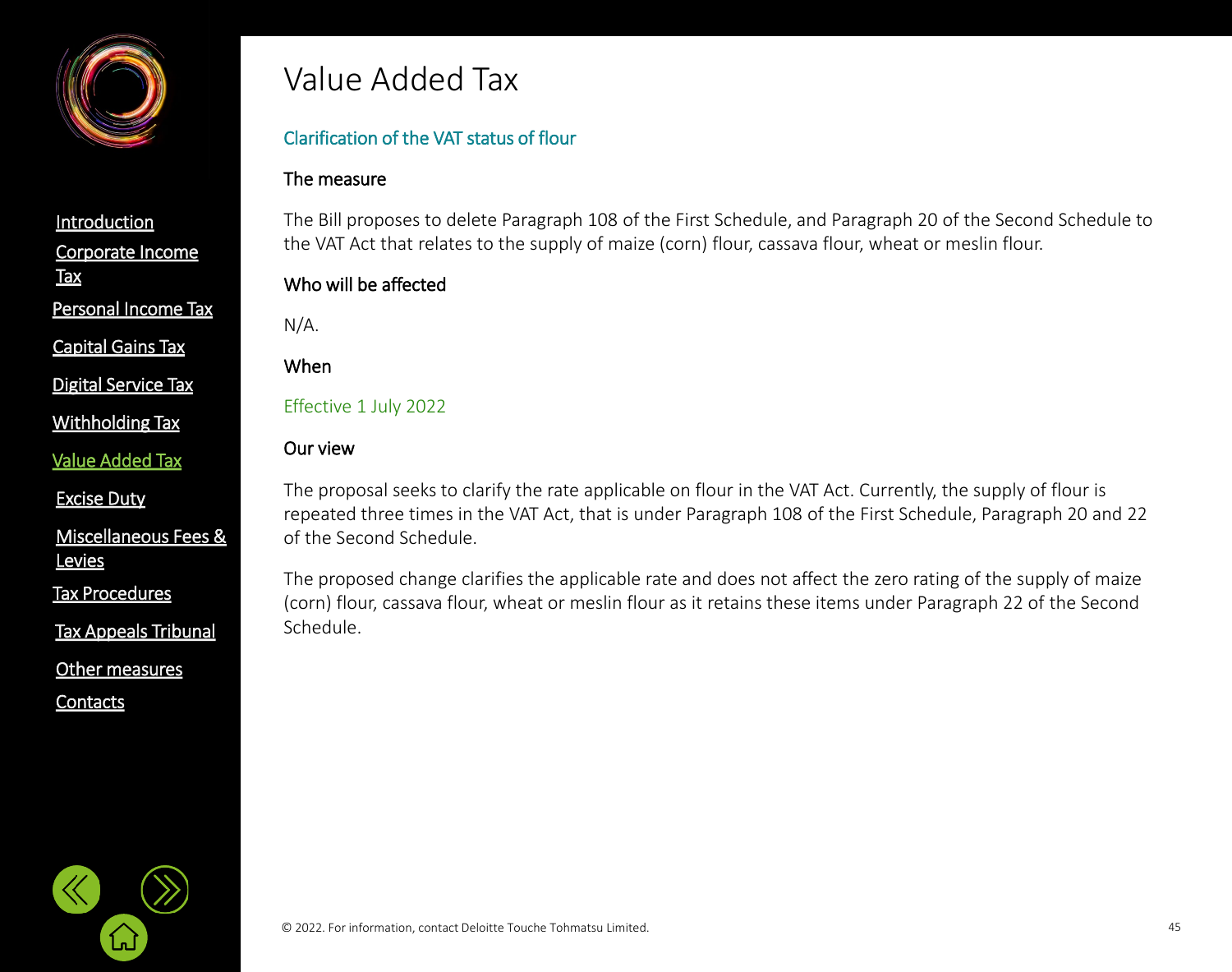<span id="page-45-0"></span>

Personal [Income Tax](#page-21-0)

[Capital Gains Tax](#page-21-0)

[Digital Service Tax](#page-21-0)

[Withholding](#page-21-0) Tax

[Value Added Tax](#page-33-0)

[Excise Duty](#page-45-0)

[Miscellaneous Fees &](#page-56-0)  **Levies** 

[Tax Procedures](#page-61-0)

[Tax Appeals Tribunal](#page-61-0)

[Other measures](#page-72-0)

**[Contacts](#page-75-0)** 

# Excise Duty

## Exemption of certain products from inflationary adjustment by the Commissioner General

### The measure

The Bill proposes to amend Section 10 of the Excise Duty Act to allow the Commissioner General (CG) to exempt specified products from the inflation adjustment after considering the circumstances prevailing in the economy in that year in respect of such products. The exemption will be subject to approval by the Cabinet Secretary (CS) for the National Treasury and will communicated through a notice in the Kenya Gazette.

#### Who will be affected

Local manufacturers and importers of excisable goods with specific rates.

#### When

Effective 1 January 2023

#### Our view

Section 10 of the Excise Duty Act empowers the CG to adjust specific excise duty rates by the average rate of inflation for the prior financial year subject to approval by the CS for the National Treasury. Although the section is not cushioned in mandatory terms, we note that the CG has consistently effected inflationary adjustments on all excisable goods with specific rates including essential products such as petroleum products and bottled water.

Annual increases of excise duty on some essential excisable products has had negative implications on consumers due to the increase in the cost of these products. In 2021, the High Court granted a stay on implementation of the inflationary adjustment on petroleum products following applications filed by various stakeholders.

The proposal to allow the CG the discretion to exclude certain products from inflationary adjustment is a welcome move that will protect certain industries and consumers from negative economic impacts arising from increased costs of the excisable products.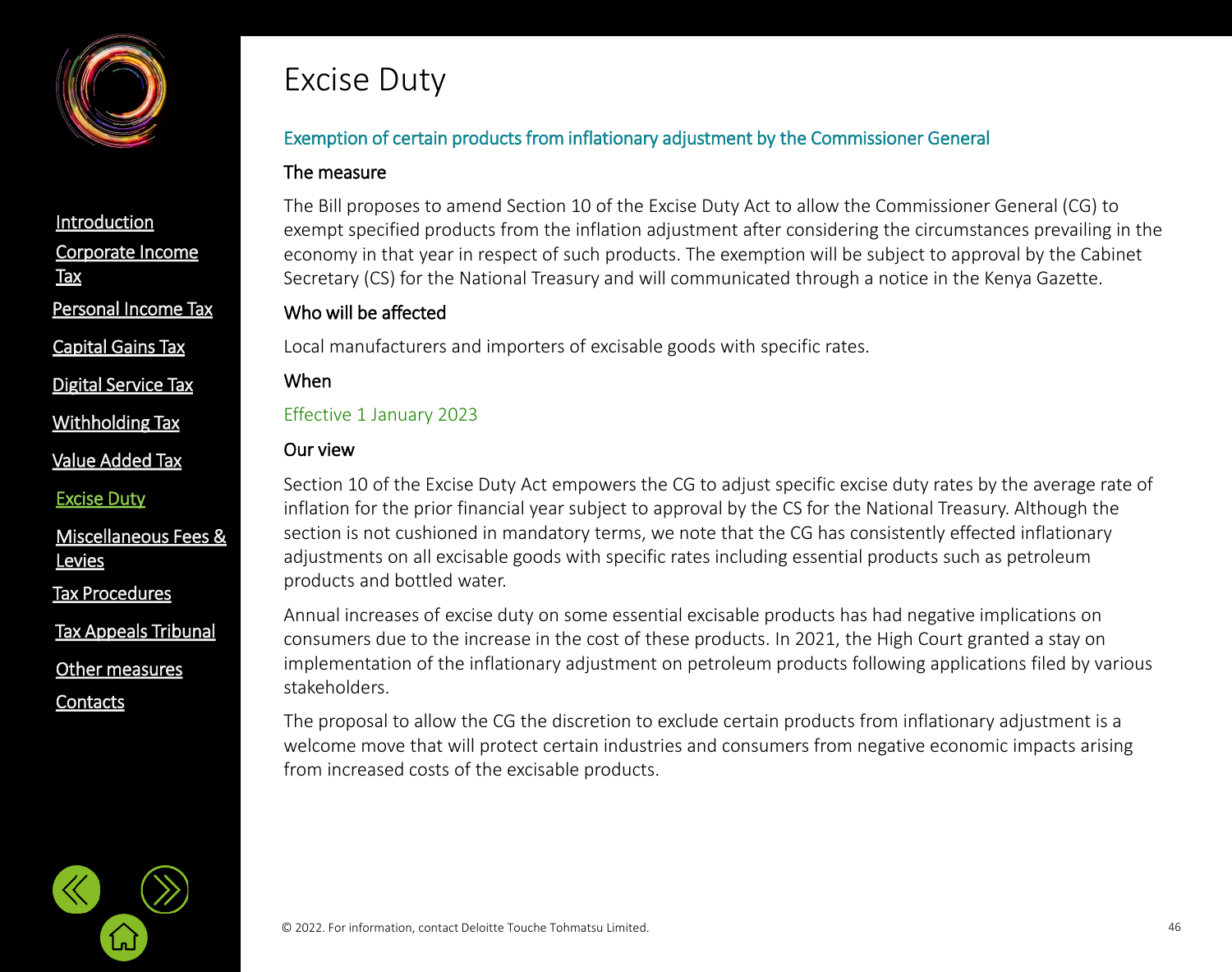

[Capital Gains Tax](#page-21-0)

[Digital Service Tax](#page-21-0)

[Withholding](#page-21-0) Tax

[Value Added Tax](#page-33-0)

[Excise Duty](#page-45-0)

[Miscellaneous Fees &](#page-56-0)  **Levies** 

[Tax Procedures](#page-61-0)

[Tax Appeals Tribunal](#page-61-0)

[Other measures](#page-72-0)

**[Contacts](#page-75-0)** 

# Excise Duty

## Amendment of the definition of ex-factory selling price of locally manufactured excisable goods

#### The measure

The Bill proposes to amend Section 11 of the Excise Duty Act to read as follows:

*The ex-factory selling price of excisable goods shall be:*

*(a) if the excisable goods are sold by the manufacturer to a purchaser in an arm's length transaction, the price payable by the purchaser.*

#### Who will be affected

Local manufacturers of excisable goods.

When

Effective 1 July 2022

#### Our view

Section 11 of the Excise Duty Act defines the ex-factory selling price of excisable goods sold by a manufacturer to a purchaser in a transaction that is not at arm`s length as the price payable for the goods. In our view, this goes against the general principles of valuation of arm`s length transactions where the price payable for goods is accepted as the transaction value for tax purposes. Further, the open market value of goods is ordinarily used as the taxable value for transactions between related parties particularly where the relationship is deemed to have influenced the price.

The proposed change is in our view intended to rectify what appears to be a drafting error of Section 11 of the Excise Duty Act.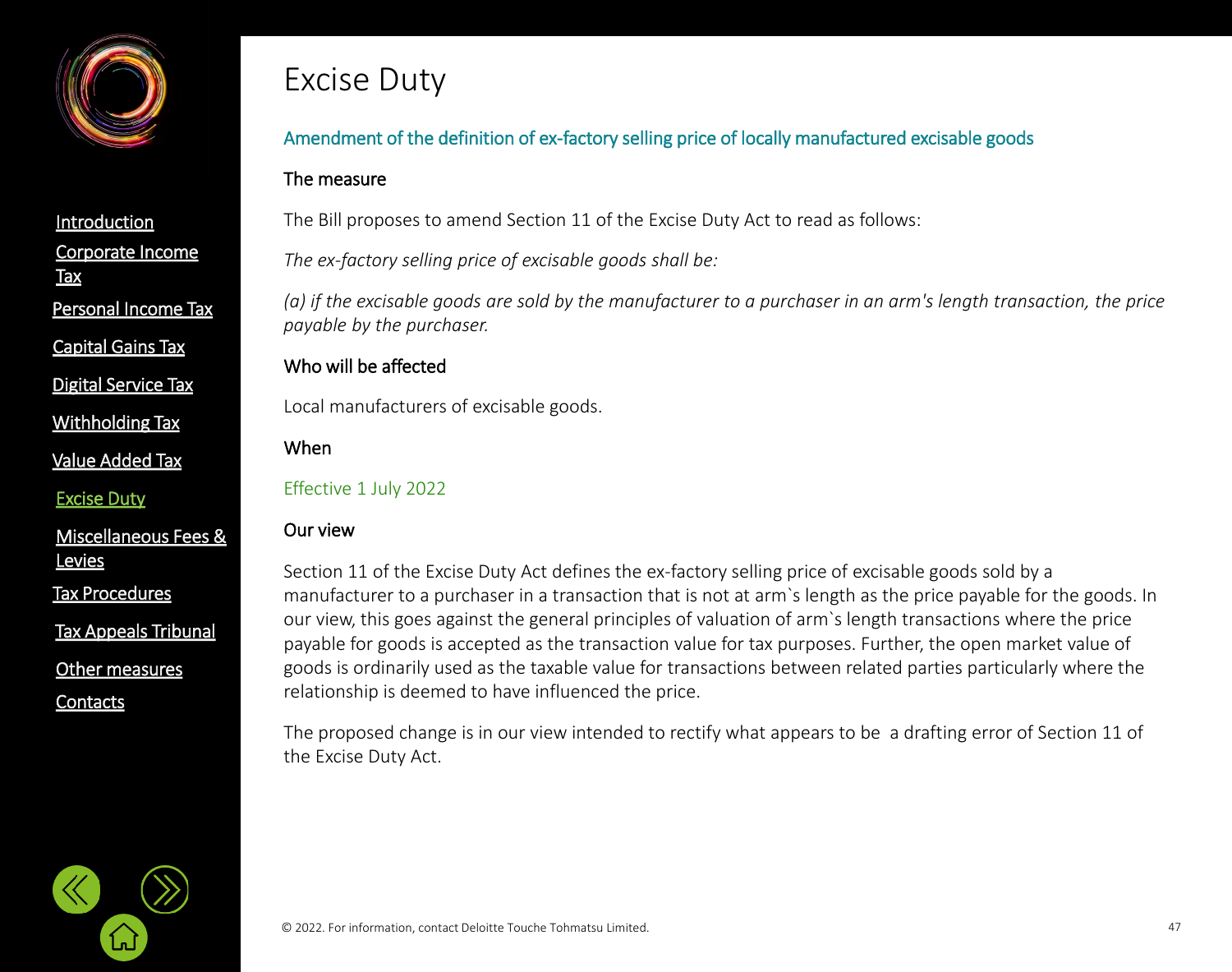

[Capital Gains Tax](#page-21-0)

[Digital Service Tax](#page-21-0)

[Withholding](#page-21-0) Tax

[Value Added Tax](#page-33-0)

[Excise Duty](#page-45-0)

[Miscellaneous Fees &](#page-56-0)  **Levies** 

[Tax Procedures](#page-61-0)

[Tax Appeals Tribunal](#page-61-0)

[Other measures](#page-72-0)

**[Contacts](#page-75-0)** 

# Excise Duty

## Penalties and interest in relation to excise duty on imported goods to be as per the Tax Procedures Act

#### The measure

The Bill proposes to amend Section 36(4) of the Excise Duty Act to provide for application of the Tax Procedures Act provisions with regards to imposition of penalties and interest on excise duty on imported goods. Additionally, the Bill proposes to apply the *in duplum* rule on interest payable with respect to excise duty.

### Who will be affected

Importers of excisable goods

When

Effective 1 July 2022

#### Our view

Section 36(4) of the Excise Duty Act provides for application of the East African Community Customs Management Act (EACCMA) for purposes of assessing, collecting, accounting and enforcing the payment of excise duty on the importation of goods into Kenya. This implies that provisions of the EACCMA with regards to penalties and interest are applicable in relation to excise duty on imported goods, notably Section 249 of the EACCMA, which provides for a late payment interest of 2% per month. Section 249 does not provide for the *in duplum* rule and is silent on whether late payment interest should be compounded or simple interest.

The proposal to rely on the TPA provisions on interest and penalties will imply that a lower late payment interest of 1% per month and late payment penalty of 5% will apply on late payment of excise duty on imported goods. The proposal also means that the *in duplum* rule will now apply. This proposal will be a welcome relief for importers of excisable goods if adopted and will cushion importers from excessive interest currently applicable under the EACCMA.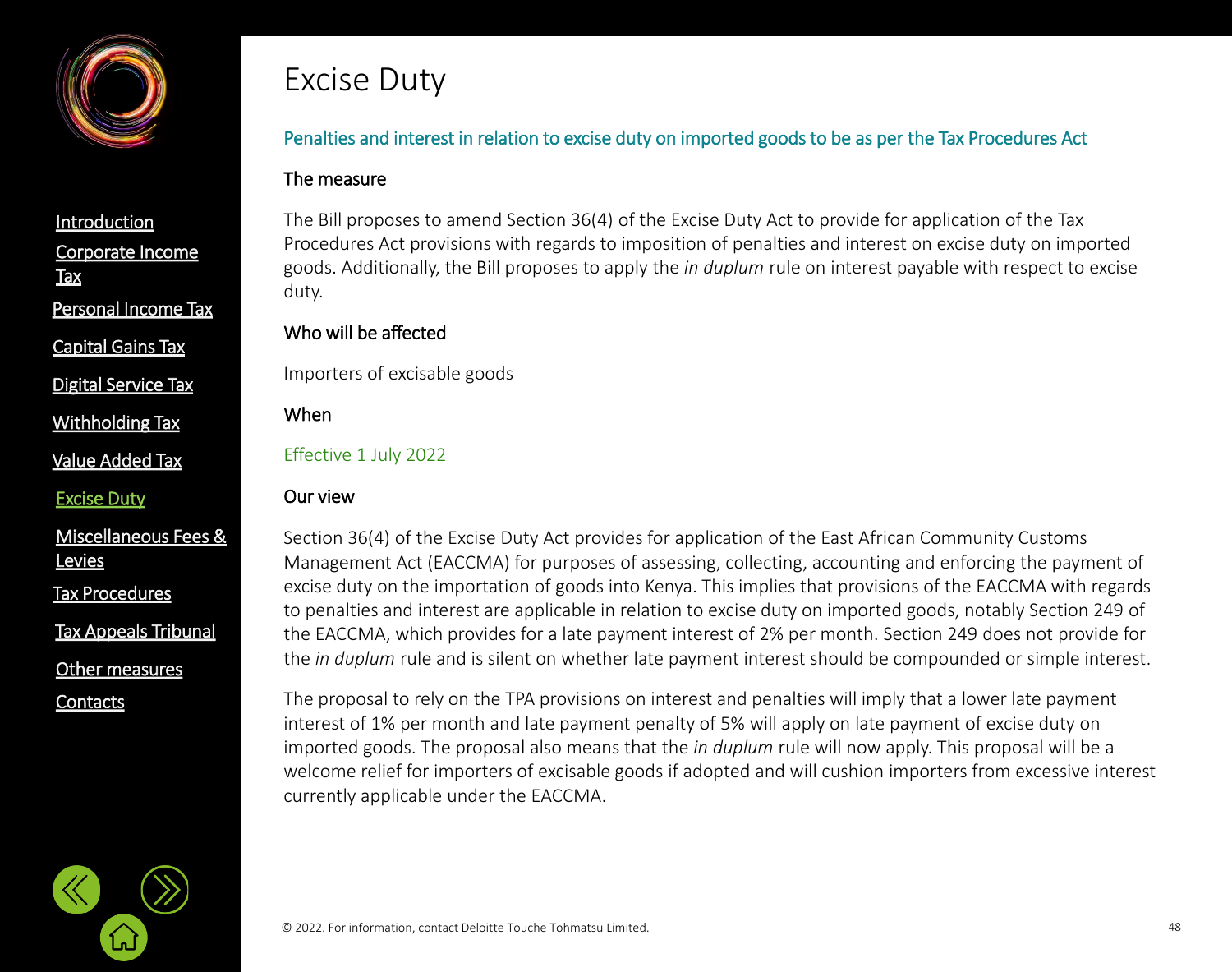

[Capital Gains Tax](#page-21-0)

[Digital Service Tax](#page-21-0)

[Withholding](#page-21-0) Tax

[Value Added Tax](#page-33-0)

[Excise Duty](#page-45-0)

[Miscellaneous Fees &](#page-56-0)  **Levies** 

[Tax Procedures](#page-61-0)

[Tax Appeals Tribunal](#page-61-0)

[Other measures](#page-72-0)

**[Contacts](#page-75-0)** 

# Excise Duty

## Amendment of the excise duty regime on liquid nicotine

### The measure

The Bill proposes to amend the excise duty regime on liquid nicotine products under the First Schedule to the Excise Duty Act by replacing electronic cigarettes (which attract KES 4,171.59 per unit excise duty) and cartridges used in electronic cigarettes (which attract KES 2,781.43 per unit excise duty) with the following products:

- Electronic cigarettes and other nicotine delivery devices 40%
- Liquid nicotine for electronic cigarettes KES 70 per millilitre

## Who will be affected

Local manufacturers and importers of liquid nicotine products

When

## Effective 1 July 2022

#### Our view

This measure is aimed at bringing into the ambit of excise duty, other liquid nicotine products that have been recently introduced into the Kenyan market.

Consumption of liquid nicotine has been very popular in Kenya particularly amongst the youth. Liquid nicotine products are widely associated with negative health effects. This measure is therefore geared towards discouraging consumption of these products to protect the population from the associated health effects. It also aims to increase the revenue collected on the affected products.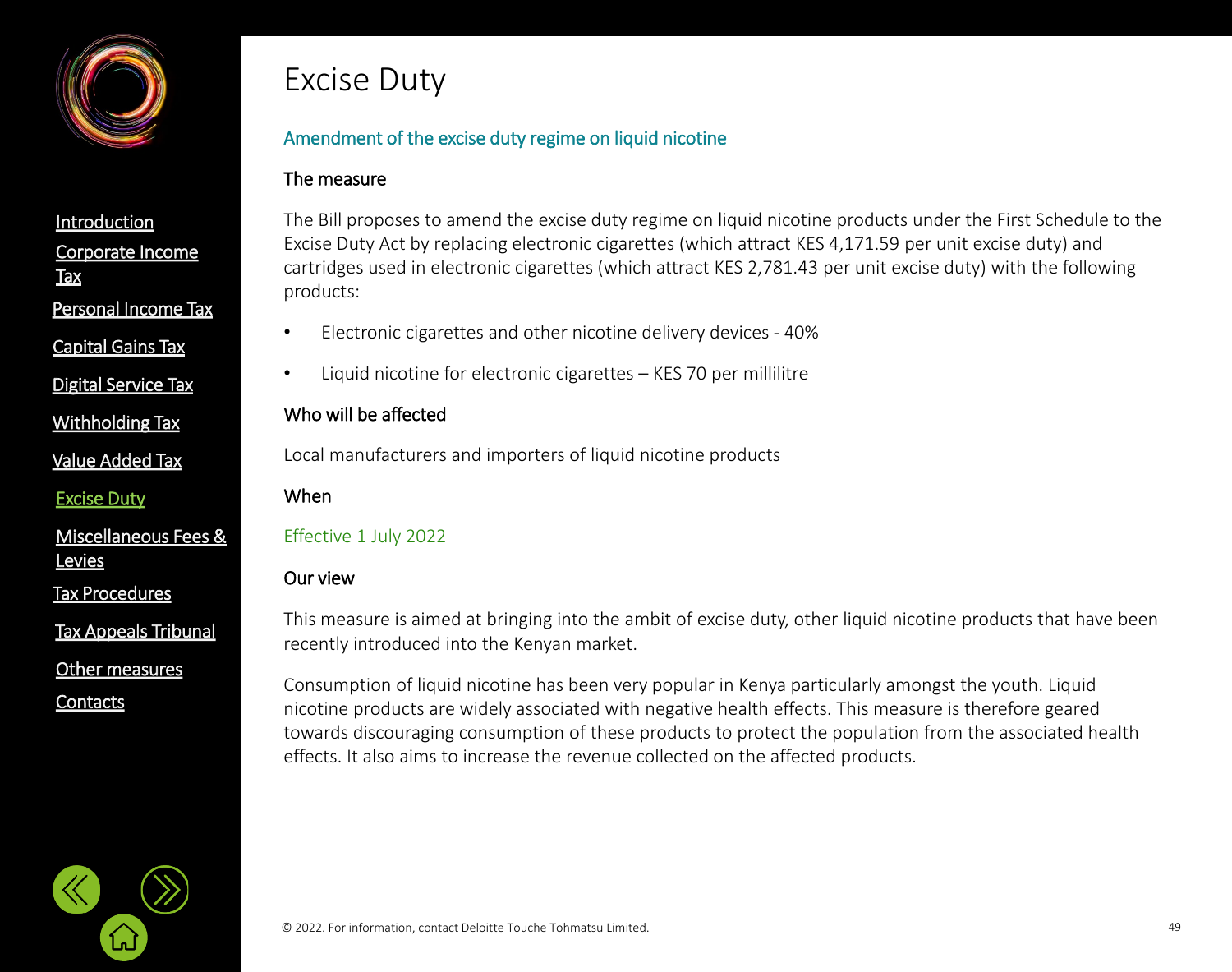

[Corporate Income](#page-2-0)  **Tax [Introduction](#page-1-0)** [Value Added Tax](#page-33-0) Personal [Income Tax](#page-21-0) [Digital Service Tax](#page-21-0) [Capital Gains Tax](#page-21-0) [Withholding](#page-21-0) Tax

[Excise Duty](#page-45-0)

[Miscellaneous Fees &](#page-56-0)  **Levies** 

[Tax Procedures](#page-61-0)

[Tax Appeals Tribunal](#page-61-0)

[Other measures](#page-72-0)

لىأ

**[Contacts](#page-75-0)** 



#### Increase of excise duty on specific products

#### The measure

The Bill proposes to amend the First Schedule to the Excise Duty Act by increasing the excise duty rate on various goods and services mostly products considered as "harmful products" and "luxurious products" as per the table below:

| <b>Product description</b>                                                                                                                                                      | <b>Current rate</b>  | Proposed rate        |
|---------------------------------------------------------------------------------------------------------------------------------------------------------------------------------|----------------------|----------------------|
| Fruit juices (including grape must), and vegetable juices,<br>unfermented and not containing added spirit, whether or<br>not containing added sugar or other sweetening matter. | KES 12.17 per litre  | KES 13.30 per litre  |
| Cosmetics and Beauty products of Tariff Heading No. 3303,<br>3304, 3305 and 3307                                                                                                | 10%                  | 15%                  |
| Bottled or similarly packaged waters and other non-<br>alcoholic beverages, not including fruit or vegetable juices.                                                            | KES 6.03             | KES 6.60             |
| Beer, cider, perry, mead, opaque beer and mixtures of<br>fermented beverages with non-alcoholic<br>beverages and spirituous beverages of alcoholic strength<br>not exceeding 6% | KES 121.85 per litre | KES 134 per litre    |
| Powdered beer                                                                                                                                                                   | KES 121.85 per litre | KES 134 per litre    |
| Wines including fortified wines, and other alcoholic<br>beverages obtained by fermentation of fruits                                                                            | KES 208.20 per litre | KES 229 per litre    |
| Spirits of undenatured ethyl alcohol; spirits liqueurs and<br>other spirituous beverages of alcoholic strength exceeding<br>6%                                                  | KES 278.70 per litre | KES 335.30 per litre |
| Cigars, cheroots, cigarillos, containing tobacco or tobacco<br>substitutes                                                                                                      | KES 13,906.04 per kg | KES 13,296.60 per kg |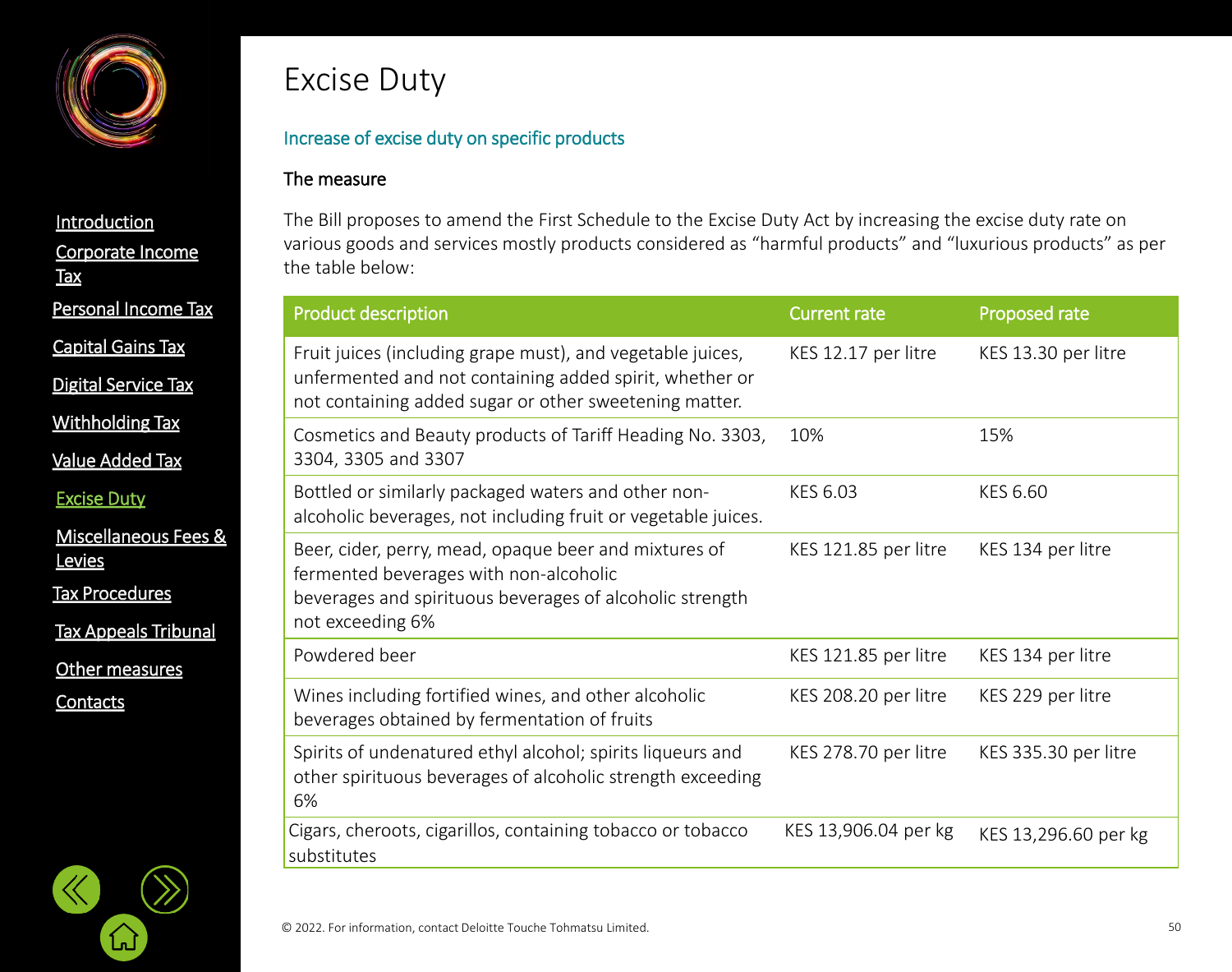

# Excise Duty

|                                | .                                    |
|--------------------------------|--------------------------------------|
| Introduction                   | Cigarette with fi                    |
| Corporate Income<br><u>Tax</u> | Cigarettes with                      |
| Personal Income Tax            | Other manufact                       |
| <b>Capital Gains Tax</b>       | substitutes; "ho<br>tobacco extracts |
| <b>Digital Service Tax</b>     | Motor cycles of                      |
| <b>Withholding Tax</b>         | ambulances and<br>Imported sugar     |
| <u>Value Added Tax</u>         | White chocolate                      |
| <b>Excise Duty</b>             | numbers 1806.3                       |
| Miscellaneous Fees &<br>Levies | Products contai<br>intended for inh  |
| <b>Tax Procedures</b>          | application but<br>the Cabinet Sec   |
| <b>Tax Appeals Tribunal</b>    | health and othe                      |
| Other measures                 | tobacco substitu<br>reconstituted to |
| Contacts                       | Jewellery of tar<br>tariff heading 7 |
|                                | <b>Betting</b>                       |
|                                | Gaming                               |

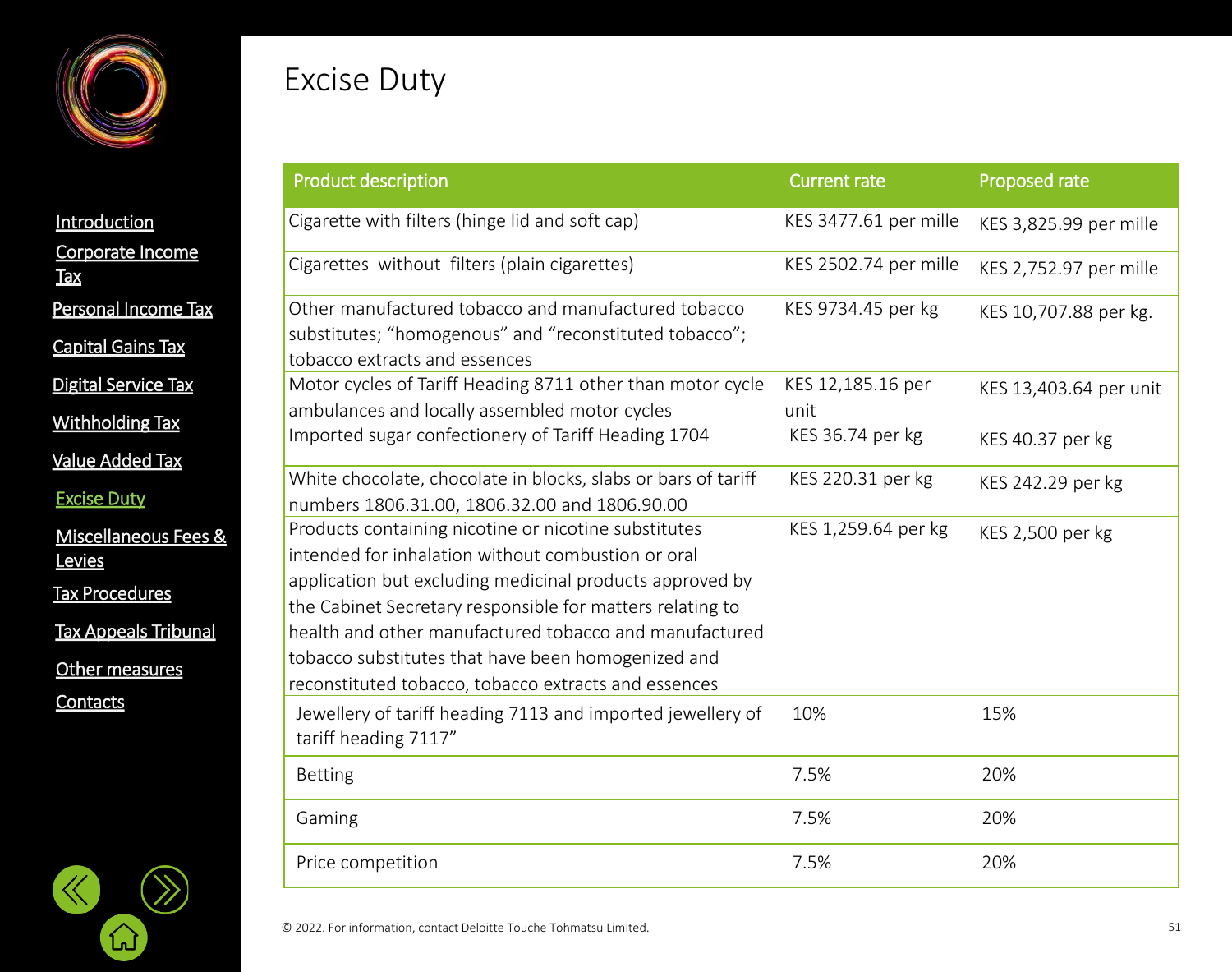

[Corporate Income](#page-2-0)  **Tax [Introduction](#page-1-0)** Personal [Income Tax](#page-21-0) [Capital Gains Tax](#page-21-0)

[Digital Service Tax](#page-21-0)

[Withholding](#page-21-0) Tax

[Value Added Tax](#page-33-0)

[Excise Duty](#page-45-0)

[Miscellaneous Fees &](#page-56-0)  **Levies** 

[Tax Procedures](#page-61-0)

```
Tax Appeals Tribunal
```
[Other measures](#page-72-0)

**[Contacts](#page-75-0)** 

## Excise Duty

## Increase of excise duty on specific products (Cont.)

## Who will be affected

Local manufacturers and importers of the affected excisable goods.

When

Effective 1 July 2022

## Our view

In our view, this proposal is primarily geared towards generating additional revenue for the Government. It is expected that the CG will also adjust excise duty rates for inflation on the same products later in the year. If the above increments are passed into law, the same will likely have adverse effects on the affected industries particularly considering recent annual inflationary adjustments on the same products.

The continued increase of excise duty on excisable goods by the Government could potentially reduce the demand for these products, which will ultimately lead to the exit of some of the players in the affected industries and also discourage investment in the affected industries. Higher excise taxes will potentially shift consumption to cheaper illicit products and promote cross border smuggling especially from jurisdictions where the taxes are lower than in Kenya.

In the long run, the suppressed demand of the excisable goods may reduce excise duty revenue generated from these products.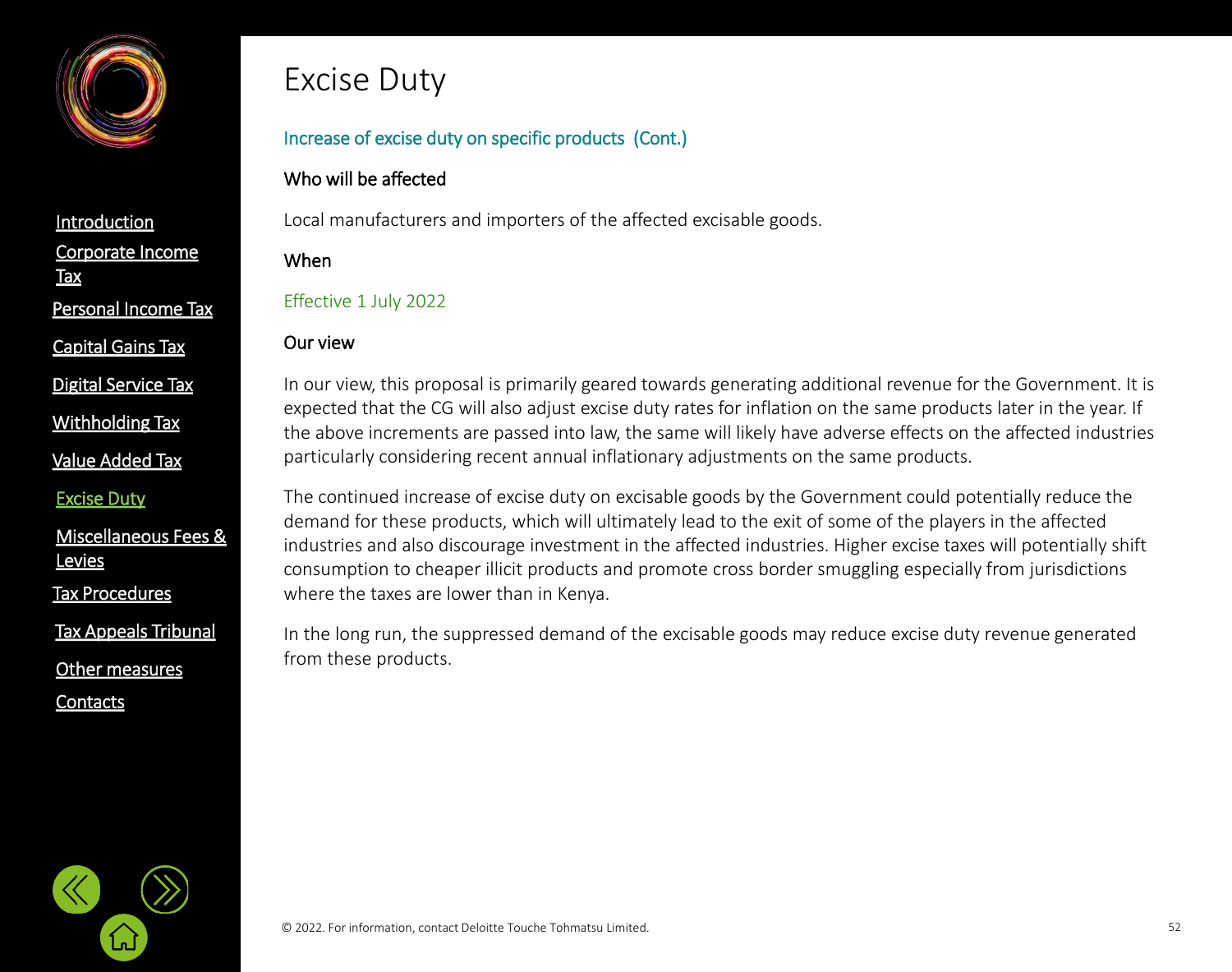

Personal [Income Tax](#page-21-0)

[Capital Gains Tax](#page-21-0)

[Digital Service Tax](#page-21-0)

[Withholding](#page-21-0) Tax

[Value Added Tax](#page-33-0)

[Excise Duty](#page-45-0)

[Miscellaneous Fees &](#page-56-0)  **Levies** 

[Tax Procedures](#page-61-0)

[Tax Appeals Tribunal](#page-61-0)

[Other measures](#page-72-0)

**[Contacts](#page-75-0)** 

## Excise Duty

## Introduction of excise duty on various goods and services

#### The measure

The Bill proposes to amend the First Schedule to the Excise Duty Act by introducing the following products to the excise duty regime:

- a) Articles of plastic of Tariff Code 3923.90.90 (other articles of plastic for conveyance or packing) at 10%. Currently, the Excise Duty Act provides for excise duty on carboys, bottles, flasks and similar articles at 10%.
- b) Imported potatoes of Tariff Code 0710.10.00, 2004.10.00 and 2005.20.00 at 25%. Currently, the Excise Duty Act provides for excise duty on potatoes of Tariff Heading 0701 at 25%.
- c) Ice cream and other edible ice whether or not containing cocoa of Tariff Code 2105.00.00 at 15%.
- d) Locally manufactured glass bottles (excluding glass bottles for packaging of pharmaceutical products) at 25%. Currently, only glass bottles imported outside the EAC are subject to excise duty.
- e) Fees charged for advertisement by television stations, print media, billboards and FM radio stations on alcoholic beverages, betting and gaming, lottery and prize competitions at 15%.

## Who will be affected

Importers and local manufacturers of the affected products as well as persons who own television stations, print media, billboards and FM radio stations

### When

Effective 1 July 2022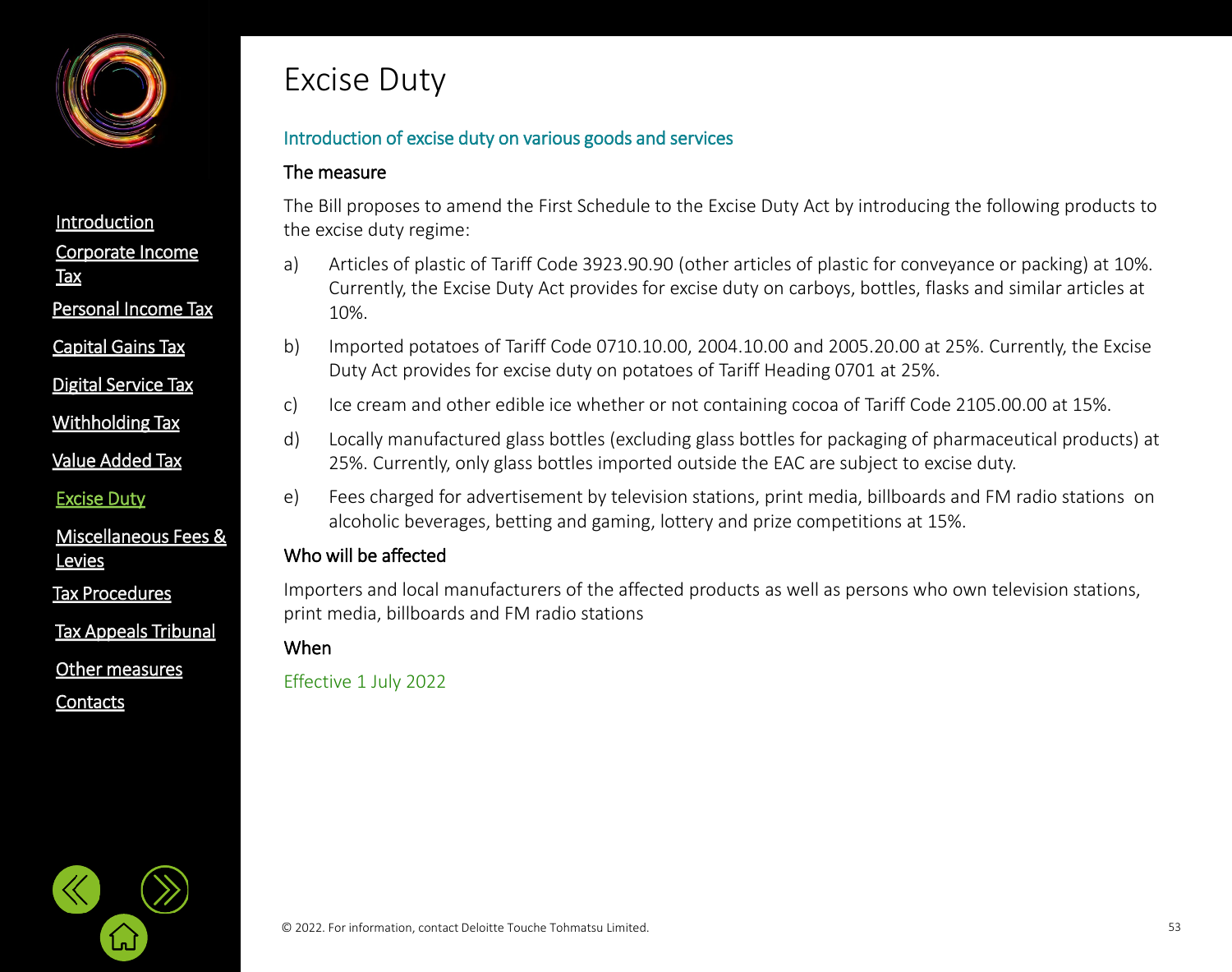

[Capital Gains Tax](#page-21-0)

[Digital Service Tax](#page-21-0)

[Withholding](#page-21-0) Tax

[Value Added Tax](#page-33-0)

[Excise Duty](#page-45-0)

[Miscellaneous Fees &](#page-56-0)  **Levies** 

[Tax Procedures](#page-61-0)

[Tax Appeals Tribunal](#page-61-0)

[Other measures](#page-72-0)

**[Contacts](#page-75-0)** 

# Excise Duty

## Introduction of excise duty on various goods and services (Cont.)

#### Our view

In our view, the proposed increase in excise duty is primarily geared towards generating additional revenue for the Government.

The Government has in the past introduced tax measures (including excise duty) aimed at discouraging consumption of alcohol as well as betting and gaming activities.

The Bill proposes to further introduce excise duty on the advertisement of the foregoing activities. It is expected that the excise duty on such advertisements shall either discourage advertisements of these products or be passed to consumers, hence making them costly. Reduced advertisements or increase in the costs of the products shall likely affect the uptake of the products.

We also note that the Bill has proposed to increase excise duty on alcoholic beverages, betting, gaming, price competition and lottery to further discourage consumption of these products.

The introduction of excise duty on ice cream is perhaps geared towards discouraging consumption given the negative health effects associated with consumption of sugar and in line with the current law of providing for excise duty on confectionery and chocolate.

The proposed changes also seek to expand the scope of various product categories that are currently subject to excise duty such as articles of packaging and conveyance made of plastic, potatoes and glass bottles.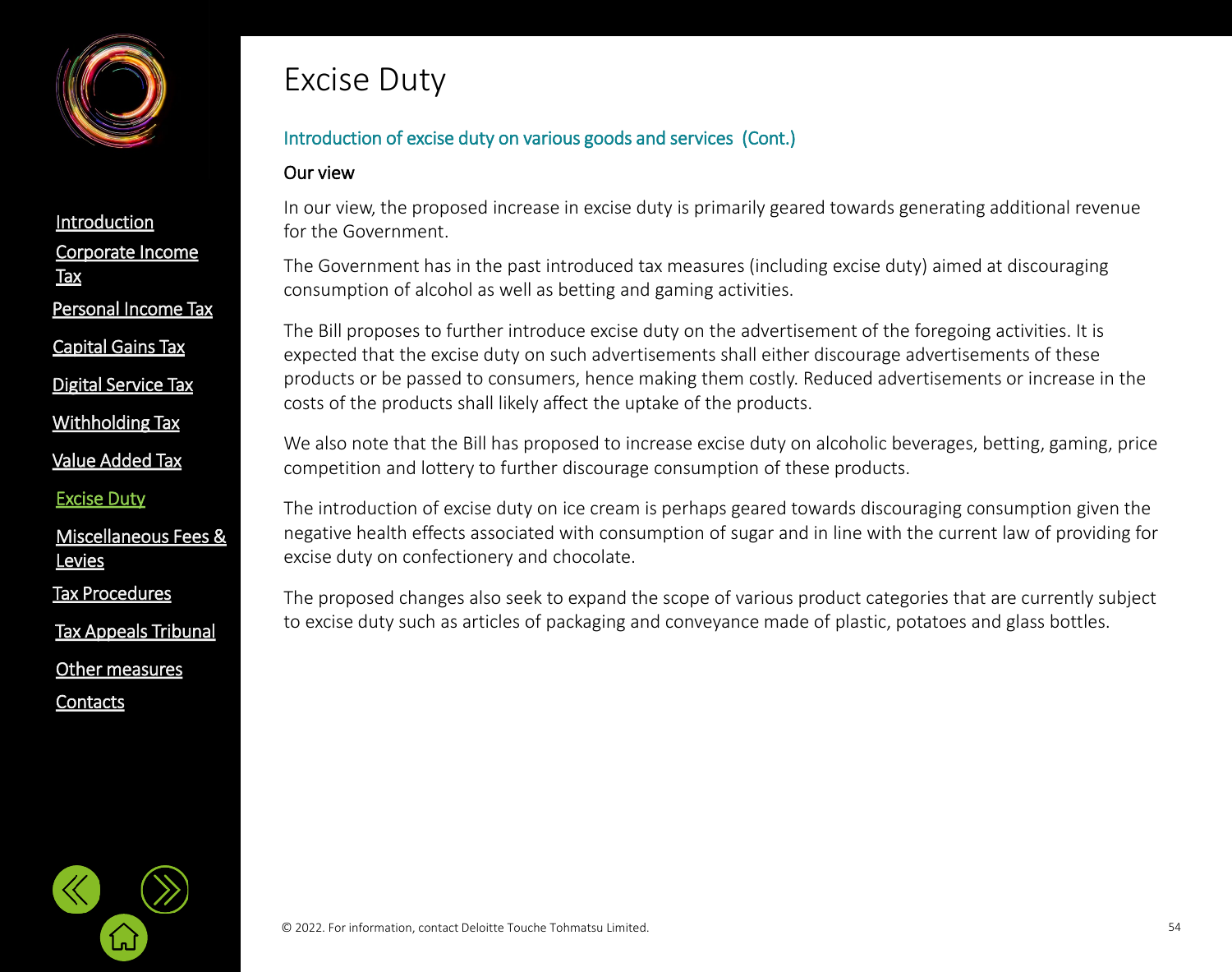

[Corporate Income](#page-2-0)  **Tax [Introduction](#page-1-0)** Personal [Income Tax](#page-21-0) [Capital Gains Tax](#page-21-0)

[Digital Service Tax](#page-21-0)

[Withholding](#page-21-0) Tax

[Value Added Tax](#page-33-0)

[Excise Duty](#page-45-0)

[Miscellaneous Fees &](#page-56-0)  **Levies** 

[Tax Procedures](#page-61-0)

[Tax Appeals Tribunal](#page-61-0)

[Other measures](#page-72-0)

**[Contacts](#page-75-0)** 

# Excise Duty

## Introduction of additional products in the exemption schedule

#### The measure

The Bill proposes to amend the Second Schedule to the Excise Duty Act by introducing the following new items to the exemption schedule:

- Fertilised eggs for incubation of Tariff Code 0407.11.00 and 0407.19.00 imported by hatcheries upon recommendation by the CS responsible for Livestock;
- Neutral spirit imported or purchased locally by registered pharmaceutical manufacturers upon approval by the Commissioner; and
- Locally manufactured passenger motor vehicles. Locally manufactured passenger vehicles have been defined as vehicles for transportation of passengers manufactured in Kenya and whose total value comprise at least 30% of parts designed and manufactured in Kenya by an original equipment manufacturer operating in Kenya.

## Who will be affected

Importers and local manufacturers of the affected products

When

Effective 1 July 2022

Our view

see next page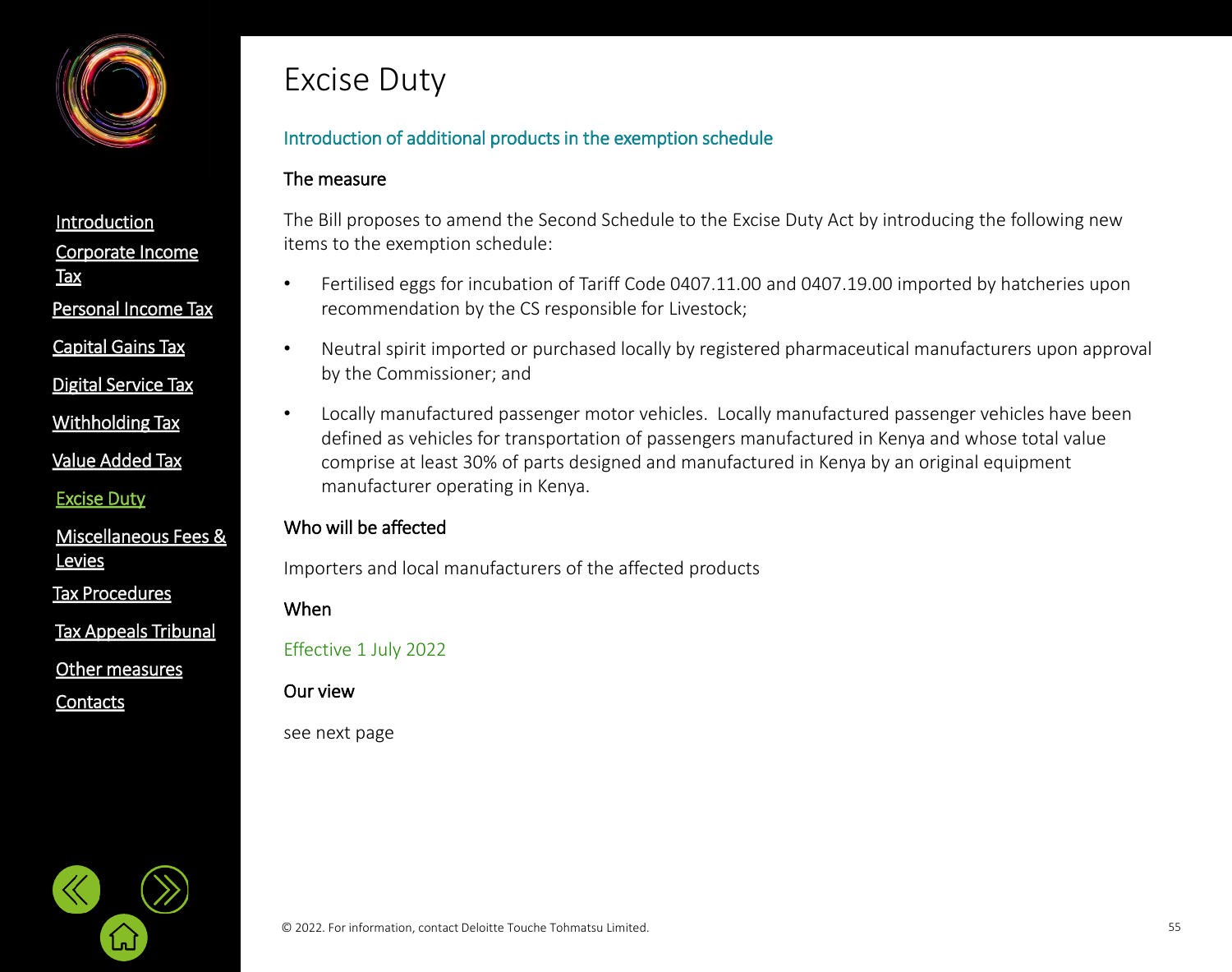

[Capital Gains Tax](#page-21-0)

[Digital Service Tax](#page-21-0)

[Withholding](#page-21-0) Tax

[Value Added Tax](#page-33-0)

[Excise Duty](#page-45-0)

[Miscellaneous Fees &](#page-56-0)  **Levies** 

[Tax Procedures](#page-61-0)

[Tax Appeals Tribunal](#page-61-0)

[Other measures](#page-72-0)

**[Contacts](#page-75-0)** 

# Excise Duty

## Introduction of additional products in the exemption schedule (Cont.)

#### Our view

The proposal to exempt imported eggs for hatching is geared towards promoting the hatching business that was adversely affected by the introduction of excise duty on imported eggs particularly considering that Kenya lacks sufficient capacity to meet the local demand for eggs.

The Excise Duty Act provides for refund of spirits used for manufacture of unexcisable goods. The CS has proposed to exempt neutral spirits used by pharmaceutical manufacturers to address cash flow challenges faced by these manufacturers as a result of the lengthy process of claiming refund of excise duty paid on the neutral spirits.

The Excise Duty Act currently excludes locally assembled motor vehicles from excise duty. The CS has proposed to further provide for exemption of locally manufactured passenger motor vehicles which may not qualify for excise duty exemption under the current provisions. To provide clarity, the Bill has defined passenger motor vehicles that will be eligible for the exemption.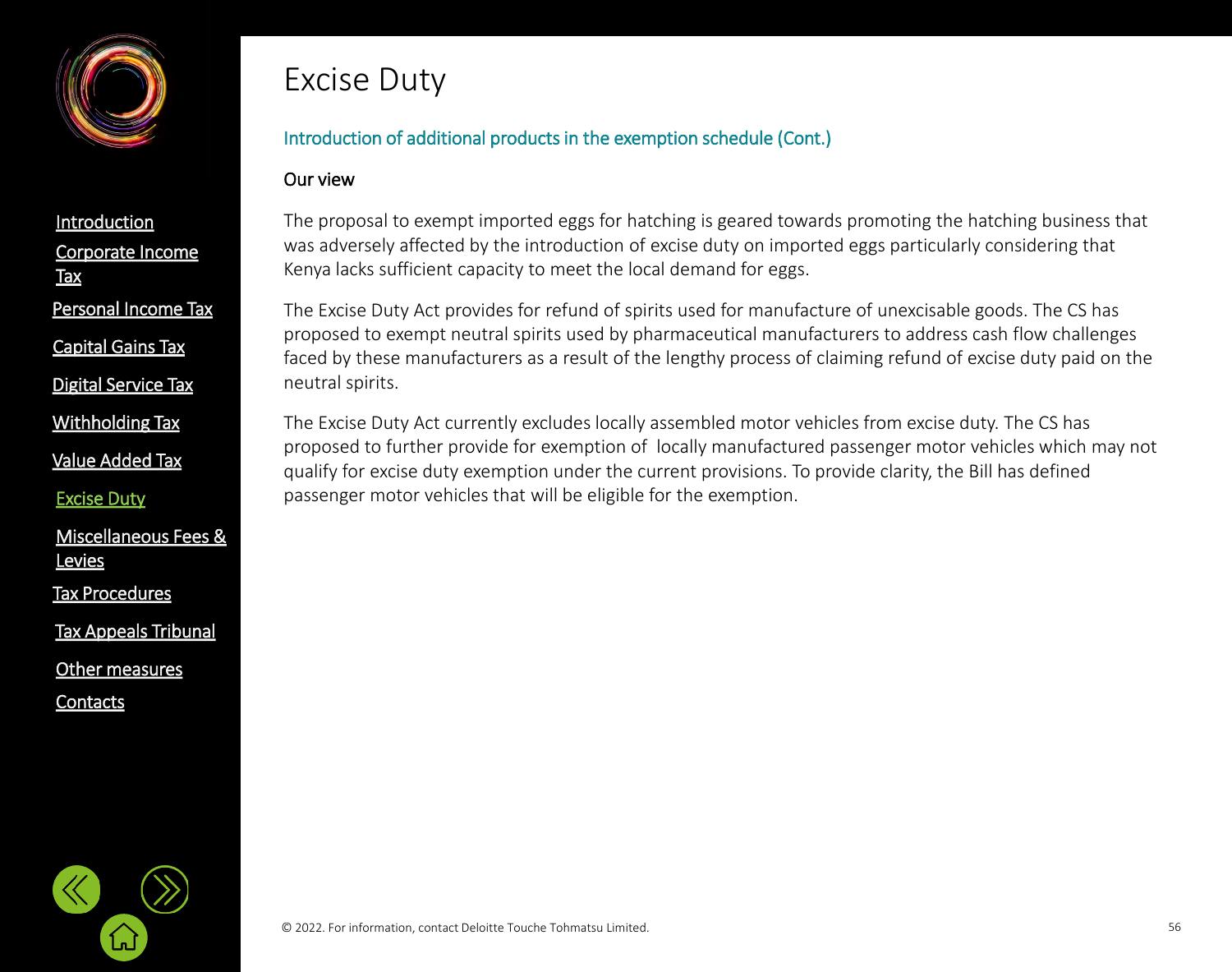<span id="page-56-0"></span>

[Capital Gains Tax](#page-21-0)

[Digital Service Tax](#page-21-0)

[Withholding](#page-21-0) Tax

[Value Added Tax](#page-33-0)

[Excise Duty](#page-45-0)

[Miscellaneous Fees &](#page-56-0)  **Levies** 

[Tax Procedures](#page-61-0)

[Tax Appeals Tribunal](#page-61-0)

[Other measures](#page-72-0)

**[Contacts](#page-75-0)** 

## Miscellaneous Fees & Levies

## Amendment of Import Declaration Fee (IDF) and Railway Development Levy (RDL) exemption schedules

#### The measure

The Bill proposes to amend the Second Schedule to the Miscellaneous Fees and Levies Act to introduce IDF and RDL exemption on inputs and raw materials used for manufacture of pharmaceutical products upon recommendation by the CS for Health.

### Who will be affected

Pharmaceutical manufacturers

When

Effective 1 July 2022

### Our view

This is a welcome proposal that if adopted will promote local manufacturing of pharmaceutical products in Kenya and encourage local investment in the industry.

We note that the Bill has proposed a similar exemption under the VAT Act.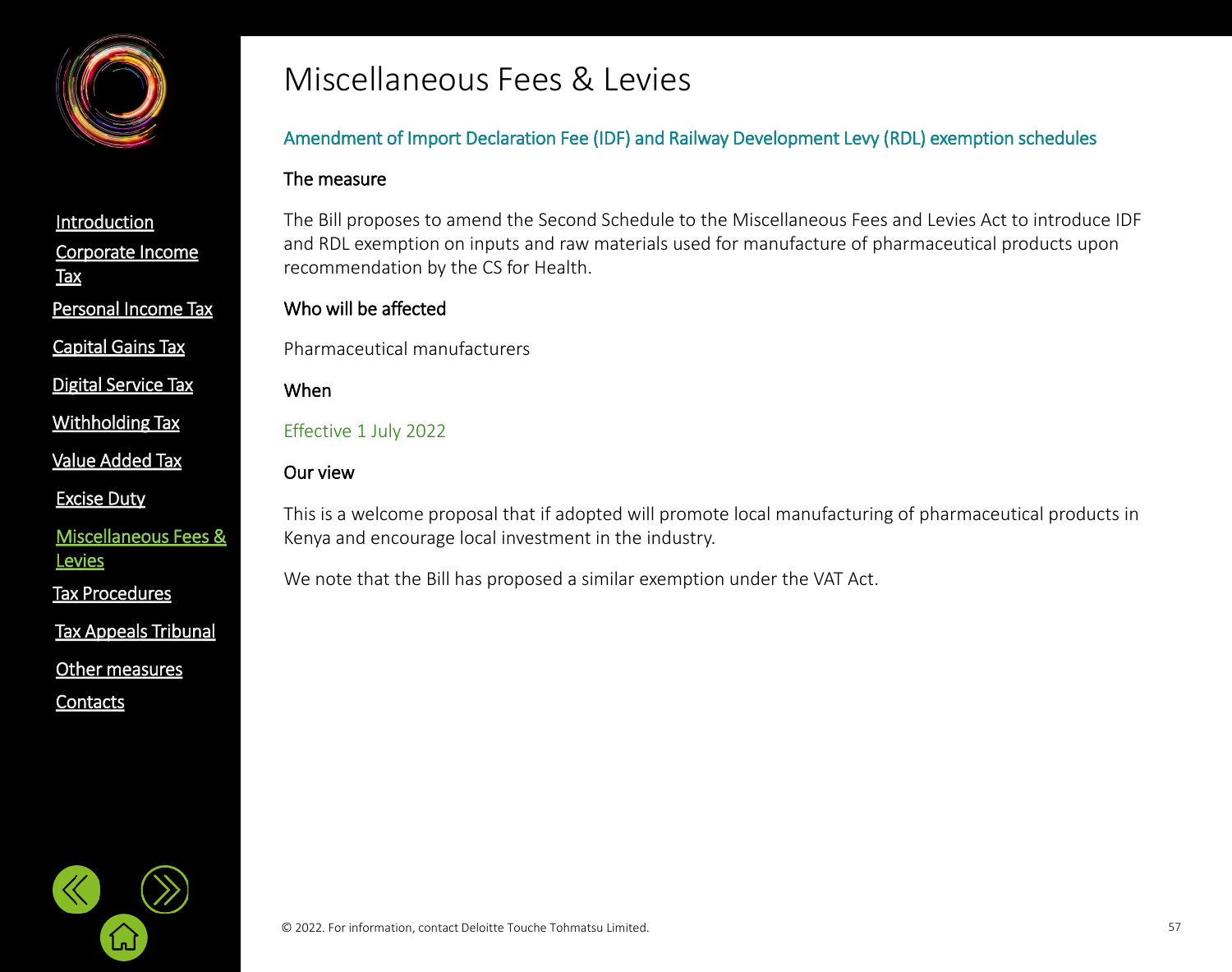

Personal [Income Tax](#page-21-0)

[Capital Gains Tax](#page-21-0)

[Digital Service Tax](#page-21-0)

[Withholding](#page-21-0) Tax

[Value Added Tax](#page-33-0)

[Excise Duty](#page-45-0)

[Miscellaneous Fees &](#page-56-0)  **Levies** 

[Tax Procedures](#page-61-0)

[Tax Appeals Tribunal](#page-61-0)

[Other measures](#page-72-0)

**[Contacts](#page-75-0)** 

## Miscellaneous Fees & Levies

### Introduction of export levy on iron ores and concentrates

#### The measure

The Bill proposes to introduce an export levy on iron ores and concentrates, including roasted iron pyrites at USD 175 per tonne.

### Who will be affected

Exporters of iron ores

#### When

Effective 1 July 2022

#### Our view

Iron ore is a critical ingredient in the steel making industry. Kenya has discovered deposits of iron ores in counties like Kilifi. The proposal to introduce export levy on iron ores is perhaps geared towards discouraging the exportation of iron ore to protect local manufacturers who rely on iron ore from competition from the export market.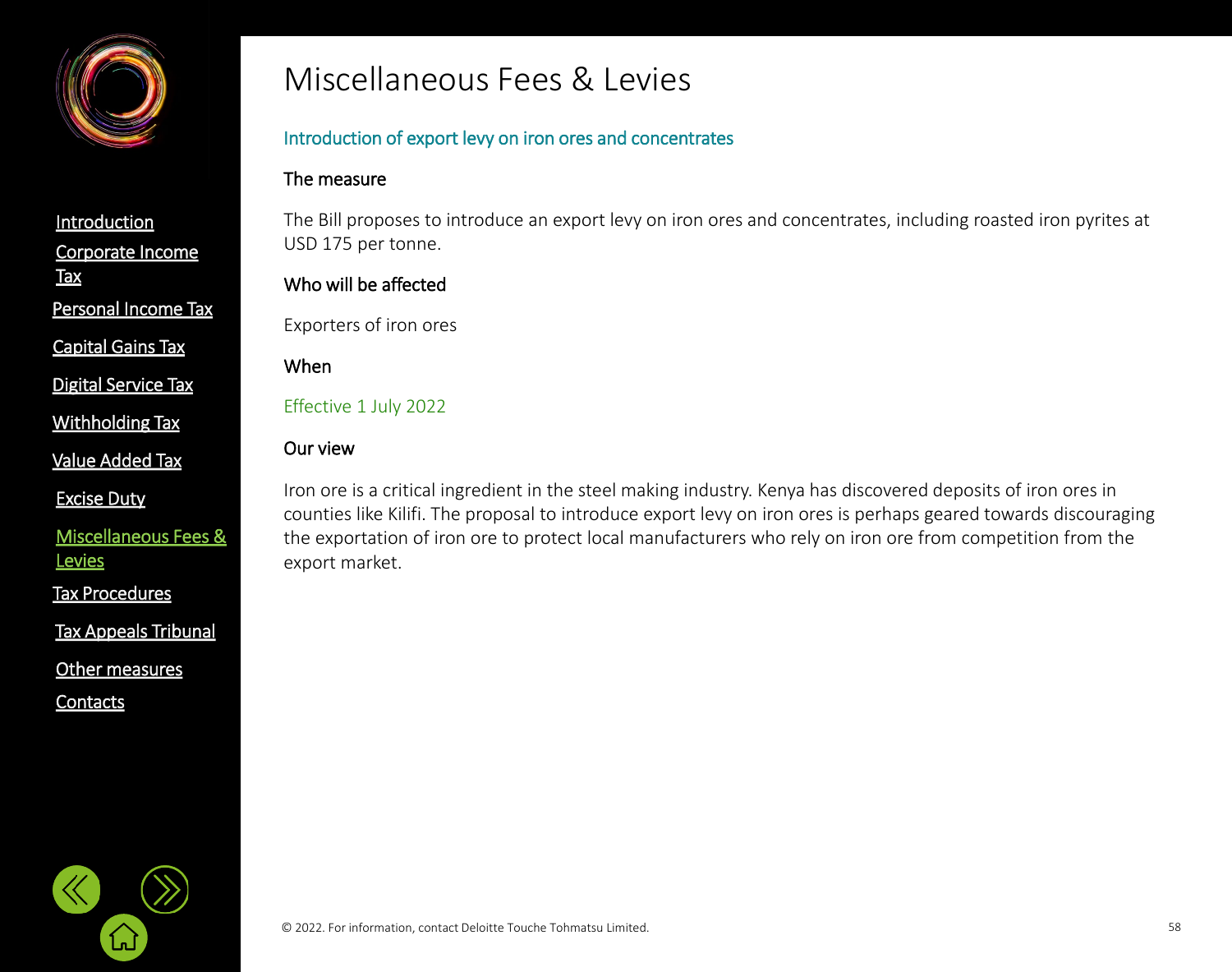

Personal [Income Tax](#page-21-0)

[Capital Gains Tax](#page-21-0)

[Digital Service Tax](#page-21-0)

[Withholding](#page-21-0) Tax

[Value Added Tax](#page-33-0)

[Excise Duty](#page-45-0)

[Miscellaneous Fees &](#page-56-0)  **Levies** 

[Tax Procedures](#page-61-0)

[Tax Appeals Tribunal](#page-61-0)

[Other measures](#page-72-0)

**[Contacts](#page-75-0)** 

## Miscellaneous Fees & Levies

## Reduction of export levy on raw hides and skins

### The measure

The Bill proposes to reduce export levy on raw hides and skins from 80% or USD 0.52 per Kg to 50% or USD 0.32 per Kg.

## Who will be affected

Exporters of raw hides and skins

#### When

Effective 1 July 2022

### Our view

Raw hides and skins are subject to export levy to discourage exportation of these products and promote local value addition. However, there appears to be insufficient local demand for raw hides and skins, which has negatively affected the raw hides and skin business by local pastoralists. This proposal is therefore geared towards reducing the cost of exporting raw hides and skins in a bid to increase the profitability of exportation of raw hides and skins.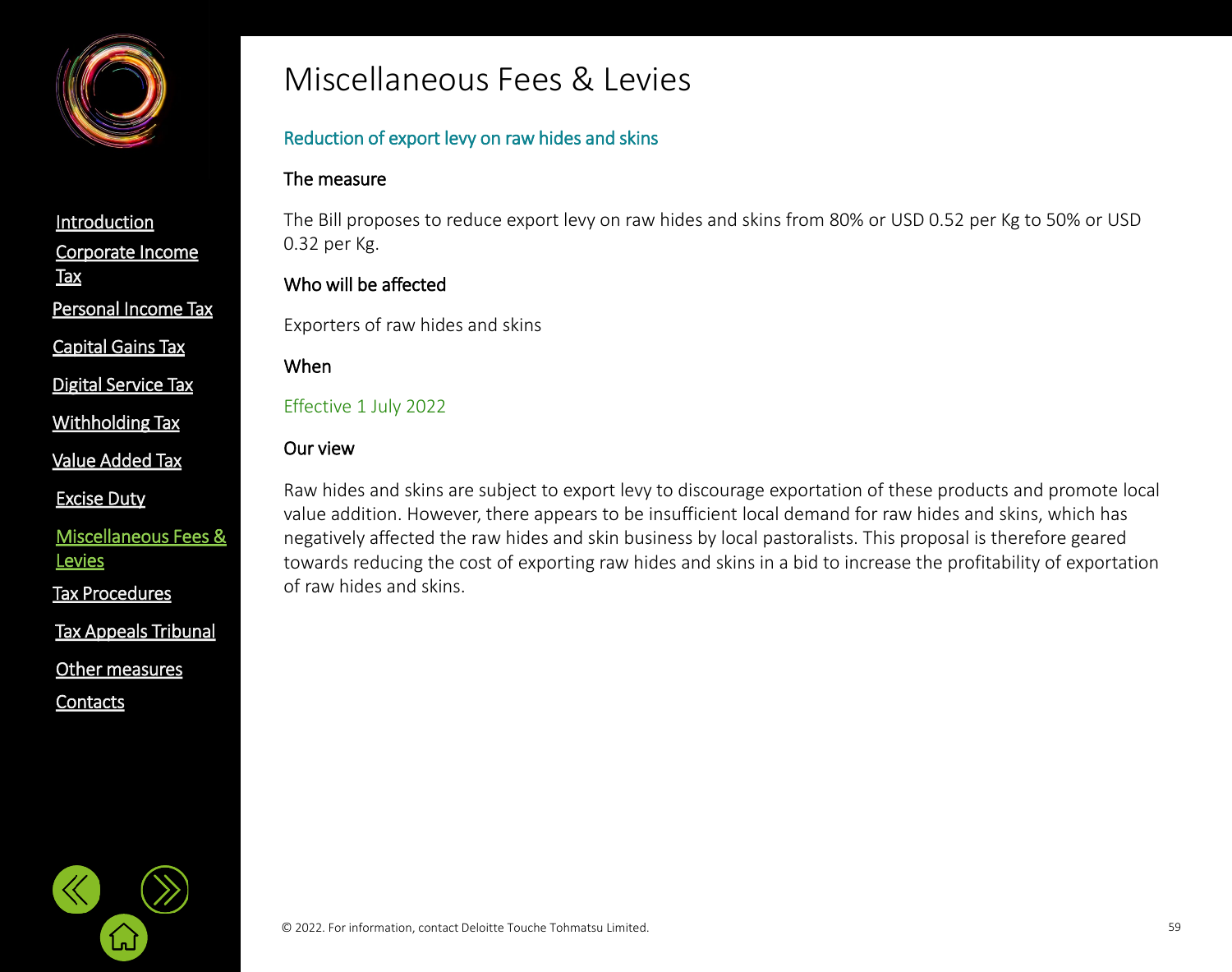

[Capital Gains Tax](#page-21-0)

[Digital Service Tax](#page-21-0)

[Withholding](#page-21-0) Tax

[Value Added Tax](#page-33-0)

[Excise Duty](#page-45-0)

[Miscellaneous Fees &](#page-56-0)  **Levies** 

[Tax Procedures](#page-61-0)

[Tax Appeals Tribunal](#page-61-0)

[Other measures](#page-72-0)

**[Contacts](#page-75-0)** 

## Miscellaneous Fees & Levies

## Amendment of the effective date for annual inflation adjustment on export levy

#### The measure

The Bill proposes to amend the effective date for inflationary adjustment of export levies from 1 July of every year to a date before 1 October of every year.

## Who will be affected

Exporters of scrap metal, raw hides and skins and potentially iron ores.

#### When

Effective 1 July 2022

### Our view

Section 5(4) of the Miscellaneous Fees & Levies Act provides for adjustment of specific rates of export levy annually to take into account inflation. The specific rates should be adjusted at the beginning of every financial year by the average rate of inflation for the prior year. We however note that since the inception of the Miscellaneous Fees & Levies Act, the CG has yet to adjust the levies for inflation.

The proposed change is intended to allow for sufficient time to comply with the requirements of the Statutory Instruments Act, which require the CG to table statutory instruments such as legal notices before parliament and subject the same to public participation.

The proposal is also in line with the effective date for inflationary adjustment of excise duty rates.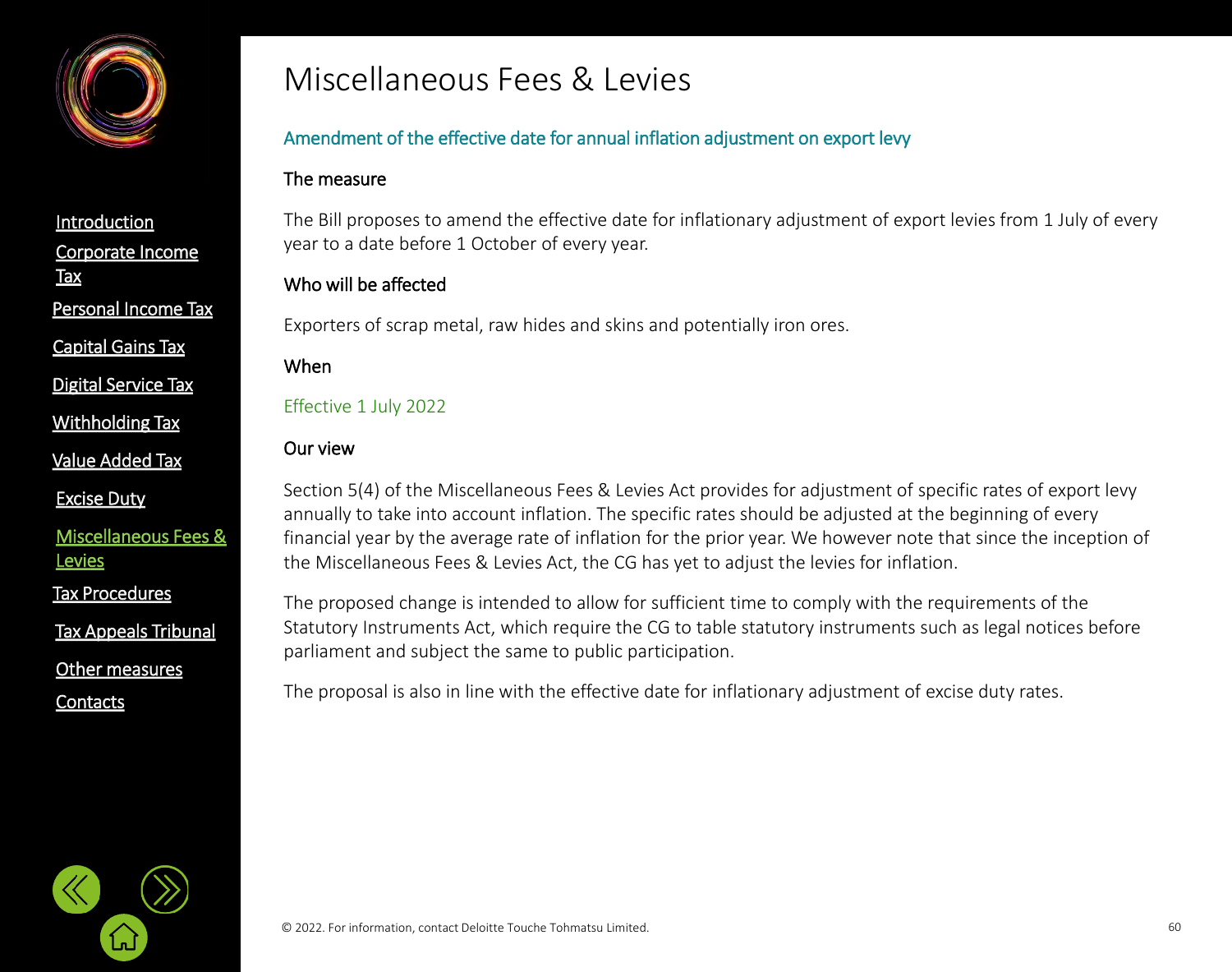

[Capital Gains Tax](#page-21-0)

[Digital Service Tax](#page-21-0)

[Withholding](#page-21-0) Tax

[Value Added Tax](#page-33-0)

[Excise Duty](#page-45-0)

[Miscellaneous Fees &](#page-56-0)  **Levies** 

[Tax Procedures](#page-61-0)

[Tax Appeals Tribunal](#page-61-0)

[Other measures](#page-72-0)

**[Contacts](#page-75-0)** 

## Miscellaneous Fees & Levies

The Tax Procedures Act to apply with respect to penalties and interest on levies imposed under the Miscellaneous Fees & Levies Act

#### The measure

The Bill proposes to amend Section 9B (b) of the Miscellaneous Fees & Levies Act to provide for application of the TPA with respect to payment of interest on overpaid levies that remain unpaid 2 years after the application for refund is submitted to the Commissioner.

#### Who will be affected

Importers

When

Effective 1 July 2022

#### Our view

Section 9B(b) of the Miscellaneous Fees & Levies Act provides that the provisions of Section 47 of the TPA shall apply for the purposes of the determination by the Commissioner of penalties and interests on fees that remain unpaid. Section 47(5) of the TPA provides for a late payment interest of 1% per month on the amount of refundable overpaid tax that remains unpaid 2 years after the refund application.

The proposed change is perhaps aimed at addressing an earlier omission when Section 9B(b) was introduced in 2021.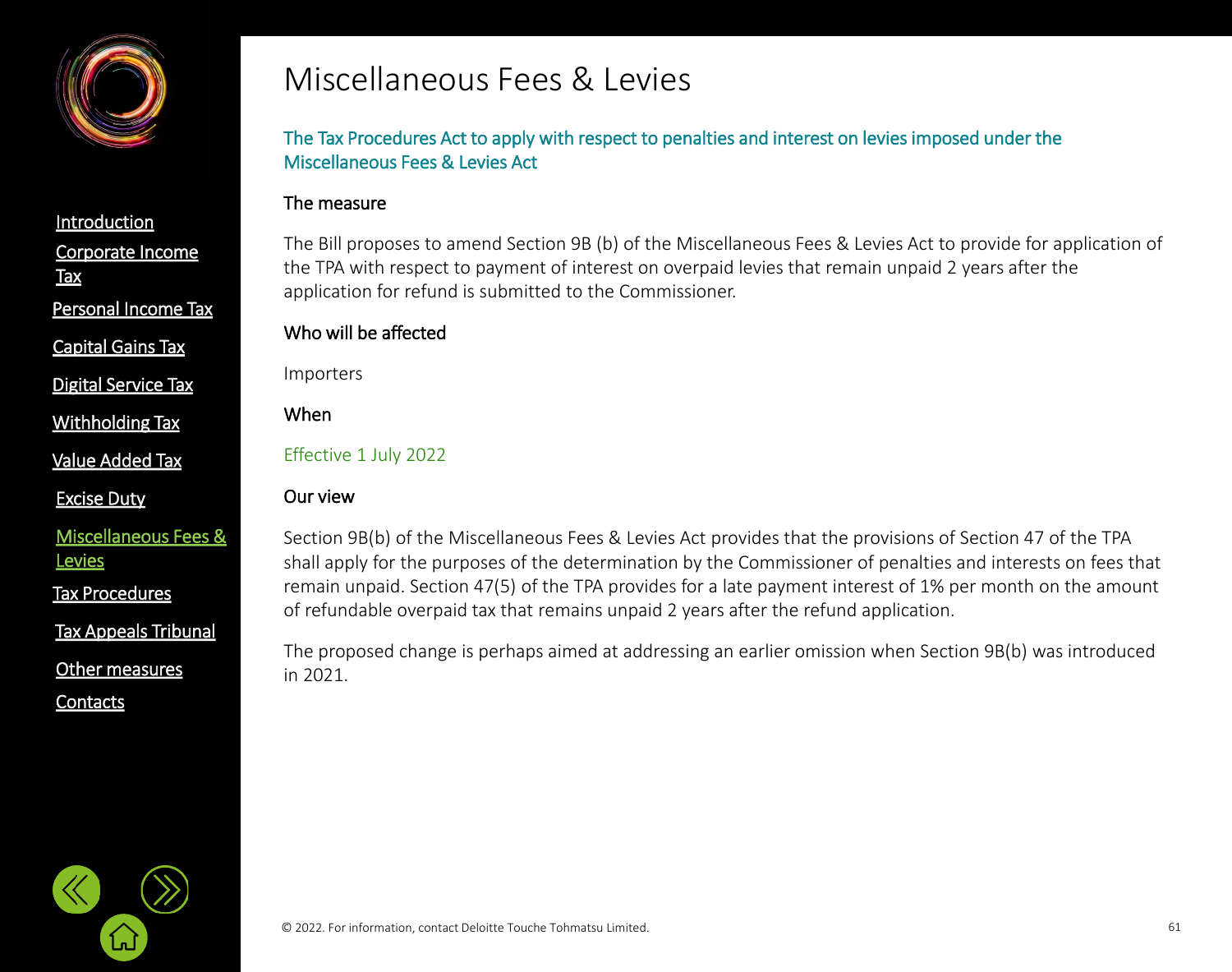<span id="page-61-0"></span>

Personal [Income Tax](#page-21-0)

[Capital Gains Tax](#page-21-0)

[Digital Service Tax](#page-21-0)

[Withholding](#page-21-0) Tax

[Value Added Tax](#page-33-0)

[Excise Duty](#page-45-0)

[Miscellaneous Fees &](#page-56-0)  **Levies** 

[Tax Procedures](#page-61-0)

[Tax Appeals Tribunal](#page-61-0)

[Other measures](#page-72-0)

**[Contacts](#page-75-0)** 

## Tax Procedures

## Requirement of a PIN to register a Trust and notification requirement for changes of the details of a Trust

#### The measure

The Bill proposes to amend Section 9 of the Tax Procedures Act, 2015 ("TPA") to compel trusts in Kenya (whether carrying out business or not) to notify the Commissioner of any changes in the identity and addresses of the trustees and beneficiaries of the trust, within 30 days of the occurrence of the change.

The Bill further proposes to amend the TPA's First Schedule to include the registration of a trust as among the transactions for which a tax PIN is required.

### Who will be affected

All trusts operating in Kenya, whether established for purposes of carrying out business or not

#### When

Effective 1 July 2022

### Our view

The effect of the proposed amendments will be to obligate all trusts, regardless of whether they have been established with the explicit purpose of carrying out business in Kenya (that is, a for-profit objective) or not, to furnish the Commissioner with updated details of their trustees and beneficiaries.

Furthermore, the proposed changes also imply that any person who intends to set up a trust within Kenya should have a tax PIN.

These proposals reflect the intent of the KRA to continuously monitor the activities of trusts, in light of the tax risks they present. This is also in line with the drive for transparency following the changes in the Companies Act 2015, requiring disclosure of beneficial interest. Hitherto, details of trustees and ultimate beneficiaries, were characterised by high levels of confidentiality, making them high-risk vehicles for tax-related risks such as tax evasion.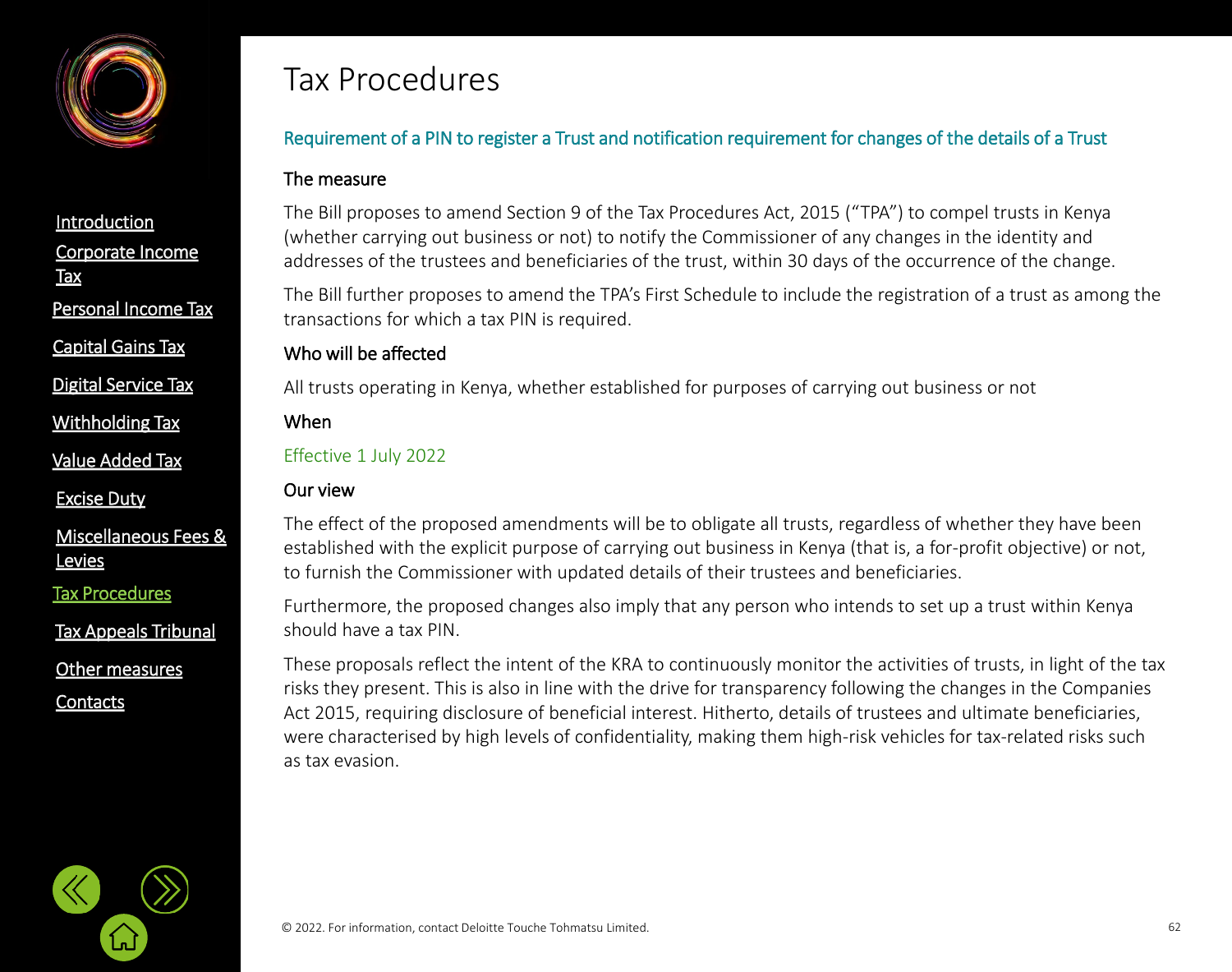

Personal [Income Tax](#page-21-0)

[Capital Gains Tax](#page-21-0)

[Digital Service Tax](#page-21-0)

[Withholding](#page-21-0) Tax

[Value Added Tax](#page-33-0)

[Excise Duty](#page-45-0)

[Miscellaneous Fees &](#page-56-0)  **Levies** 

[Tax Procedures](#page-61-0)

[Tax Appeals Tribunal](#page-61-0)

[Other measures](#page-72-0)

**[Contacts](#page-75-0)** 

## Tax Procedures

## Amendment of self-assessments with respect to input VAT to be limited to a 6-month period

#### The measure

The Bill proposes to amend Section 31 of the TPA to restrict amendments to a taxpayer's VAT self-assessment so that input tax is only allowable for deduction within six (6) months after the end of the tax period in which the supply or importation occurred.

## Who will be affected

All VAT-registered taxpayers

### When

Effective 1 July 2022

## Our view

The proposal seeks to align the time-limit for claiming of input VAT in amended VAT returns to the provisions of Section 17 of the VAT Act, which provides that input VAT can only be claimed within six (6) months of the supply or importation with respect to which input VAT was incurred. In our view, this is an attempt to reverse the effect of the judgement in the case of "Highlands Mineral Water Limited Vs The Commissioner of Domestic taxes", where it was ruled that, the taxpayer could claim input VAT, if incurred within six months of the date of the return period. The reference was to the return period and not the date of the transaction. Whereas in the proposed amendment, the reference point is the date of the transaction to the date of amendment.

This proposal will lock out many taxpayers from claiming input VAT in their amended returns. This will disadvantage taxpayers who obtain information or the requisite documentation relating to a supply or importation more than 6 months after the transaction date. The proposed limitation is inconsistent with the TPA, which allows a VAT return to be amended by the taxpayer within five (5) years from the date of the original return. It therefore means that a taxpayer can only amend a VAT return if it leads to additional liability and disadvantages a taxpayer who has genuine VAT inputs.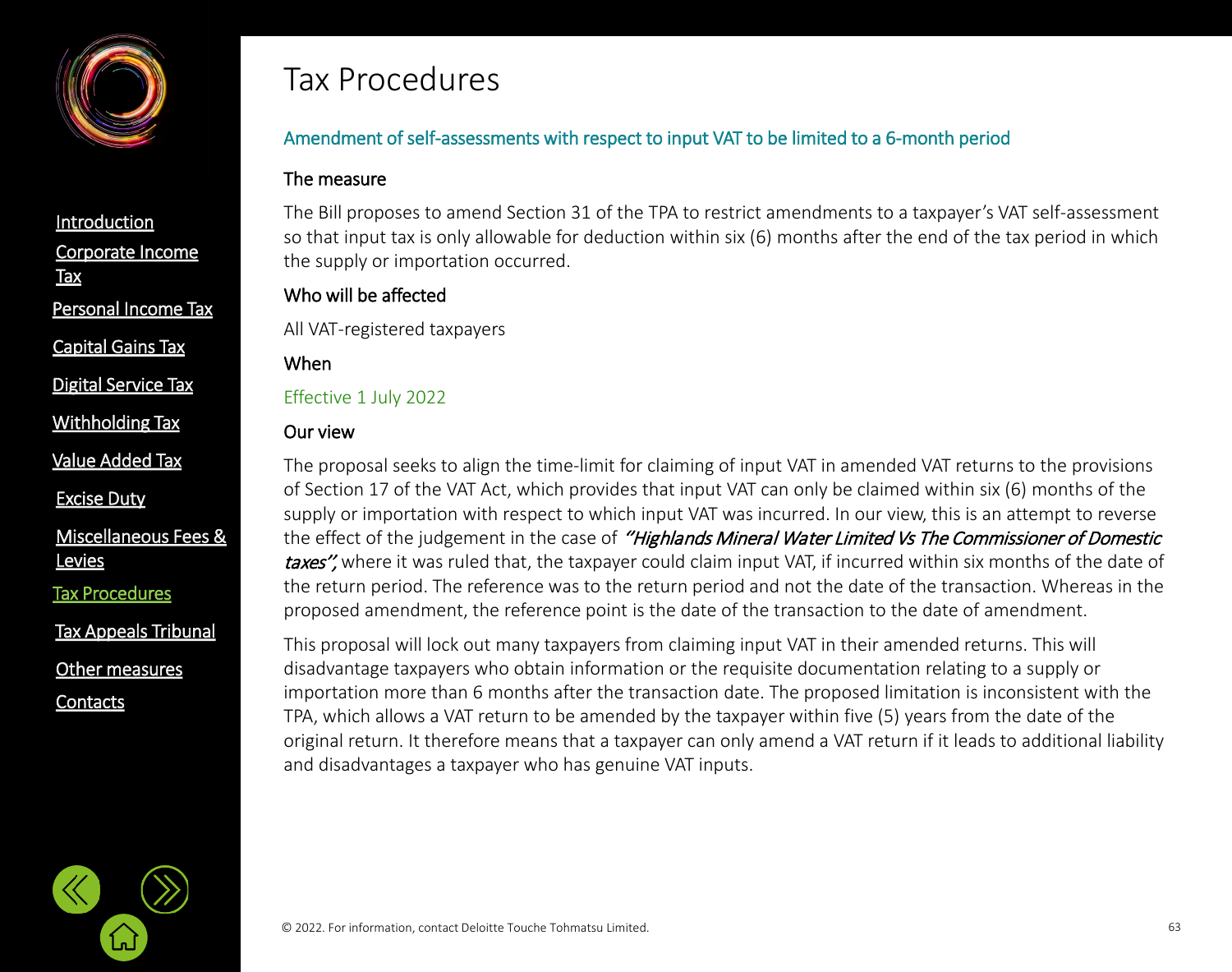

[Capital Gains Tax](#page-21-0)

[Digital Service Tax](#page-21-0)

[Withholding](#page-21-0) Tax

[Value Added Tax](#page-33-0)

[Excise Duty](#page-45-0)

[Miscellaneous Fees &](#page-56-0)  **Levies** 

[Tax Procedures](#page-61-0)

[Tax Appeals Tribunal](#page-61-0)

[Other measures](#page-72-0)

**[Contacts](#page-75-0)** 

## Tax Procedures

## Property other than land or building to be used as security for unpaid tax

#### The measure

The Bill proposes to repeal Section 40 of the TPA and replace it with a new section, which provides that where a taxpayer fails to pay a tax, the Commissioner General shall be empowered to issue directives requiring Registrars of ships, aircrafts, motor vehicles and any other property that may be used as security for unpaid taxes to restrict disposal or transaction of these assets upon receipt of direction from the Commissioner. Presently, the TPA only empowers the Commissioner General to direct the Land Registrar to restrict the disposal of land belonging to taxpayers with tax arrears.

Where a taxpayer fails to pay the tax liability within two (2) months after receipt of the notification, the Commissioner may, at the taxpayer's expense, dispose the property to recover the tax.

## Who will be affected

All taxpayers

When

### Effective 1 July 2022

## Our view

Presently, Section 40 of the TPA only provides for the use of land or buildings as security for unpaid taxes. The intention of the proposed amendment is to widen the scope of this provision to secure unpaid tax revenue due from taxpayers who may have assets other than land.

Although this proposal is intended to enhance revenue collection by providing the KRA with more options to recover taxes, we believe it could also infringe on the taxpayers' property rights. Further, it might slow down transactions involving such assets, as it takes long to lift such caveats upon settlement or recoveries of the taxes in question. Additionally, the two-month period within which a taxpayer ought to settle the outstanding tax, failing which their property will be disposed, is rather short. We note also the new Section 40 seems to overlap with certain provisions of Section 41, as regards ''distress orders''.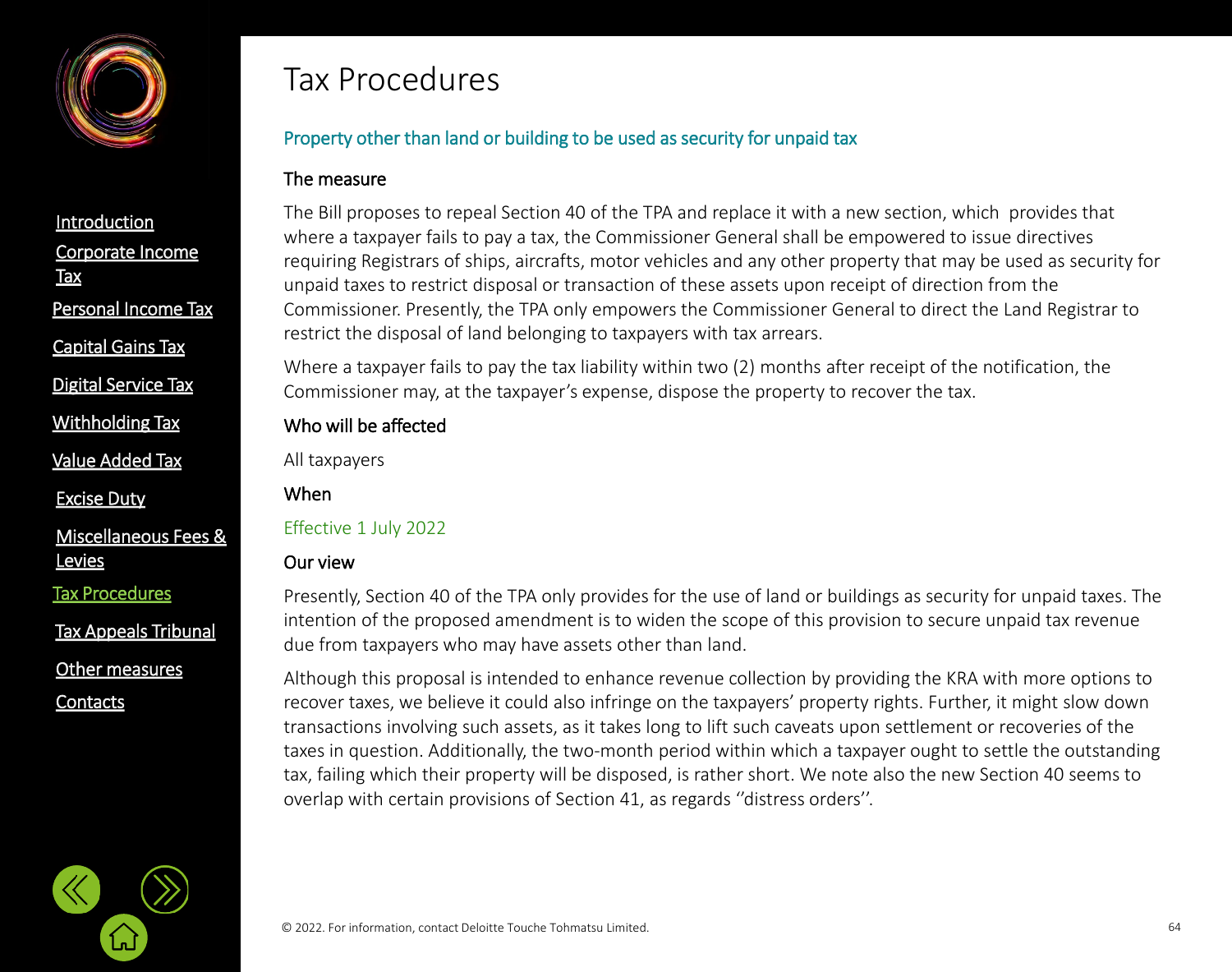

[Corporate Income](#page-2-0)  **Tax [Introduction](#page-1-0)** Personal [Income Tax](#page-21-0) [Digital Service Tax](#page-21-0) [Capital Gains Tax](#page-21-0)

[Withholding](#page-21-0) Tax

[Value Added Tax](#page-33-0)

[Excise Duty](#page-45-0)

[Miscellaneous Fees &](#page-56-0)  **Levies** 

[Tax Procedures](#page-61-0)

[Tax Appeals Tribunal](#page-61-0)

[Other measures](#page-72-0)

**[Contacts](#page-75-0)** 

## Tax Procedures

## New rules to govern the application for refund of overpaid tax

#### The measure

The Bill proposes to repeal Section 47 of the TPA and replace it with a new Section, which provides that where a taxpayer has overpaid a tax under any tax law, the taxpayer may apply to the Commissioner to either:

- Offset the overpaid tax against future tax liabilities; or
- Refund the overpaid tax within 5 years, or 6 months in the case of VAT, after the date on which the tax was overpaid.

Upon receipt of an application for refund or set-off, the Commissioner must make a determination regarding whether to approve or reject it within ninety (90) days.

Where the Commissioner approves a refund of cash, the same must be paid within a period of two years from the date of the application, failure which, the Commissioner shall pay interest at 1% per month or part thereof until the date it is refunded to the taxpayer.

Any taxpayer aggrieved by the Commissioner's decision with respect to this section can appeal to the Tax Appeals Tribunal ("TAT") within thirty (30) days of the date of the decision.

## Who will be affected

All taxpayers

When

Effective 1 July 2022

Our view

See next page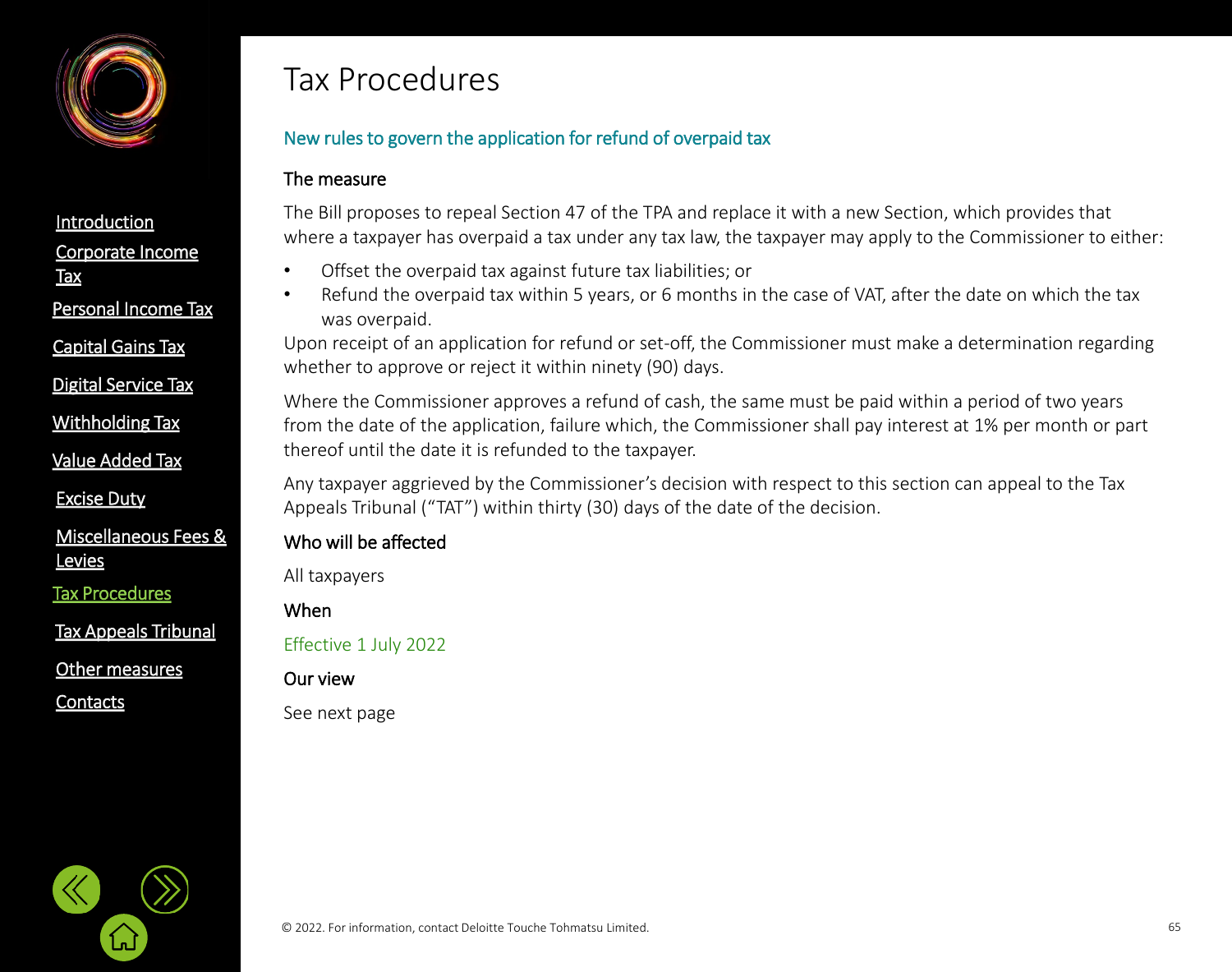

[Capital Gains Tax](#page-21-0)

[Digital Service Tax](#page-21-0)

[Withholding](#page-21-0) Tax

[Value Added Tax](#page-33-0)

[Excise Duty](#page-45-0)

[Miscellaneous Fees &](#page-56-0)  **Levies** 

[Tax Procedures](#page-61-0)

[Tax Appeals Tribunal](#page-61-0)

[Other measures](#page-72-0)

**[Contacts](#page-75-0)** 

## Tax Procedures

## New rules to govern the application for refund of overpaid tax (Cont.)

#### Our view

The proposed changes are progressive and provide a welcome relief for taxpayers who have reeled from the effects of the controversy surrounding the interpretation of current Section 47 and the confusion occasioned by the ruling in the case of 'National Bank of Kenya Vs Commissioner of Domestic Taxes' at the TAT, which led to KRA issuing numerous additional assessments.

Accordingly, the proposed amendment is a welcome reprieve to taxpayers, as it provides more certainty concerning the utilization of overpaid tax. Crucially, the proposal also offers additional benefits to taxpayers, including:

- A taxpayer will have the choice between either a cash refund, or to utilize the overpaid tax against future tax liabilities; and
- The decision by the Commissioner to either accept or reject a refund application will be an appealable decision before the TAT. Presently, refund decisions are "tax decisions" under the TPA, meaning that an aggrieved taxpayer can only object the decision to the Commissioner before seeking recourse at the TAT.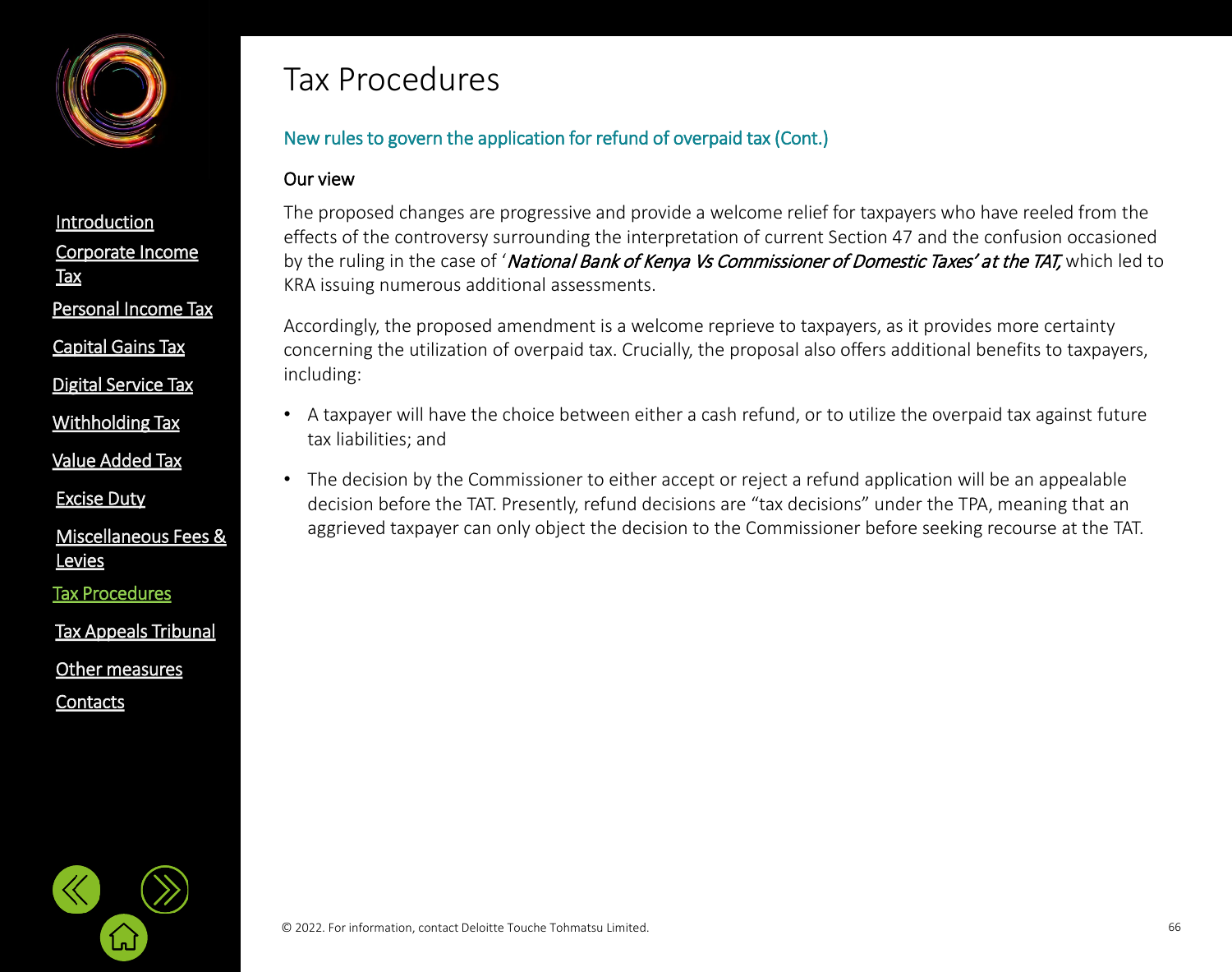

Personal [Income Tax](#page-21-0)

[Capital Gains Tax](#page-21-0)

[Digital Service Tax](#page-21-0)

[Withholding](#page-21-0) Tax

[Value Added Tax](#page-33-0)

[Excise Duty](#page-45-0)

[Miscellaneous Fees &](#page-56-0)  **Levies** 

[Tax Procedures](#page-61-0)

[Tax Appeals Tribunal](#page-61-0)

[Other measures](#page-72-0)

**[Contacts](#page-75-0)** 

## Tax Procedures

## New rules to govern the application of refund of tax paid in error

#### The measure

The Bill proposes to introduce Sections 47A and 47B to govern the refund of tax paid in error. As a consequential amendment to this addition, the provisions governing refund of tax paid in error in the VAT Act, 2013 are also proposed to be repealed, such that all refunds of tax paid in error are governed by the TPA.

Specifically, the proposed amendment provides that:

- Where a tax is paid in error, the Commissioner shall, upon application by the taxpayer, refund such tax. Refunds of tax paid in error shall be governed by the same rules proposed to govern refunds of overpaid tax, including that a taxpayer can choose between either a cash refund or for the overpaid tax to be utilized against future liabilities;
- Where a tax is paid in error because the exemption or zero-rating of a supply was not effected due to circumstances beyond the taxpayer's control, the Commissioner shall refund such tax as well.

#### Who will be affected

All taxpayers

When

Effective 1 July 2022

Our view

See next page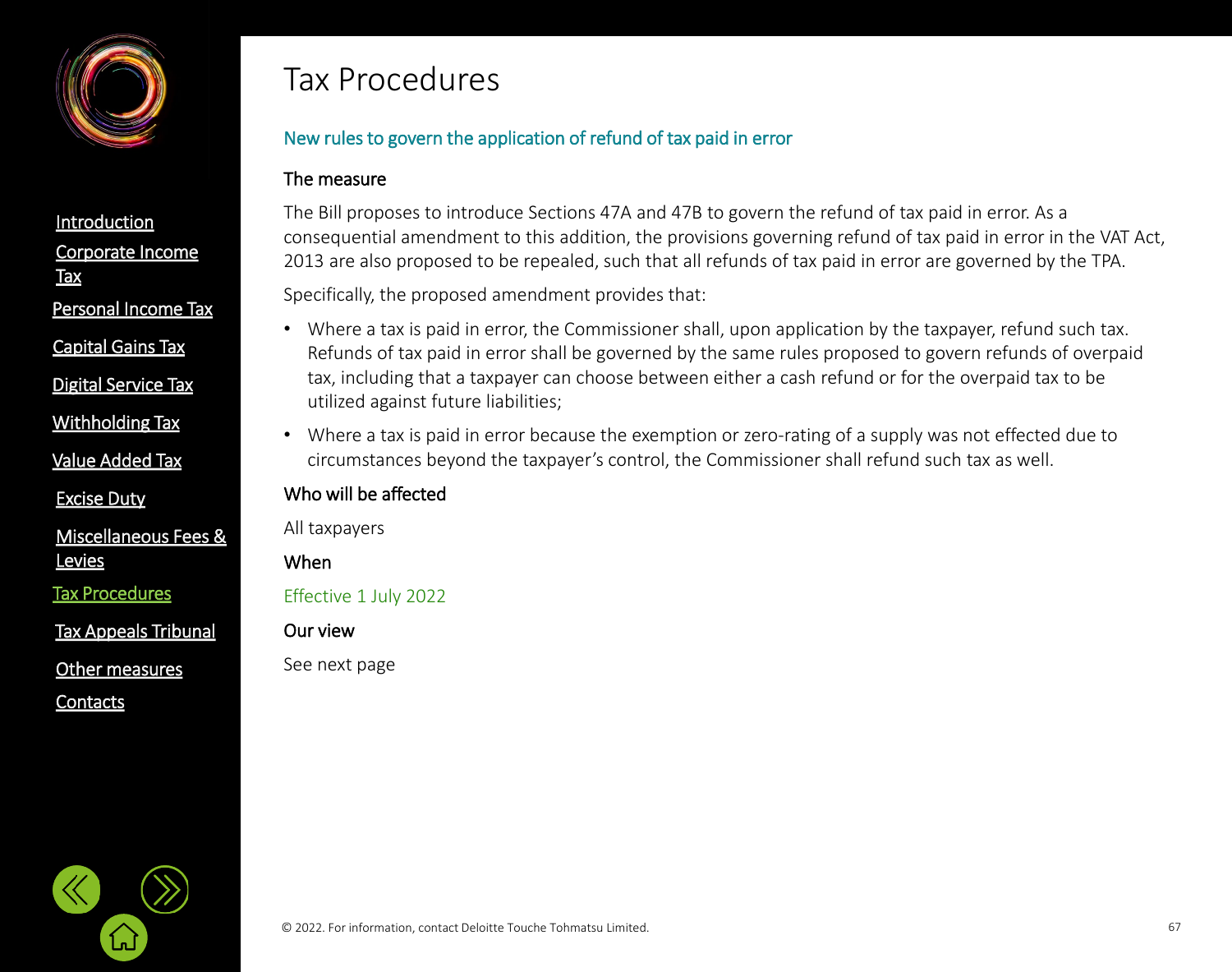

[Corporate Income](#page-2-0)  **Tax [Introduction](#page-1-0)** Personal [Income Tax](#page-21-0) [Capital Gains Tax](#page-21-0)

[Digital Service Tax](#page-21-0)

[Withholding](#page-21-0) Tax

[Value Added Tax](#page-33-0)

[Excise Duty](#page-45-0)

[Miscellaneous Fees &](#page-56-0)  **Levies** 

[Tax Procedures](#page-61-0)

[Tax Appeals Tribunal](#page-61-0)

[Other measures](#page-72-0)

**[Contacts](#page-75-0)** 

## Tax Procedures

## New rules to govern the application for refund of tax paid in error (Cont.)

#### Our view

The proposed amendment will provide certainty on the rules governing the application of refunds of tax paid in error. Presently, the TPA vide Section 47 only provides for refunds of overpaid tax. Accordingly, most refunds of tax paid in error, other than those relating to VAT, have been erroneously anchored on Section 47, owing to the lack of an applicable provision. Furthermore, there has been confusion in KRA regarding the regime and officers responsible for processing such refund. The proposal will thus provide legal backing for refund applications relating specifically to tax paid in error.

The proposed amendment will also provide much-needed assurance to taxpayers, who, owing to delayed updates to the iTax system or other extraneous factors, are unable to benefit from the exemption or zerorating of a supply granted by the law. The effect of this is that some taxpayers have paid more tax than ought to be paid. Such taxpayers will now have a legal recourse to seek refunds of tax paid in error.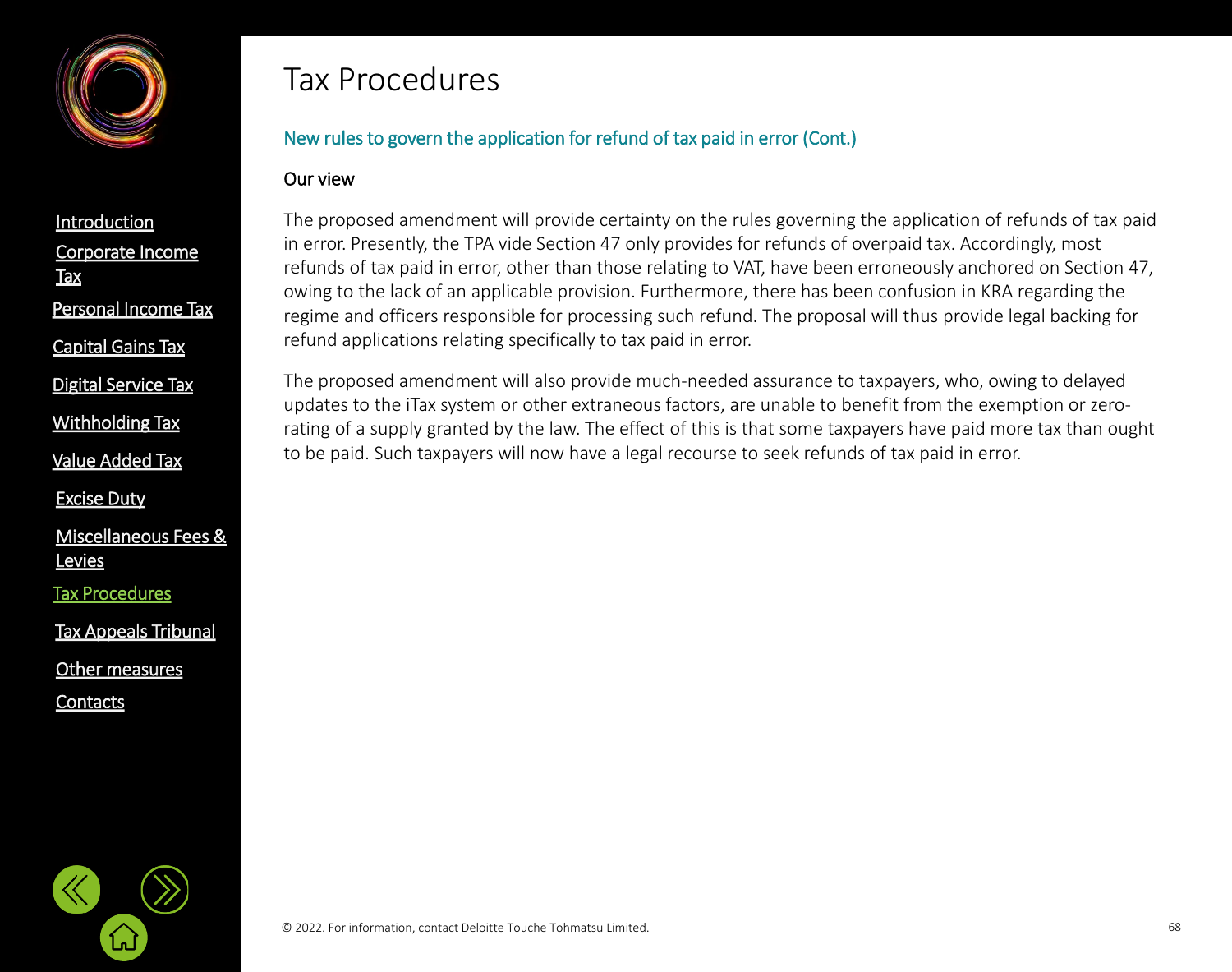

Personal [Income Tax](#page-21-0)

[Capital Gains Tax](#page-21-0)

[Digital Service Tax](#page-21-0)

[Withholding](#page-21-0) Tax

[Value Added Tax](#page-33-0)

[Excise Duty](#page-45-0)

[Miscellaneous Fees &](#page-56-0)  **Levies** 

[Tax Procedures](#page-61-0)

[Tax Appeals Tribunal](#page-61-0)

[Other measures](#page-72-0)

**[Contacts](#page-75-0)** 

## Tax Procedures

## Timelines governing decisions to be issued by the Commissioner relating to Objections

#### The measure

The Bill proposes to amend Section 51 of the TPA, which governs objections to tax decisions, by introducing the following changes:

- Deletion of the word "immediately" from Section 51(4) and substituting therefor the words "fourteen days". The effect of this amendment is to increase the timeframe within which the Commissioner ought to notify a taxpayer about the (in)validity of their objection to two weeks;
- Amending Section 51(7) to require the Commissioner to consider an application for extension of time to lodge an objection. The Commissioner will also be required to issue a decision on such an application within 14 days. The provision as presently drafted has no timelines for the Commissioner's decision and appears to grant the Commissioner the discretion to consider the application or not.
- Amending Section 51(11) of the TPA to require the Commissioner to issue an objection decision within one cycle of 60 days from the date of receiving a valid notice of objection from a taxpayer.
- Introducing Section 51(12), which provides that a person dissatisfied with the decision of the Commissioner under Sec 51(11) may appeal to the TAT within 30 days

### Who will be affected

All taxpayers

When

Effective 1 July 2022

Our view

See next page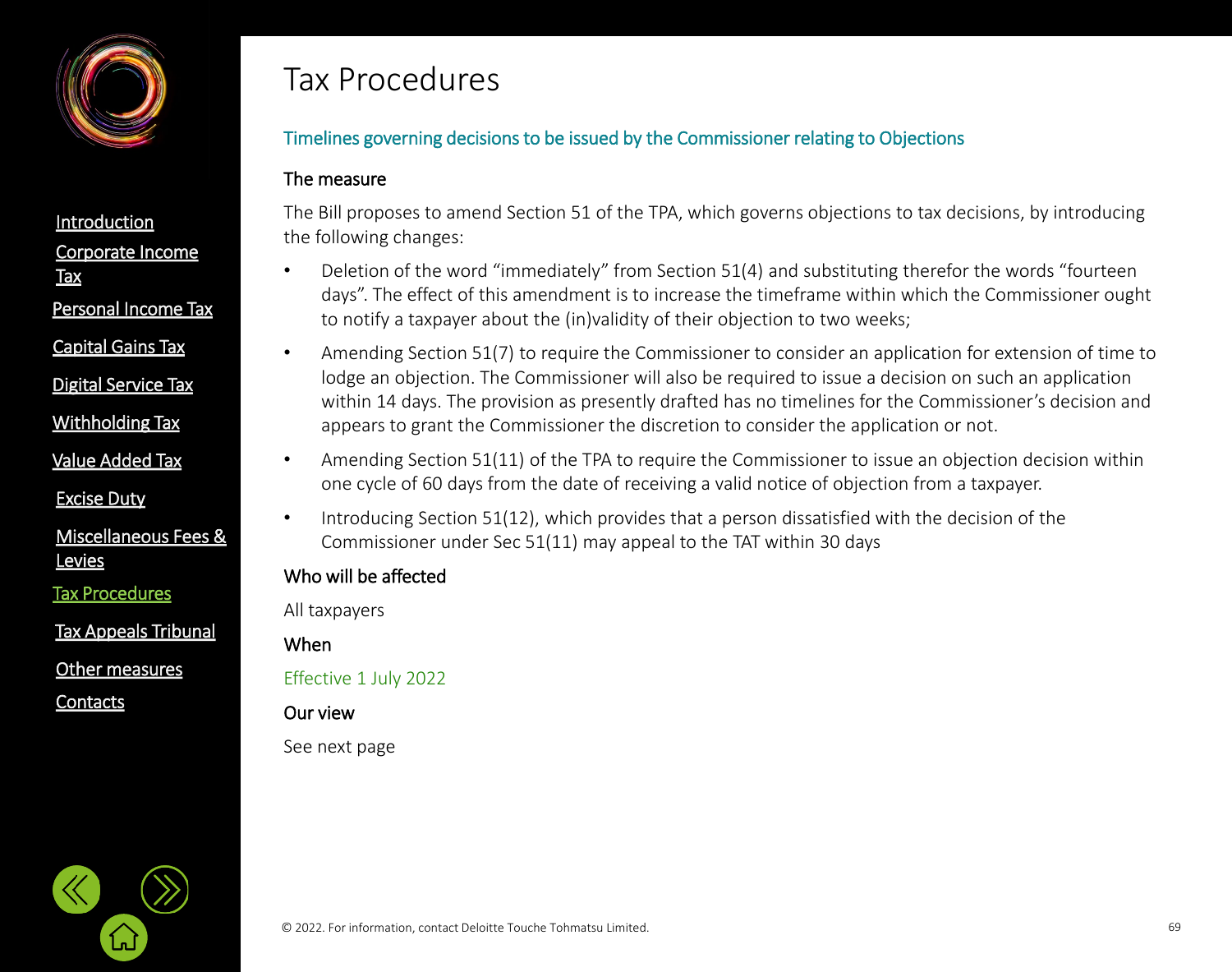

[Capital Gains Tax](#page-21-0)

[Digital Service Tax](#page-21-0)

[Withholding](#page-21-0) Tax

[Value Added Tax](#page-33-0)

[Excise Duty](#page-45-0)

[Miscellaneous Fees &](#page-56-0)  **Levies** 

[Tax Procedures](#page-61-0)

[Other measures](#page-72-0) [Tax Appeals Tribunal](#page-61-0)

**[Contacts](#page-75-0)** 

## Tax Procedures

## Timelines governing decisions to be issued by the Commissioner relating to Objections (Cont.)

#### Our view

The proposed amendments seek to cure the ambiguities inherent in the provisions governing objections and decisions made thereunder by the Commissioner. These ambiguities have been the subject of several decisions at the TAT and the High Court ("HC"). The proposed amendments largely align with the pronouncements of the TAT and the HC in those cases. Specifically, the ambiguities that will be cleared up by the proposed amendments are:

- The "immediacy" test relating to invalidation notices: as currently drafted, the TPA requires the Commissioner to notify the taxpayer 'immediately' where it is determined that an Objection has not been validly lodged. Accordingly, invalidation notices issued days or months after the objection is lodged have been successfully challenged before the TAT. As the Commissioner has been unable to meet this timing threshold, the proposed amendment will grant the Commissioner 14 days to notify a taxpayer whether their objection is valid or not.
- The time limitation for Objection Decisions: although the TPA presently provides a time limit of 60 days for the Commissioner to issue an objection decision, it also allows the Commissioner to send several requests for additional information, and any such request provides the Commissioner with additional 60 days to make a decision. By capping the time limit to one cycle of 60 days, the proposed amendment will facilitate speedy dispute resolution thereby easing the time, cost and administrative burden shouldered by the taxpayers engaged in tax disputes.
- However, it is unclear on how this should proceed in the event of an invalidly lodged notice of objection noting that section 51 (3) of the TPA on all relevant documents is not clearly defined. Nevertheless, the proposal may see the KRA conclude cases and recover taxes that are due sooner. Conversely, it may lead to more cases ending at the TAT due to Commissioner issuing objection decisions without considering all factors surrounding the case, due to time pressure, unwittingly turning the KRA into a conveyor belt.
- The bill appears to introduce Section 51(12), which overlaps with Section 52 regarding a persons' right to appeal the decision issued by the Commissioner under section 51(11).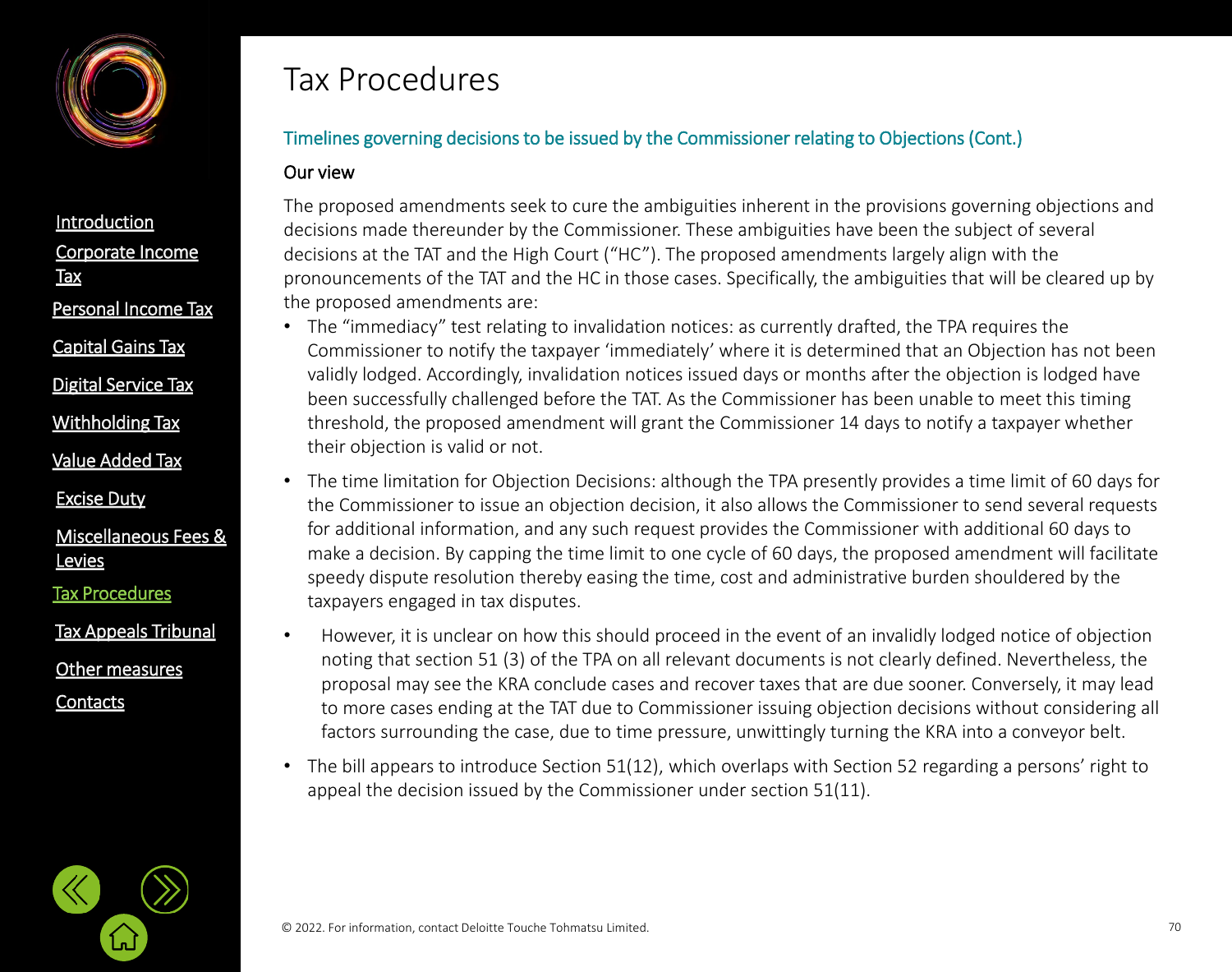<span id="page-70-0"></span>

[Capital Gains Tax](#page-21-0)

[Digital Service Tax](#page-21-0)

[Withholding](#page-21-0) Tax

[Value Added Tax](#page-33-0)

[Excise Duty](#page-45-0)

[Miscellaneous Fees &](#page-56-0)  **Levies** 

[Tax Procedures](#page-61-0)

[Tax Appeals Tribunal](#page-61-0)

[Other measures](#page-72-0)

**[Contacts](#page-75-0)** 

# Tax Appeals Tribunal

## 50% of disputed tax to be deposited before appealing the TAT's decision to the courts

### The measure

The Bill seeks to repeal Section 32 of the Tax Appeals Tribunal Act ("TATA") and replace it with Section 32(1), which shall provide that taxpayers aggrieved by the TAT's decision should deposit fifty percent (50%) of the disputed tax in a special account at the Central Bank of Kenya ("CBK") before filing the appeal at the High Court.

Once all appeals have been exhausted and the court has ruled in favour of the taxpayer, the Commissioner shall refund the amount within thirty (30) days of the matter's final determination.

## Who will be affected

All taxpayers with tax disputes at the Tax Appeal Tribunal (TAT).

### When

#### Effective 1 July 2022

## Our view

This proposal is bound to have far reaching negative repercussions as affected taxpayers may not have the cashflows to allow for such outlays. It is a departure from current practice, where taxpayers are only required to pay the amount not in dispute. If the proposal passes into law, it is likely to increase the cost of doing business as taxpayers may be forced to borrow money to meet the required deposits with the CBK and incur the associated finance costs. The deposits may be substantial going by the astronomical assessments that the KRA has been confirming that end up in the TAT.

Additionally, for a taxpayer who does not have 50% of the tax in dispute, this proposal could impede the taxpayers' constitutional right to fair administration action and access to justice in line with Articles 47 and 48 of the Constitution of Kenya, 2010.

We believe this measure should be dropped as there are sufficient safeguards for the revenue authority to collect any taxes determined to be payable. Additionally, the Courts are empowered to determine if a taxpayer should place security for taxes in dispute by considering relevant factors presented by both parties to the dispute.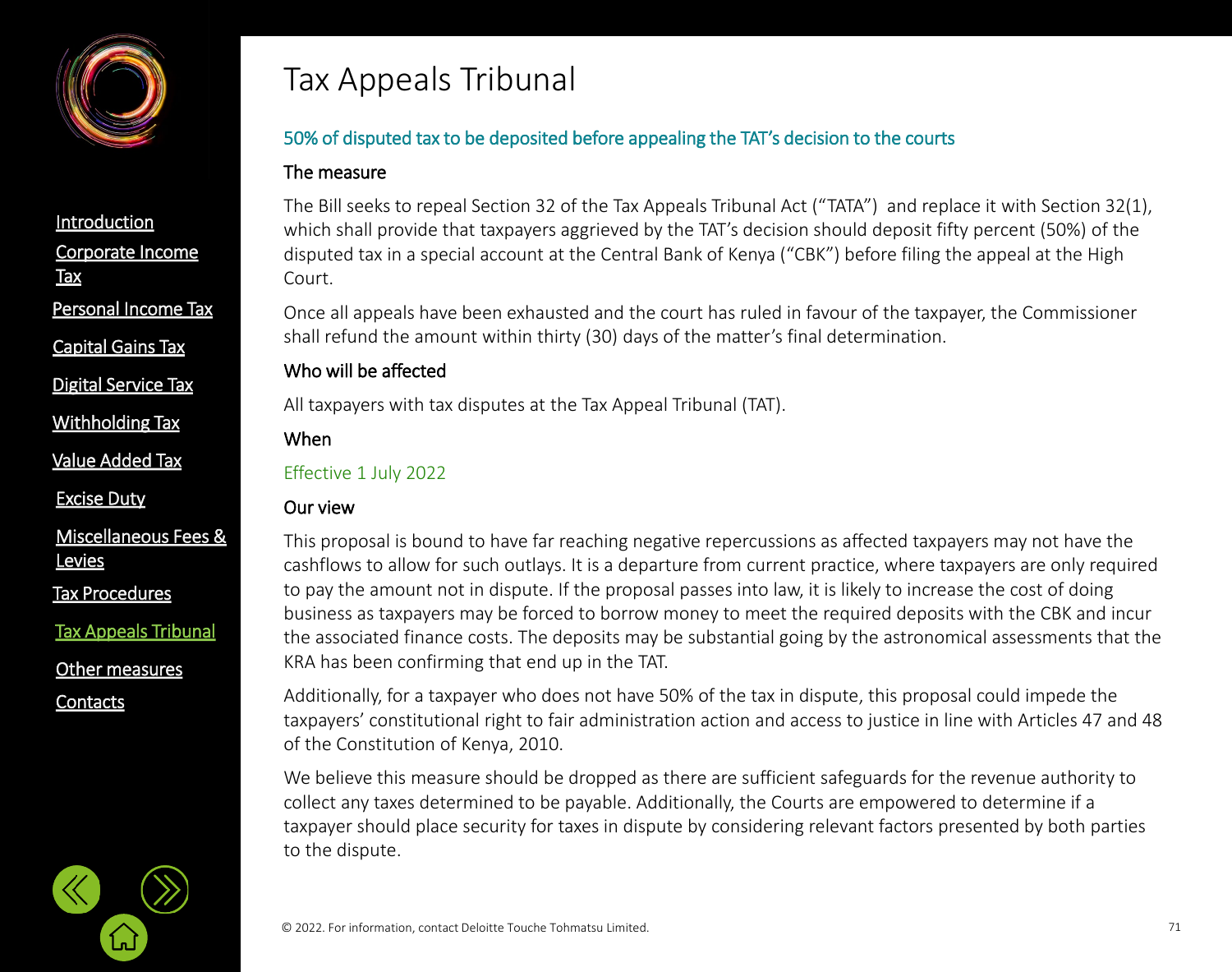

[Corporate Income](#page-2-0)  **Tax [Introduction](#page-1-0)** Personal [Income Tax](#page-21-0) [Capital Gains Tax](#page-21-0)

[Digital Service Tax](#page-21-0)

[Withholding](#page-21-0) Tax

[Value Added Tax](#page-33-0)

[Excise Duty](#page-45-0)

[Miscellaneous Fees &](#page-56-0)  **Levies** 

[Tax Procedures](#page-61-0)

[Tax Appeals Tribunal](#page-61-0)

[Other measures](#page-72-0)

**[Contacts](#page-75-0)** 

# Tax Appeals Tribunal

## 50% of disputed tax to be deposited before appealing the TAT's decision to the courts (Cont.)

#### Our view

In countries where this measure has been implemented in one form or another, it has been generally abused by some revenue authorities through issuance of inflated assessments to trigger significant payments by taxpayers. In addition, the process of getting back the deposits, in the event the taxpayer wins the case at the end, is a painful one.

In view of the above, we believe this proposal is retrogressive and should be dropped.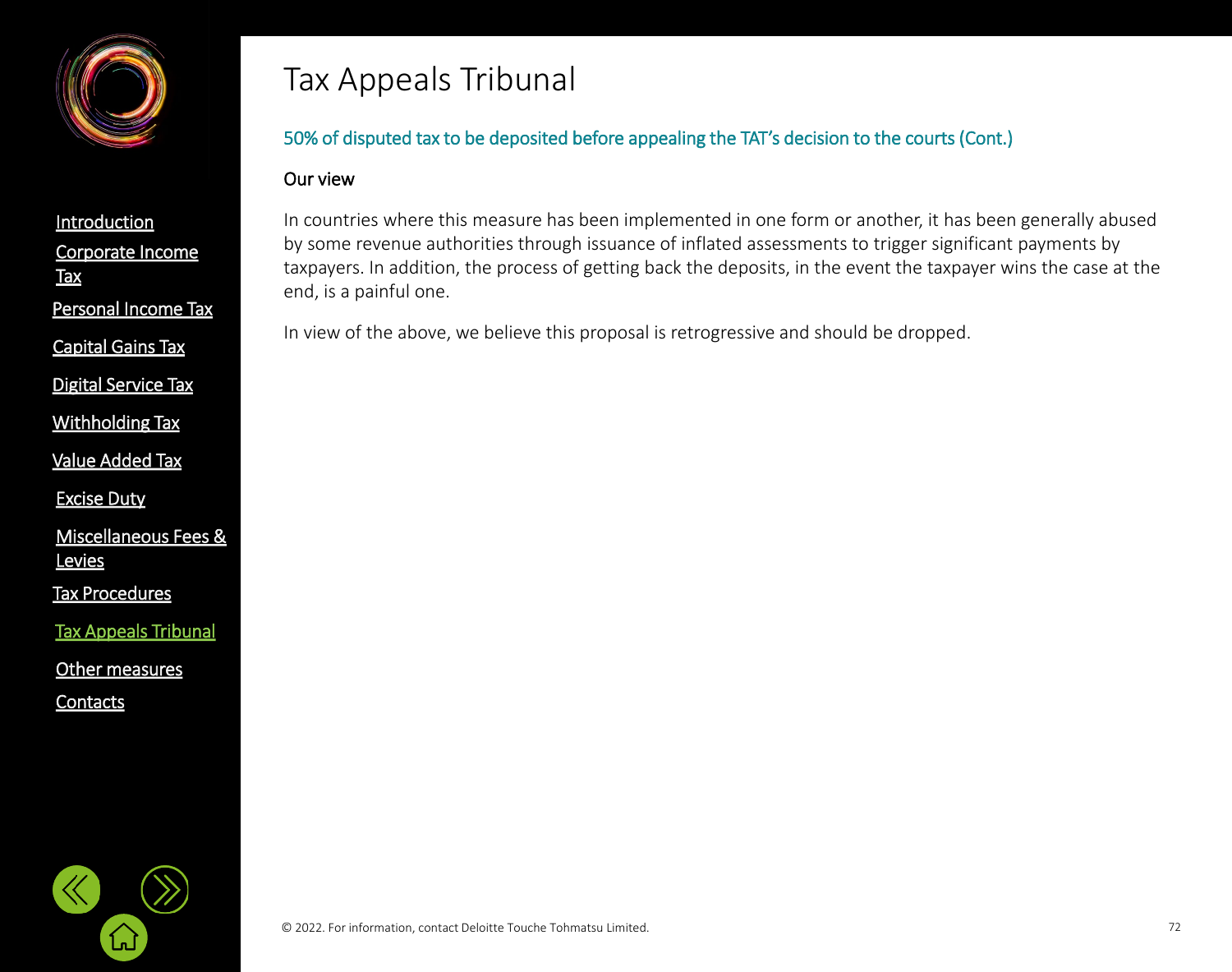<span id="page-72-0"></span>

[Corporate Income](#page-2-0)  **Tax [Introduction](#page-1-0)** Personal [Income Tax](#page-21-0) [Capital Gains Tax](#page-21-0)

[Digital Service Tax](#page-21-0)

[Withholding](#page-21-0) Tax

[Value Added Tax](#page-33-0)

[Excise Duty](#page-45-0)

[Miscellaneous Fees &](#page-56-0)  **Levies** 

[Tax Procedures](#page-61-0)

[Tax Appeals Tribunal](#page-61-0)

[Other measures](#page-72-0)

**[Contacts](#page-75-0)** 

## Other measures

In addition to the tax measures, the Bill has also proposed the following changes. The changes are expected to come into force upon assent:

### Capital Markets Act (Cap 485A)

The Bill proposes the following changes to the Capital Markets Act (Cap 485A):

- 1) Amendment of the definition of "Investment Advisor" in Section 2 by deleting subparagraph 3. The subparagraph restricts the total value of the portfolio that could be managed by investment advisors to that prescribed by the Authority from time to time. In our view, this move is aimed at eliminating the restriction of the value of portfolio that could be managed by investment advisors;
- 2) Amendment of section 29 (1) (a) by deleting "a company incorporated under the companies Act with such minimum share capital" and substituting it with "such legal entity as may be prescribed in the regulations. This change is aimed at allowing licensing of entities such as partnerships and sole proprietorships to serve as investment advisors; and
- 3) Amendment of section 29 (1) (c) by deleting the words "director and at least one employee who is the chief executive of the applicant company, have" and substituting them with "the director, chief executive officer or such other person who directs, conducts, manages or supervises the business of the applicant has". This change is targeted at limiting the qualification requirements for licensing to at least one person who could be a director, CEO or any other person charged with the management of the entity as opposed to the current provision that requires both the director and the CEO to fulfil the requirements for licensing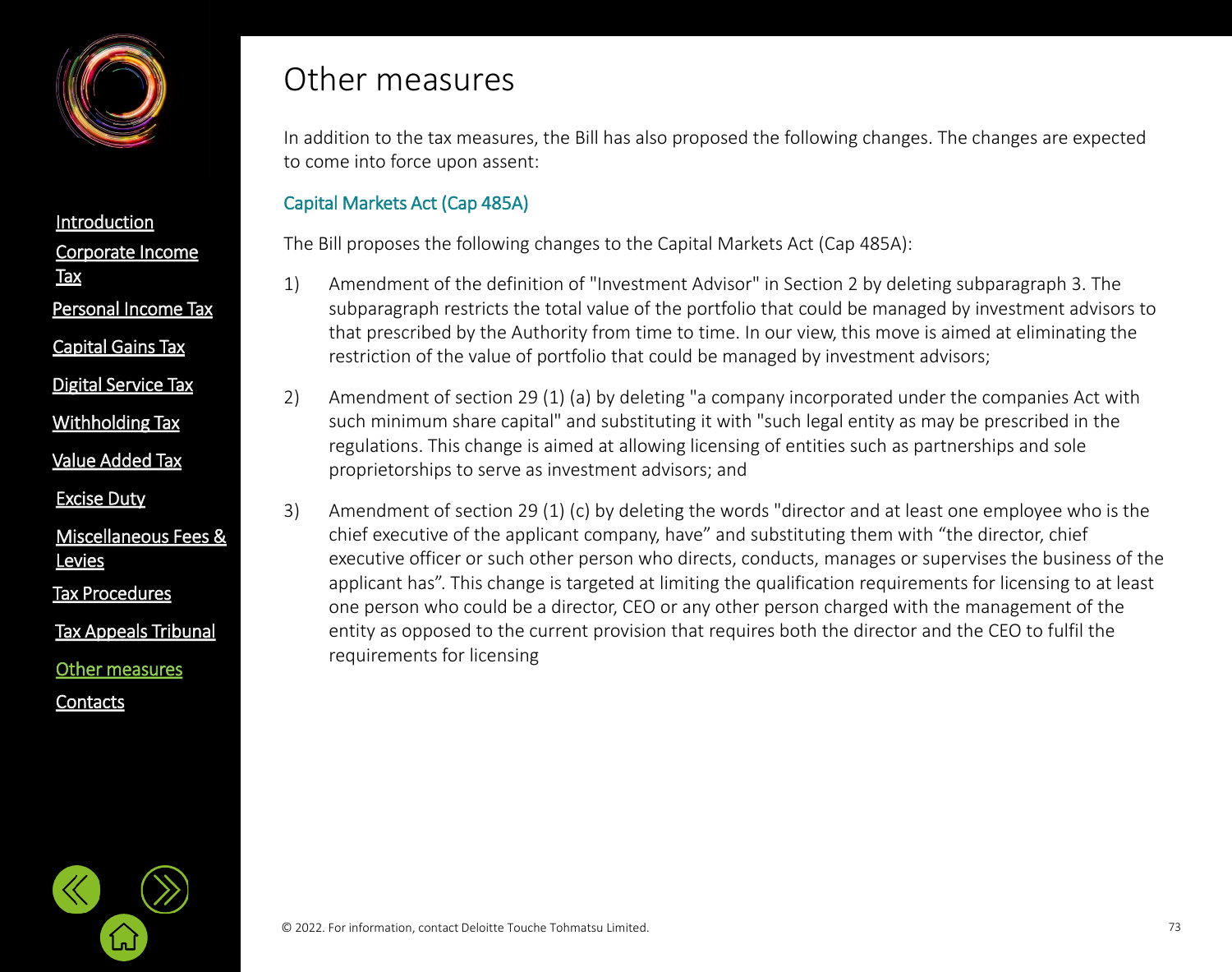

[Corporate Income](#page-2-0)  **Tax [Introduction](#page-1-0)** Personal [Income Tax](#page-21-0)

[Capital Gains Tax](#page-21-0)

[Digital Service Tax](#page-21-0)

[Withholding](#page-21-0) Tax

[Value Added Tax](#page-33-0)

[Excise Duty](#page-45-0)

[Miscellaneous Fees &](#page-56-0)  **Levies** 

[Tax Procedures](#page-61-0)

[Tax Appeals Tribunal](#page-61-0)

[Other measures](#page-72-0)

**[Contacts](#page-75-0)** 

## Other measures

### Unclaimed Financial Assets Act

The Bill proposes the following changes to the Unclaimed Financial Assets Act:

- 1) Amending section 33 by capping the penalties payable under subsections 1, 4 and 5 to the value of the assets found to be reportable and deliverable;
- 2) Introducing a new section (section 33A) that provides for waiver of penalties, fines and audit fees in part or in full where:
	- a) The waiver is intended to facilitate the holder of the asset to disclose and deliver the undeclared asset to the Authority;
	- b) In the opinion of the Authority, there is justifiable reasons to do so; or
	- c) It is in the public interest to do so; and
- 3) Introducing a new section (section 33B) that provides for a Voluntary Unclaimed Financial Assets Disclosure Programme (VUFADP). The Programme shall run for 12 months and shall grant relief on penalties and interest relating to unclaimed assets where the holder discloses, reports or delivers the assets to the Authority in accordance with the section. Only assets held up to the 30th June 2022 shall be covered by the programme.

### The Evidence Act (Cap 80)

The Bill proposes to amend section 133 of the Evidence Act to extend the privilege accorded to revenue officers from disclosing their sources of information regarding the commission of any offence against any of the laws specified in the First Schedule to the Kenya Revenue Authority Act, 1995.

The laws specified in the First Schedule to the Kenya Revenue Authority Act, 1995 include all laws that govern the administration and collection of taxes and duties in Kenya.

Currently, the privilege accorded to revenue officers only applies to commission of an offence against the law relating to public revenue or to income tax, customs and excise.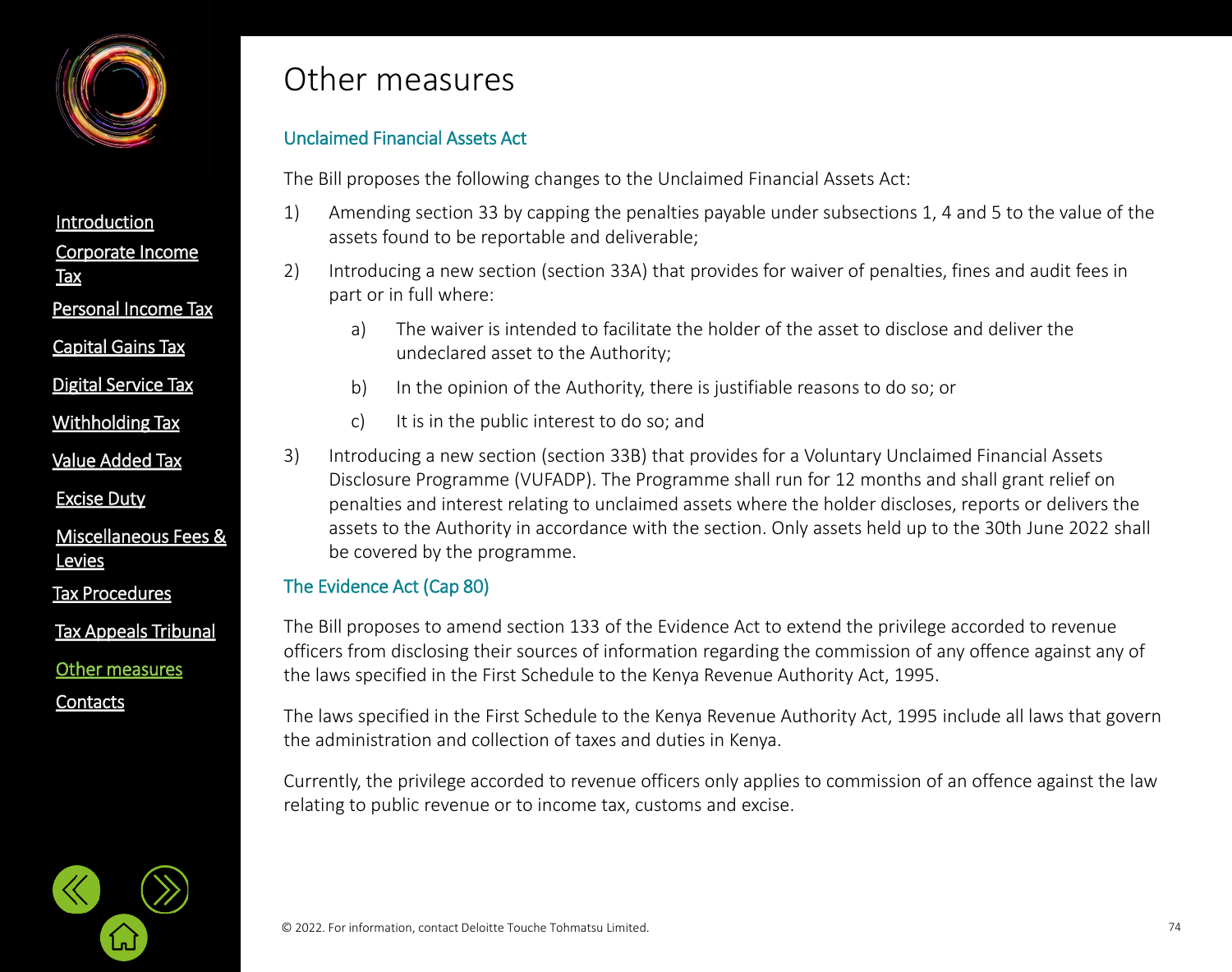

[Corporate Income](#page-2-0)  **Tax [Introduction](#page-1-0)** Personal [Income Tax](#page-21-0) [Capital Gains Tax](#page-21-0)

[Digital Service Tax](#page-21-0)

[Value Added Tax](#page-33-0)

[Excise Duty](#page-45-0)

[Miscellaneous Fees &](#page-56-0)  **Levies** 

[Tax Procedures](#page-61-0)

[Tax Appeals Tribunal](#page-61-0)

[Other measures](#page-72-0)

**[Contacts](#page-75-0)** 

# Other measures

## The Statutory Instruments Act

The bill proposes to exempt statutory instruments issued under the Income Tax Act, Stamp Duty Act, Value Added Tax Act, 2013, Tax Appeals Tribunal Act, 2013, Excise Duty Act 2015, and Tax Procedures Act, 2015 from the automatic revocation after the lapse of 10 years from the date the statutory instrument was created. Statutory instruments created pursuant to any other Act shall continue to expire on the earlier of:

- a) 10 years from the date the instrument is created;
- b) The date the instrument is repealed; or
- c) The date the instrument expires

The proposal to exempt tax related regulations from automatic expiry is a welcome move as it will provide certainty in the regulations governing tax administration, which is one of the key canons of taxation. Further, Ith <u>Mithholding Tax</u><br>it protects revenue collection and mobilization by cushioning such regulations from automatic expiry.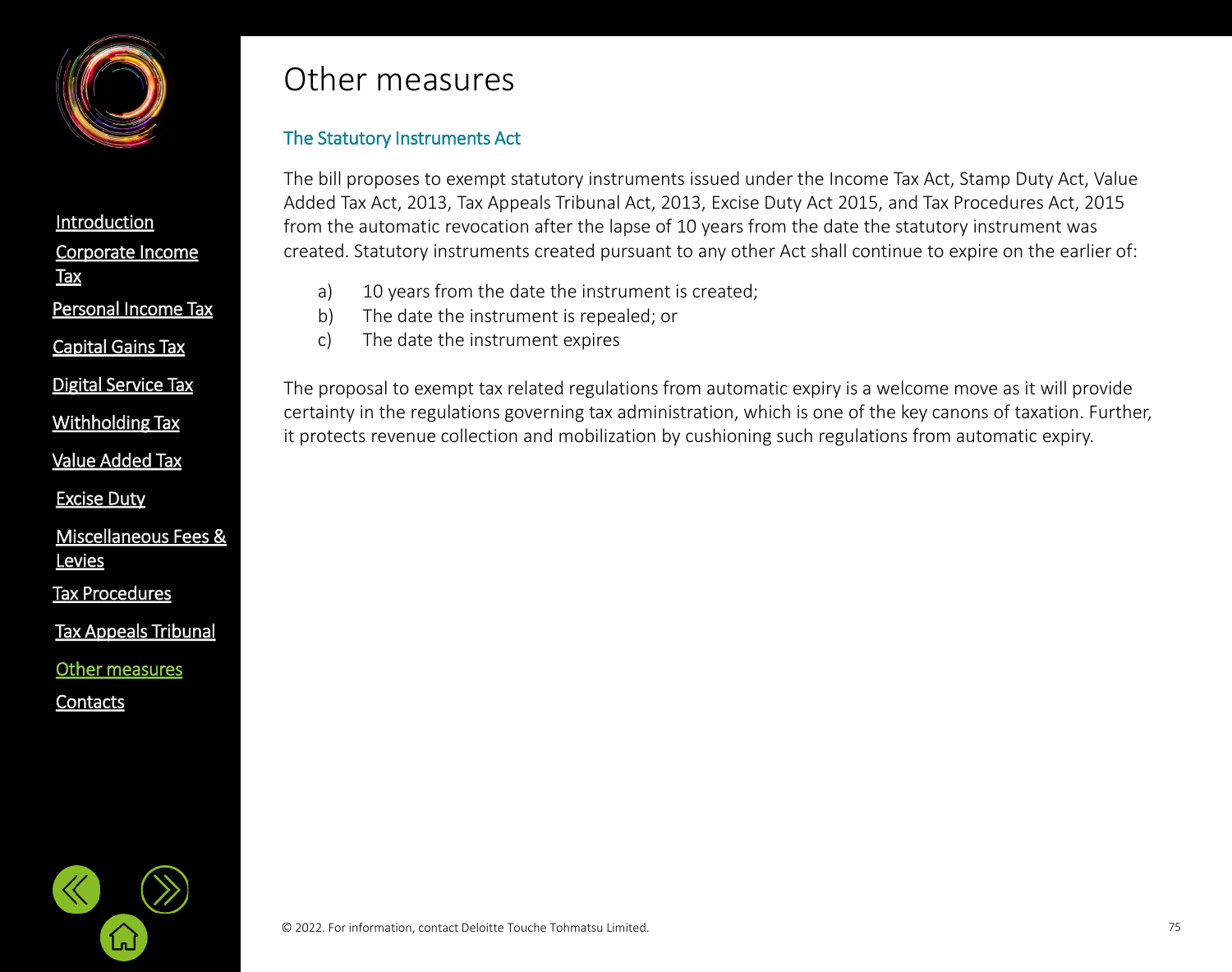<span id="page-75-0"></span>

[Corporate Income](#page-2-0)  **Tax [Introduction](#page-1-0)** Personal [Income Tax](#page-21-0) [Digital Service Tax](#page-21-0) [Capital Gains Tax](#page-21-0)

[Withholding](#page-21-0) Tax

[Value Added Tax](#page-33-0)

[Excise Duty](#page-45-0)

[Miscellaneous Fees &](#page-56-0)  **Levies** 

[Tax Procedures](#page-61-0)

[Tax Appeals Tribunal](#page-61-0)

[Other measures](#page-72-0)

⑴

**[Contacts](#page-75-0)** 

#### For clarifications on this publication:

Maurice Lugongo Senior Manager, Tax [mlugongo@deloitte.co.ke](mailto:mlugongo@deloitte.co.ke)

Fredrick Kimotho Senior Manager, Tax [fkimotho@deloitte.co.ke](mailto:fkimotho@deloitte.co.ke)

Doris Gichuru Associate Director, Tax [dgichuru@deloitte.co.ke](mailto:dgichuru@deloitte.co.ke)

Patrick Chege Associate Director, Tax [pchege@deloitte.co.ke](mailto:pchege@deloitte.co.ke)

David Mwiti Associate Director, Tax [dmibari@deloitte.co.ke](mailto:dmibari@deloitte.co.ke)

#### **Offices**

Kenya Deloitte Place Waiyaki Way, Muthangari Nairobi Tel: +254 719 039 000

#### Tax & Legal leaders

Fred Omondi Tax & Legal Leader, Deloitte East Africa [fomondi@deloitte.co.ke](mailto:fomondi@deloitte.co.ke)

Lillian Kubebea Tax & Legal Partner [lkubebea@deloitte.co.ke](mailto:lkubebea@deloitte.co.ke)

Walter Mutwiri Partner, Tax [wmutwiri@deloitte.co.ke](mailto:wmutwiri@deloitte.co.ke)

Doreen Mbogho Tax & Legal Partner [dmbogho@deloitte.co.ke](mailto:dmbogho@deloitte.co.ke)

James Mwendia Tax & Legal Partner [jmwendia@deloitte.co.ke](mailto:jmwendia@deloitte.co.ke)